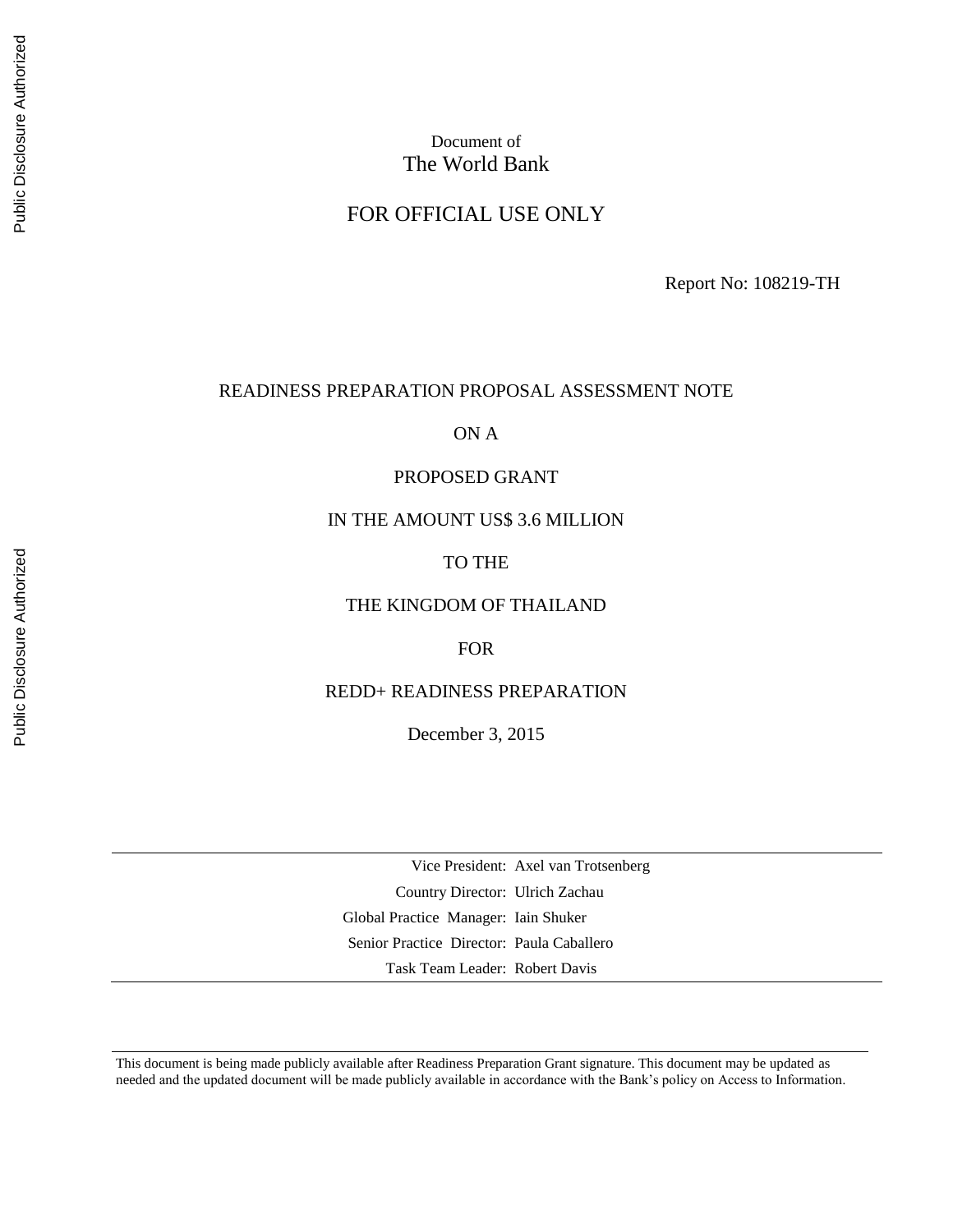# **DATA SHEET**

#### *Kingdom of Thailand REDD+ Readiness Preparation*

#### **READINESS PREPARATION PROPOSAL (R-PP) ASSESSMENT NOTE East Asia and Pacific**

| Date: December 3, 2015<br>Country Director: Ulrich Zachau<br>GP Manager/Sr. Director: Iain Shuker and Paula<br>Caballero<br>Project ID: P130115<br>Lending Instrument: Grant<br>Team Leader(s): Robert Davis<br>Date of country selection into FCPF: March 13, 2009<br>Date of Participation Agreement signed by Country: December 29, 2009<br>Date of Participation Agreement signed by Bank: December 29, 2009<br>Date of R-PP Formulation Grant Agreement signature: October 21, 2011<br>Expected date of Readiness Preparation Grant Agreement signature: June 30, 2016<br>Joint IFC: N/A |                                                                                                                                 |                     | <b>Risk Rating: High</b><br>Forestry (100%)<br>Themes:<br>(33%)<br>EA Category: B | Sectors: Agriculture, fishing and forestry sector:<br>Climate<br>Other<br>Change<br>$(67\%);$<br>Environment and Natural Resource Management |
|-----------------------------------------------------------------------------------------------------------------------------------------------------------------------------------------------------------------------------------------------------------------------------------------------------------------------------------------------------------------------------------------------------------------------------------------------------------------------------------------------------------------------------------------------------------------------------------------------|---------------------------------------------------------------------------------------------------------------------------------|---------------------|-----------------------------------------------------------------------------------|----------------------------------------------------------------------------------------------------------------------------------------------|
| <b>Project Financing Data:</b>                                                                                                                                                                                                                                                                                                                                                                                                                                                                                                                                                                |                                                                                                                                 |                     |                                                                                   |                                                                                                                                              |
| $[$ ] Loan                                                                                                                                                                                                                                                                                                                                                                                                                                                                                                                                                                                    | $[x]$ Grant                                                                                                                     | [ ] Other, explain: |                                                                                   |                                                                                                                                              |
| [ ] Credit                                                                                                                                                                                                                                                                                                                                                                                                                                                                                                                                                                                    | [ ] Guarantee                                                                                                                   |                     |                                                                                   |                                                                                                                                              |
| For Loans/Credits/Others:<br>Cofinancing: US\$0.38 millon                                                                                                                                                                                                                                                                                                                                                                                                                                                                                                                                     | Total Project Cost (US\$M): US\$3.98 million<br>Total Bank Financing (US\$M): N/A                                               |                     |                                                                                   |                                                                                                                                              |
| Source                                                                                                                                                                                                                                                                                                                                                                                                                                                                                                                                                                                        |                                                                                                                                 |                     | Total Amount (US\$)                                                               |                                                                                                                                              |
| <b>FCPF</b>                                                                                                                                                                                                                                                                                                                                                                                                                                                                                                                                                                                   |                                                                                                                                 |                     | 3.6 million                                                                       |                                                                                                                                              |
| 0.38 million<br>Government of Thailand                                                                                                                                                                                                                                                                                                                                                                                                                                                                                                                                                        |                                                                                                                                 |                     |                                                                                   |                                                                                                                                              |
| Regional FCPF Trust Fund Number: TF093772<br>FCPF Country Child Trust Fund Number: TF018351                                                                                                                                                                                                                                                                                                                                                                                                                                                                                                   |                                                                                                                                 |                     |                                                                                   |                                                                                                                                              |
|                                                                                                                                                                                                                                                                                                                                                                                                                                                                                                                                                                                               | Recipient: Government of (the Kingdom of) Thailand                                                                              |                     |                                                                                   |                                                                                                                                              |
|                                                                                                                                                                                                                                                                                                                                                                                                                                                                                                                                                                                               | Responsible Agency: Department of National Parks, Wildlife and Plant Conservation                                               |                     |                                                                                   |                                                                                                                                              |
|                                                                                                                                                                                                                                                                                                                                                                                                                                                                                                                                                                                               | Contact Person: Ms. Ratana Lakanawarakul<br>Fax No.: n/a<br>Telephone No.: +66 2561 0777 ext 1430<br>Email: ratlakana@gmail.com |                     |                                                                                   |                                                                                                                                              |
| Project Implementation Period: 2016 – 2019                                                                                                                                                                                                                                                                                                                                                                                                                                                                                                                                                    |                                                                                                                                 |                     |                                                                                   |                                                                                                                                              |
| <b>Clearances to the Readiness Preparation Proposal Assessment Note:</b>                                                                                                                                                                                                                                                                                                                                                                                                                                                                                                                      |                                                                                                                                 |                     |                                                                                   |                                                                                                                                              |
| GP Manager: Iain Shuker<br>Regional Safeguards Coordinator: Peter Leonard<br>Safeguards Specialists: Haddy Sey (Social) and Waraporn Hirunwatsiri (Environmental)<br>Procurement Specialist: Sirirat Sirijaratwong<br>Financial Management Specialist: Malarak Souksavat                                                                                                                                                                                                                                                                                                                      |                                                                                                                                 |                     |                                                                                   |                                                                                                                                              |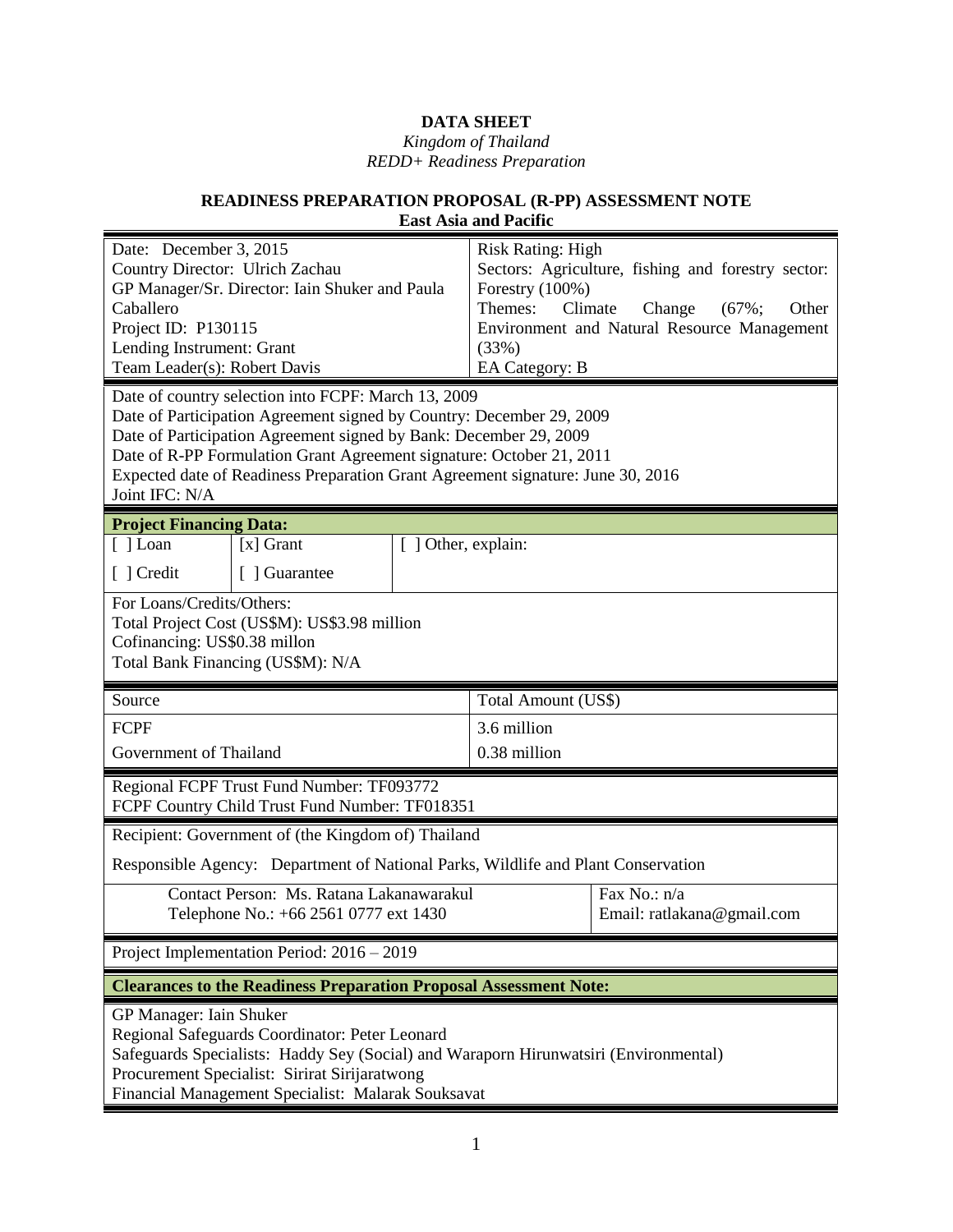#### **PURPOSE OF THE READINESS PREPARATION PROPOSAL ASSESSMENT NOTE**

As part of its responsibilities for the FCPF, the World Bank has been asked to ensure that the FCPF's activities comply with the relevant World Bank Operational Policies and Procedures, in particular the Safeguard Policies, and the policies on Procurement and Financial Management.

The World Bank has also been asked to assist REDD Country Participants to formulate and implement their Readiness Preparation Proposals (R-PPs).

The purpose of this Readiness Preparation Proposal Assessment Note (R-PP Assessment Note), therefore, is for the Bank to assess if and how the proposed REDD+ Readiness Support Activity, as presented in the R-PP, complies with Safeguard Policies, and the Bank's policies on Procurement and Financial Management, discuss the technical quality of the R-PP, record the assistance it has provided to the REDD Country Participant in the formulation of its R-PP, and describe the assistance it might potentially provide to the REDD Country Participant in the implementation of its R-PP.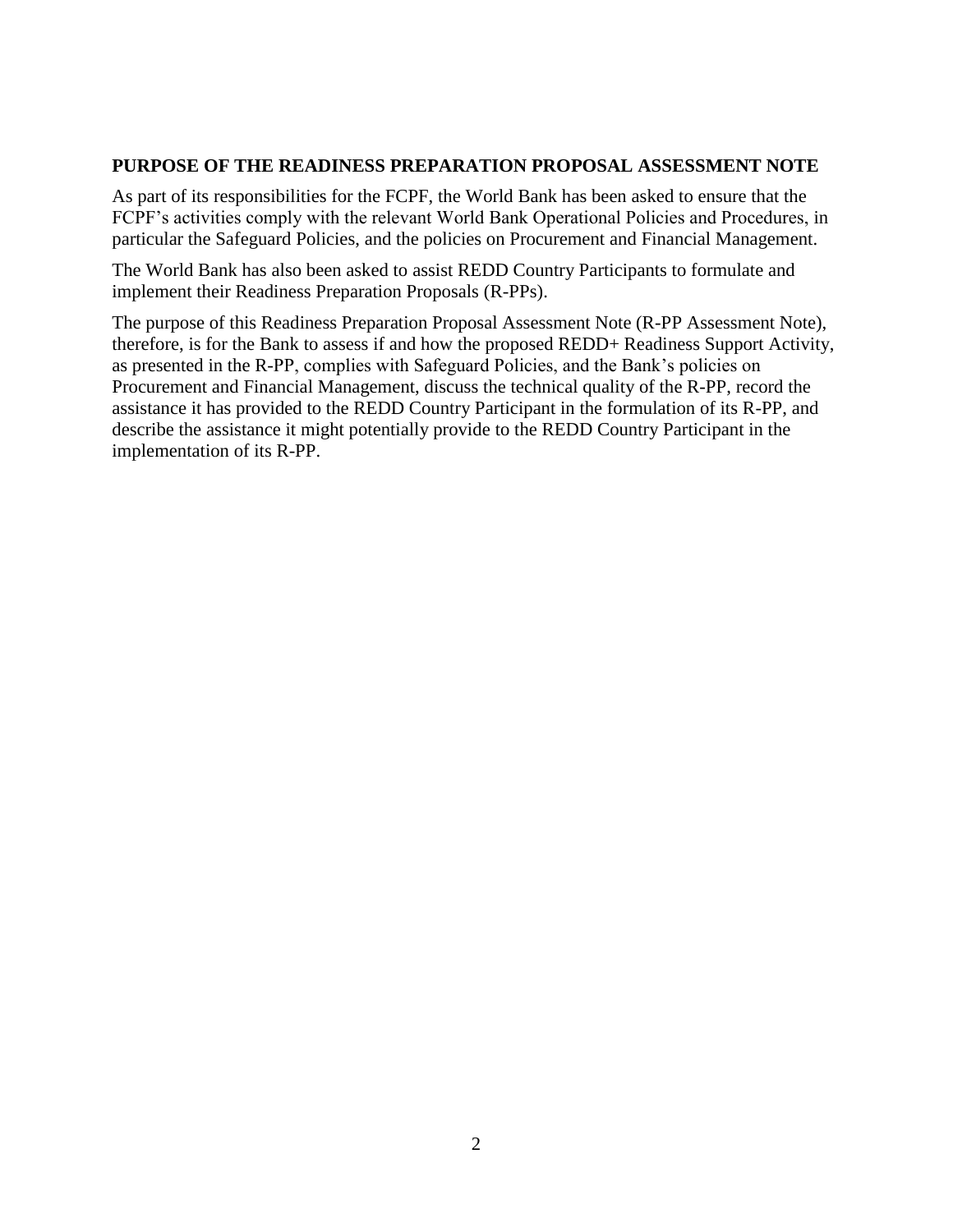# **ABBREVIATIONS AND ACRONYMS**

| CAS               | <b>Country Assistance Strategy</b>                                         |
|-------------------|----------------------------------------------------------------------------|
| <b>CBD</b>        | <b>Convention on Biological Diversity</b>                                  |
| <b>CCMP</b>       | Climate Change Master Plan                                                 |
| <b>CDM</b>        | <b>Clean Development Mechanism</b>                                         |
| <b>CERD</b>       | Convention on Elimination of all forms of Racial Discrimination            |
| CO <sub>2</sub> e | Carbon dioxide equivalent                                                  |
| <b>CSO</b>        | Civil Society Organization                                                 |
| DG                | Director-General                                                           |
| <b>DMCR</b>       | Department of Marine and Coastal Resources                                 |
| <b>DNA</b>        | <b>Designated National Authority</b>                                       |
| <b>DNP</b>        | Department of National Parks, Wildlife and Plant Conservation              |
| <b>ESMF</b>       | <b>Environmental and Social Management Framework</b>                       |
| FCPF              | Forest Carbon Partnership Facility                                         |
| <b>FIO</b>        | <b>Forest Industry Organisation</b>                                        |
| <b>FMT</b>        | <b>Facility Management Team</b>                                            |
| <b>GOT</b>        | Government of (the Kingdom of) Thailand                                    |
| <b>IBRD</b>       | International Bank for Reconstruction and Development                      |
| <b>IDA</b>        | <b>International Development Association</b>                               |
| <b>ITTO</b>       | <b>International Tropical Timber Organisation</b>                          |
| <b>MoNRE</b>      | Ministry of Natural Resources and Environment                              |
| <b>MRV</b>        | Measurement, Reporting and Verification                                    |
| <b>NCCC</b>       | <b>National Climate Change Committee</b>                                   |
| <b>NESDB</b>      | National Economic and Social Development Board                             |
| NFI               | <b>National Forest Inventory</b>                                           |
| <b>NGO</b>        | Non-governmental organization                                              |
| <b>NSCCM</b>      | National Strategy on Climate Change Management                             |
| <b>ONEP</b>       | Office of Natural Resources and Environment Policy                         |
| PC                | Participants Committee                                                     |
| <b>PS</b>         | <b>Permanent Secretary</b>                                                 |
| REDD+             | Reducing emissions from deforestation and forest degradation, and the role |
|                   | of conservation, sustainable management of forests and enhancement of      |
|                   | forest carbon stocks in developing countries                               |
| <b>REL</b>        | Reference Emission Level                                                   |
| <b>RFD</b>        | <b>Royal Forest Department</b>                                             |
| RL                | Reference Level                                                            |
| <b>R-PIN</b>      | Readiness Preparation Idea Note                                            |
| $R-PP$            | <b>Readiness Preparation Proposal</b>                                      |
| Mt                | Megaton (million metric tons)                                              |
| <b>SESA</b>       | <b>Strategic Environmental and Social Assessment</b>                       |
| TF                | <b>Task Force</b>                                                          |
| <b>TGO</b>        | Thailand Greenhouse-gas management Organisation                            |
| <b>UNFCCC</b>     | United Nations Framework Convention on Climate Change                      |
| <b>WBS</b>        | World Bank System                                                          |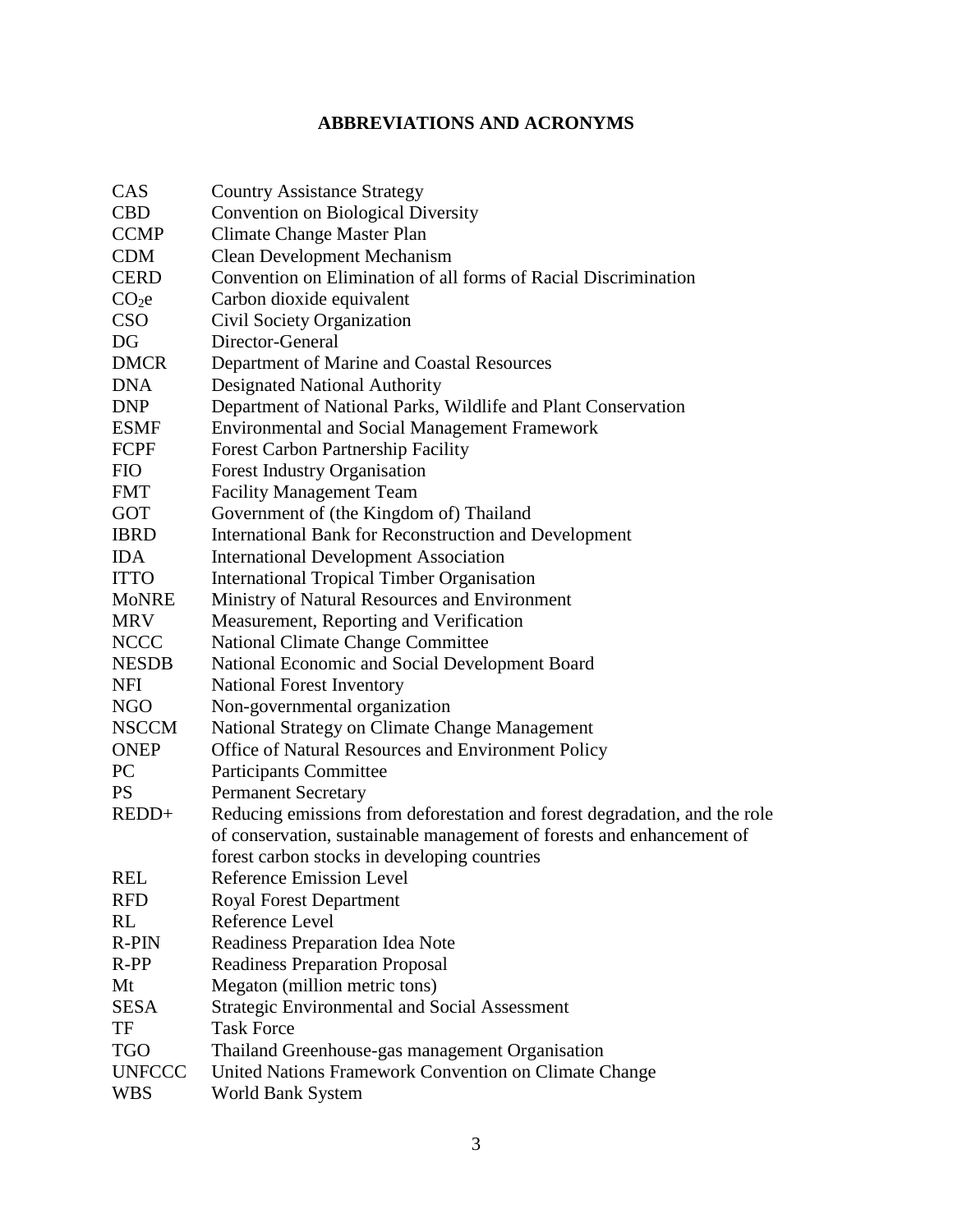#### KINGDOM OF THAILAND REDD+ READINESS PREPARATION

## **CONTENTS**

#### **I. Introduction and Context**

- A. Country Context
- B. Sectoral and Institutional Context
- C. Relationship to CAS

#### **II. Proposed PDO Results**

- A. Proposed Development Objective(s)
- B. Key Results

#### **III. Project Context**

- A. Concept
	- 1. Description
	- 2. Key Risks and Issues
- B. Implementing Agency Assessment
- C. Project Stakeholder Assessment

#### **IV. Overall Risk Ratings**

#### **V. Proposed Team Composition and Resources, including Technical Assistance Provided by Bank Staff to Date**

#### VI. **Assessment Summary**

- A. Technical
- B. Financial Management
- C. Procurement

D. Social and Environmental (including Consultation, Participation, Disclosure and Safeguards)

- 1. Social (including Safeguards)
- 2. Environmental (including Safeguards)
- 3. Consultation, Participation and Disclosure
- 4. Safeguards Policies Triggered

**Annex I: Strategic Operational Risk Tool (SORT) Annex II: Preparation Schedule and Resources Annex III: R-PP Submitted by the REDD Country Participant Annex IV: Draft TORs for the SESA**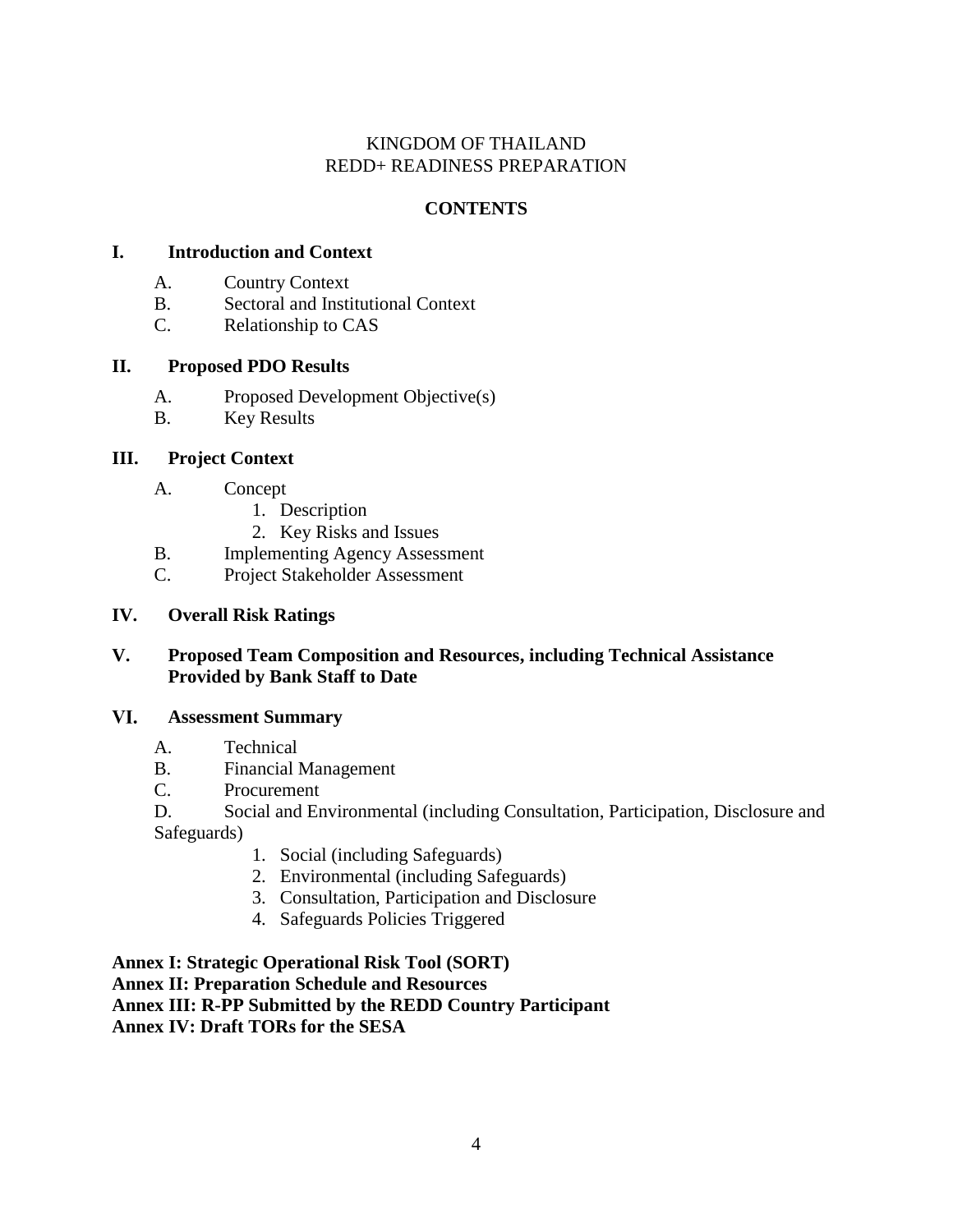#### **KINGDOM OF THAILAND REDD+ READINESS PREPARATION**

#### **I. Introduction and Context**

#### **A. Country Context**

1. Thailand is located in the south-eastern part of continental Asia, bordered by Myanmar, Lao PDR, Cambodia and Malaysia and is one of the strongest economies in the sub-region. It has a land area of approximately 51.3 million ha and the central part of the country contains the major rice growing area formed by the basin of the Chao Phaya River. The northwestern part of the country is mainly mountainous with a sub-tropical climate and the northeastern part is mainly comprised of a semi-arid plateau with generally poor soils. The southern part is a long, generally mountainous peninsula that separates the Gulf of Thailand from the Indian Ocean and has a tropical climate.

2. The predominant forest types are mainly evergreen forest in the south and mixed deciduous forest in the west and northwest, while the northeastern part of the country is predominantly a dry dipterocarp forest. Each of these forest types contains many valuable timber species such as teak and rosewood. However, the forest area has steadily declined over the past decades as a result of several factors including population growth with increased demand for forest products and land for agricultural expansion as well as development of infrastructure facilities (*e.g*. roads, electricity, water reservoirs for hydro-power and irrigation and mining), and despite improvements in forest management.

3. Today people cook on natural gas rather than firewood and charcoal, and wood substitutes are increasingly replacing wood in house construction as it is more affordable than timber. Forest management has slightly improved due to both the direction of government policy and pressure from society. Government policies have emphasized conservation and sustainable use of forest resources since a national logging ban was imposed in 1989. The government has also recognized and supported people's participation and private investment in forestry activities. Nevertheless, despite these policies the improvement in forest management would not have succeeded without considerable public pressure and support for stronger conservation and protection.

#### **B. Sectoral and Institutional Context**

4. Thailand had approximately 19.6 million ha of forest land in 2006, based on ground sampling, a somewhat higher figure than the estimate of 17.13 million ha from interpretation of satellite imagery. About 1.45 million ha are plantations and almost 13 million ha are evergreen forest. The balance is made up of various drier forest types, including mixed deciduous, dry dipterocarp and pine as well as mangroves and small areas of swamp forest. Forests are vitally important to Thailand's tourist industry and virtually all of the natural forests are under some form of formal protection, mainly as national parks or forest reserves. Biodiversity is considered high in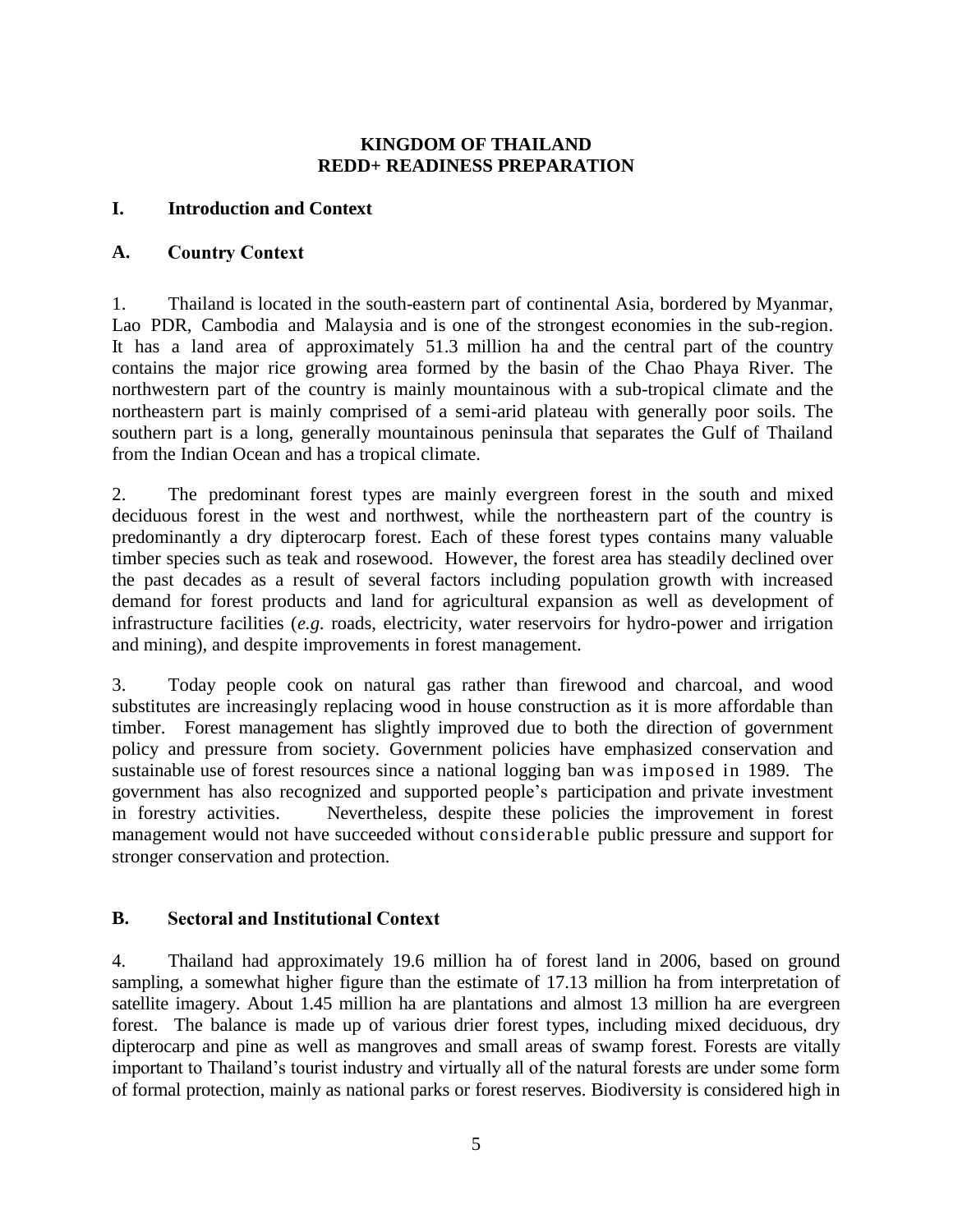many of the remaining forests. About 7 percent of all flora and fauna worldwide is found in Thailand's terrestrial, marine and aquatic ecosystems, making it one of the most bio-diverse countries in the world. Production forestry is limited to plantations, which consists largely of rubber wood, with smaller areas of teak, eucalypts, acacias, and pines, among others. Since 1989, a logging ban in natural forests has reduced forestry's share of GDP to around 0.1 percent. In contrast, tourism accounts for around 20 percent of GDP. While no statistics on fuelwood use are available, it is considered high due to the large number of rural populations living within or in close proximity to forests, who also depend heavily on non-timber forest products.

5. Thailand has actively participated in the global climate change debate and fora. The Government of Thailand (GOT) ratified the UNFCCC in December 1994 and the Kyoto Protocol in August 2002. Subsequently, in 2004, Thailand designated the Office of Natural Resources and Environmental Policy and Planning (ONEP) under MONRE as the national climate change focal point. In 2007, Thailand Greenhouse Gas Management Organization (TGO), a public organization, was established as the Designated National Authority (DNA) for Clean Development Mechanism (CDM) projects, and the National Climate Change Committee (NCCC) was established as the policy making body on climate change issues. In 2008, the Cabinet approved the National Strategy on Climate Change Management (NSCCM) (2008-2012) to support Thailand's action on climate change and to provide a comprehensive guideline of national responses to climate change.

6. The ten-year National Climate Change Master Plan (CCMP) Draft (2010-2019) has been adopted and is now in the process of being extended to a 40-year period (2011-2050) to provide long-term development directions to all sectors in order to manage climate change. The goal of the CCMP is to reduce greenhouse gas emissions and to become a low carbon society in the next 40 years, by 2050. The Plan emphasizes the importance of an effective reforestation program over the next ten years through community participatory processes.

7. The National Climate Change Committee (NCCC) is chaired by the Prime Minister and vice-chaired by the Minister of MONRE and the Permanent Secretaries (PS) of relevant ministries (Finance, Foreign Affairs, Agriculture and Cooperatives, Transport, Information and Communication Technology, Energy, Science and Technology, Public Health and Industry) are members, together with the NESDB Secretary General and 5-9 experts related to climate change (e.g. laws, economics, environment, science and technology, energy). The main task of the NCCC is to formulate and oversee major climate change policies on mitigation of greenhouse gases, adaptation to impacts and vulnerabilities of climate change and research and development, and provide advice on the national positions when contributing to the international efforts to the UNFCCC and international fora. The Climate Change Coordinating Office was also established under the Office of Natural Resources and Environmental Policy and Planning (ONEP) to serve as a secretariat of the NCCC.

8. In 2010, GOT decided to participate in the REDD+ partnership and followed up with the establishment of a REDD+ Taskforce (TF) in 2011 as an inter-ministerial and multi-sectoral committee. The REDD+ TF in Thailand is currently chaired by DG of the Department of National Parks, Wildlife and Plant Conservation (DNP) and includes representatives from key government agencies which have importance for managing the drivers of deforestation and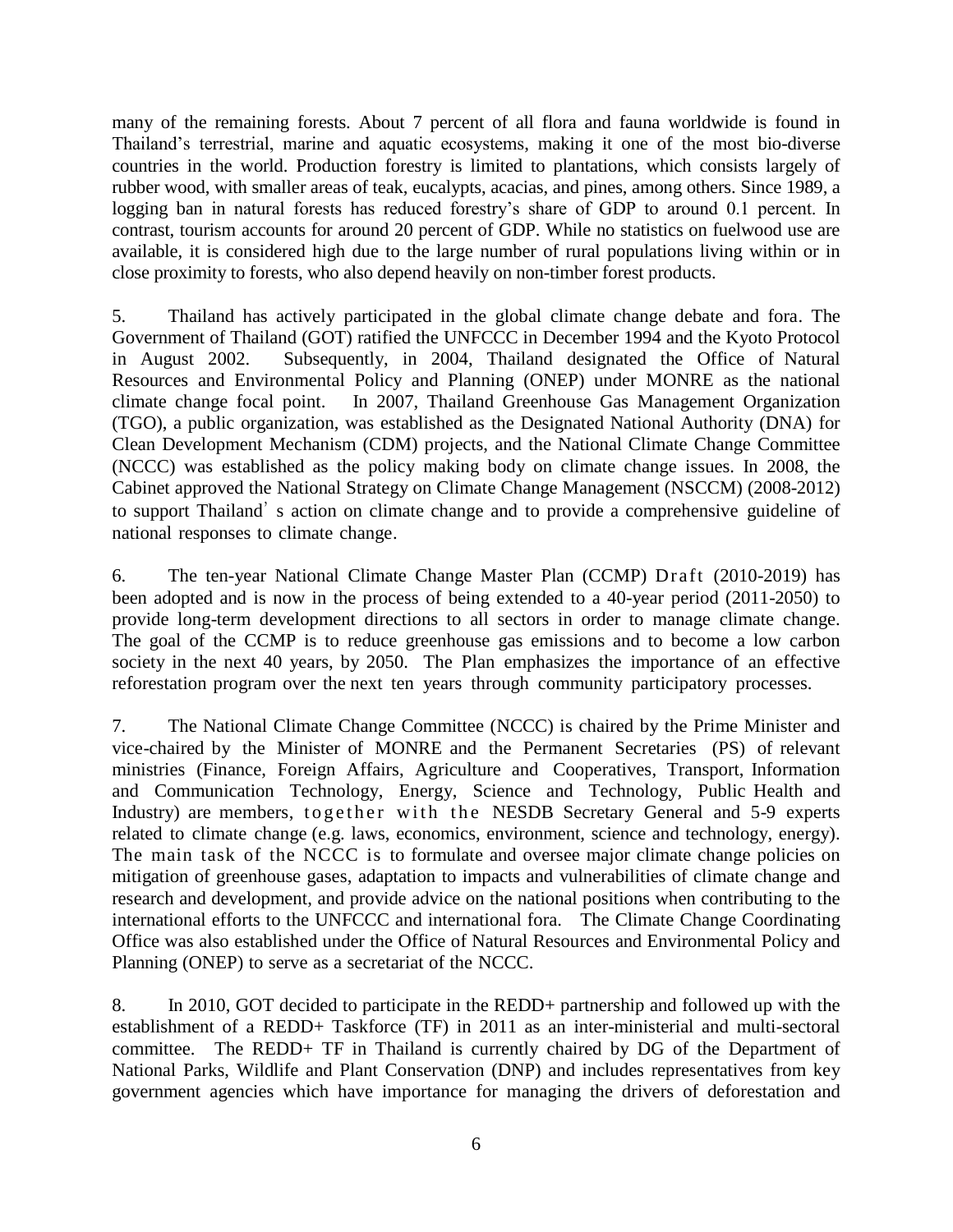forest degradation. More recently in 2013, the REDD+ TF has been strengthened for the REDD+ readiness in Thailand by revising the composition of committee members and including more stakeholders from both government and non-government agencies, such as, civil society organizations, local forest-dependent communities, private sector organizations, aca

9. demia and research institutions. Each representative is nominated by their respective institution through a self-selection process. The need for a multi- sectoral approach to REDD+ implementation is critical as the GOT recognizes that the drivers of deforestation and forest degradation often lie outside the forestry sector.

10. The key challenge for the success of REDD+ efforts in Thailand is the way in which institutions will actually lead and coordinate across sectors and stakeholder groups, how benefits are fairly shared and how various competing or conflicting interests are satisfied or mediated, including, inter alia, land tenure and user rights in forested areas. MONRE has ultimate responsibility for the majority of state forest lands but there are different institutions responsible for different forest categories; (a) RFD is responsible for Reserved Forests outside Protected Areas (b) DNP is responsible for forest Protected Areas (c) DMCR is responsible for mangrove forests outside Protected Areas and (d) FIO is in charge of forest plantations. However, other Ministries and Departments have mandates that sometimes overlap with those of MONRE. Restructuring of existing institutions and the establishment of new institutions at national and sub-national levels to implement the R-PP will be undertaken step by step subject to national circumstances to strengthen inter sectoral coordination and implement the key tasks for REDD+ readiness and implementation.

11. The REDD+ Readiness Preparation Project will support the government to establish a number of technical working groups essential to the readiness and development of national strategy to provide technical and administrative advice to the REDD+ TF through the Office of the REDD+ TF Secretariat and also a REDD+ Information Center to fulfill a national carbon registry system.

12. The preliminary analysis indicated that the drivers of deforestation and forest degradation are complex yet similar across the various agro-ecological regions (Table 1).

| REDD+<br><b>Indicator</b> | <b>Direct Cause</b>                                                                                                                                                 | <b>Indirect (underlying) Cause</b>                                                                                                                                                                                                                                                                                                                                                                                                                                                                                                                                                                                                                                                   |
|---------------------------|---------------------------------------------------------------------------------------------------------------------------------------------------------------------|--------------------------------------------------------------------------------------------------------------------------------------------------------------------------------------------------------------------------------------------------------------------------------------------------------------------------------------------------------------------------------------------------------------------------------------------------------------------------------------------------------------------------------------------------------------------------------------------------------------------------------------------------------------------------------------|
| Deforestation             | Encroachment (conversions of<br>natural forest area to<br>agriculture and other uses,<br>e.g., food and energy crops,<br>forest plantations and tourism<br>resorts) | Unclear forest and other land use boundaries<br>٠<br>Insufficient public knowledge and awareness of forest<br>$\bullet$<br>conservation<br>Inadequate integration among responsible agencies in<br>$\bullet$<br>natural resources and environmental management<br>Poverty resulting in use of forest area for livelihoods<br>$\bullet$<br>Conflict between conservation and implementation of<br>٠<br>development strategies, e.g., (a) government and<br>company promote production of food and energy crops<br>by guaranteeing product price, which then would be an<br>incentive for increased forest encroachment; (b)<br>government promotes tourism in natural forest national |

**Table 1. Drivers of Deforestation and Degradation**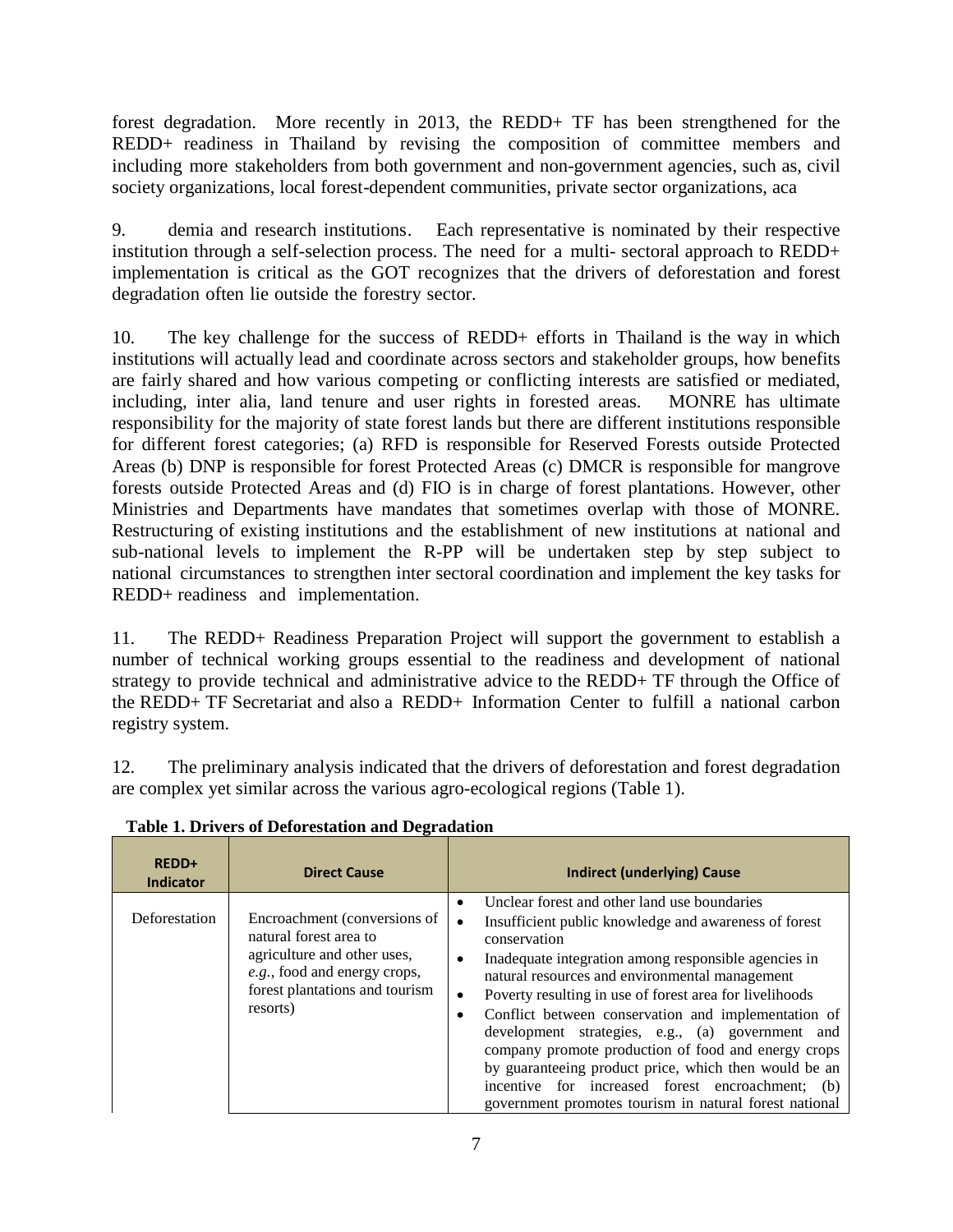| REDD+<br><b>Indicator</b> | <b>Direct Cause</b>        | Indirect (underlying) Cause                                                                                                                                                                                                                                                                                          |
|---------------------------|----------------------------|----------------------------------------------------------------------------------------------------------------------------------------------------------------------------------------------------------------------------------------------------------------------------------------------------------------------|
|                           |                            | parks, but insufficient impact and carrying capacity<br>control                                                                                                                                                                                                                                                      |
|                           | Infrastructure development | Increasing population<br>$\bullet$                                                                                                                                                                                                                                                                                   |
|                           | Mining                     | Unclear forest area and other land use boundaries                                                                                                                                                                                                                                                                    |
| Forest<br>Degradation     | Illegal logging            | Insufficient law enforcement<br>$\bullet$<br>High economic-value tree species, which is an incentive<br>$\bullet$<br>for illegal logging<br>Insufficient public knowledge and awareness of forest<br>٠<br>conservation<br>Increasing population<br>٠<br>Poverty resulting in use of forest area for livelihoods<br>٠ |
|                           | Uncontrolled forest fire   | Insufficient public knowledge and awareness of forest<br>$\bullet$<br>conservation<br>Demand of NTFP for subsidy<br>٠                                                                                                                                                                                                |

#### **C. Relationship to CAS**

13. At the present time, assistance to Thailand by the World Bank Group is guided by an Interim Strategy Note (ISN) implemented through Country Development Partnership (CDP). The most recently published ISN (2011-12) has two main thrusts, the second of which has three activity clusters, one of which is Infrastructure and Climate Change.

14. This second prong of the strategy is targeted toward the medium term challenges that Thailand faces with regard to strengthening the country's competitiveness, promoting private investment and diversifying the export-led growth model. The engagement in this area will focus on three clusters which research suggests are key constraints hindering Thailand's competitiveness: (I) Service Delivery and Social Protection; (II) Governance and Public Sector Reform; and (III) Infrastructure and Climate Change. There are direct tie-ins with all of these areas in the project, for example, by contributing to the development of social safeguards through the SESA, and the development of a comprehensive plan for addressing climate change in the forest sector through REDD+ activities.

15. Following the 1997 crisis, investment in infrastructure in Thailand never fully recovered, while infrastructure demands have increased greatly in tandem with economic growth. Investment in physical infrastructure, especially roads and power transmission lines is a significant driver of deforestation and is often planned with minimal consultation with the forestry and other land-use sectors.

16. This is especially critical now, bearing in mind the importance that has been placed in recent years on large infrastructure investment projects. Given these needs, the Bank Group will continue to provide support for infrastructure development and quality improvement through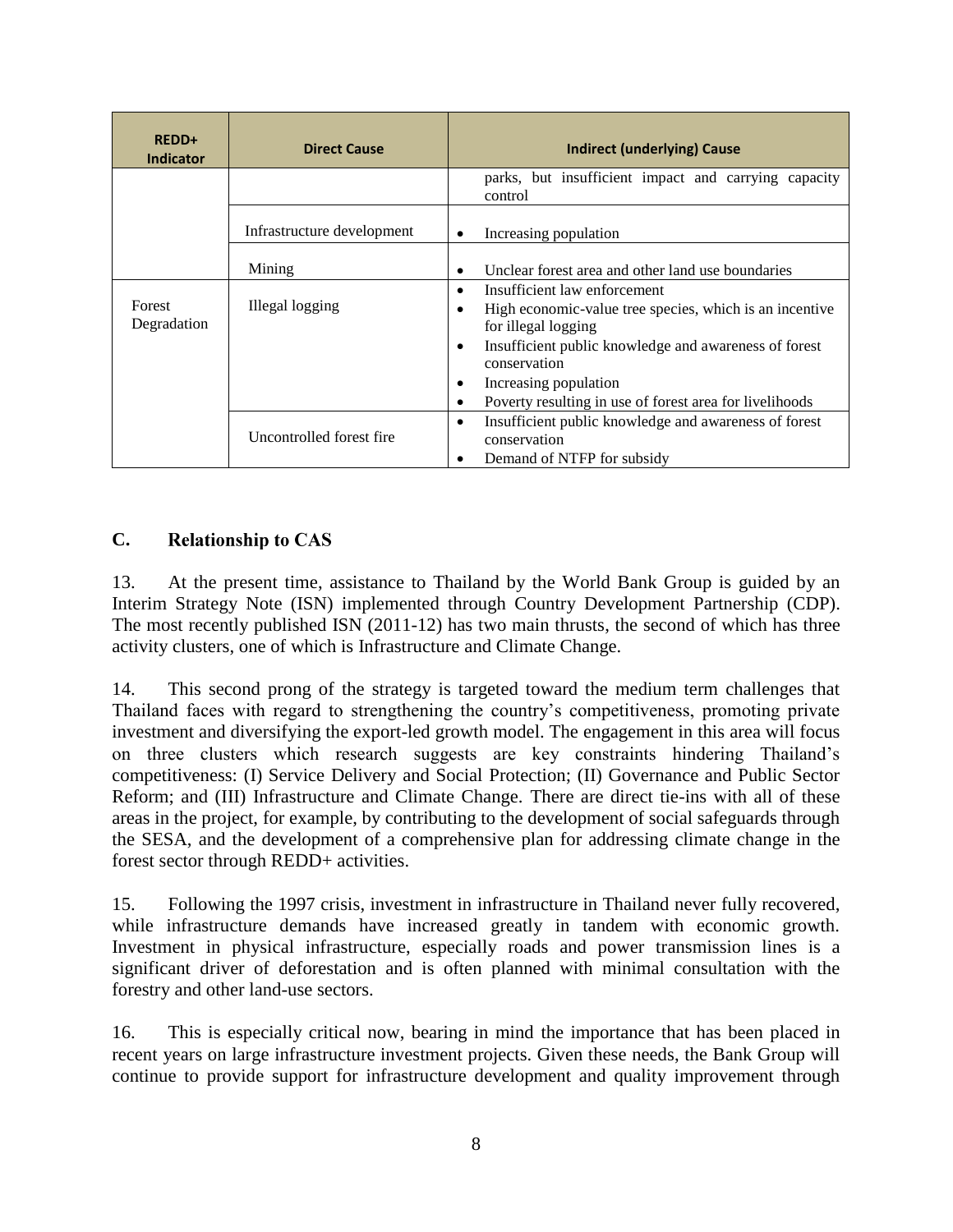enhanced advisory services in critical reforming infrastructure sub-sectors and possibly through investment financing.

17. Climate change must be viewed as a central issue related to Thailand's development. Thailand is placed 26th among the World's largest GHG emitters, and is highly vulnerable to climate change impacts. Direct impacts result not only from gradual changes in temperature and sea level, but also from increased climate variability and extremes, including more intense floods, droughts, and storms.

18. The risks – including physical threats to capital investments, potential economic underperformance and the possibility that projects will indirectly contribute to rising vulnerability – are also closely linked with the competitiveness agenda. Giving appropriate attention to both the issues of mitigation and adaptation, the potential engagement areas include:

- i. **Mitigation**. Energy efficiency and low carbon growth opportunities have been highlighted in the Tenth National Plan as a part of the climate change strategy. More investment in low carbon activities is needed now and will enhance the productivity and competitiveness of Thailand in the medium to long term. Beside supervision of the four carbon finance projects, the Bank will be supporting this parallel program under the Forest Carbon Partnership Fund (FCPF). In addition, a potential Readiness Mechanism Capacity Assessment will allow Thai authorities to identify capacity gaps under the new mechanism.
- ii. **Adaptation**. Interventions in agriculture, forestry and environment will need to be considered, as well as actions in urban areas given the large urban populations. The Global Facility for Disaster Reduction and Recovery **(**GDNPRR) provides support to: (a) evaluate and compare four cities in Asia using the City Risk Index that combines risk factors from disaster and climate change; and (b) provides post-disaster needs assessment training (taking place in Thailand and co-hosted by the Department for of Disaster Prevention and Management) for ASEAN countries. The R-PP is the outcome of the agreement to participate in the Reducing Emissions from Deforestation and Forest Degradation (REDD+) Program and FCPF, which provides a good positioning to access resources in the future.

19. Thailand's second National Communication to IPCC in 2004 reported that in 2000, Thailand emitted GHGs equivalent to 281 million tons of CO2. Taking into account a sink of 52  $\text{mtCO}_2$ , the net GHG emissions reached 229 million tons of CO2, which ranked the country 26<sup>th</sup> globally for GHG emissions. However, the data gathered for the R-PP indicate that the forestry is not a net sink as reported, but is in fact a net emitter of about 54 mtCO<sub>2</sub>. The 52 mtCO<sub>2</sub> sink is the contribution from the plantations, but takes no account of the emissions from deforestation and degradation of the natural forest as discussed in the R-PP.

20. The country is highly vulnerable to the likely impact of climate change from both rising sea levels and changes in rainfall patterns that may lead to increased flooding at times in some areas of the country and increased severity of drought at other times and in other areas. The Government has been placing increasing priority on climate change issues since 2002, and joined the Forest Carbon Partnership Facility in 2010 with REDD+ Readiness being an important part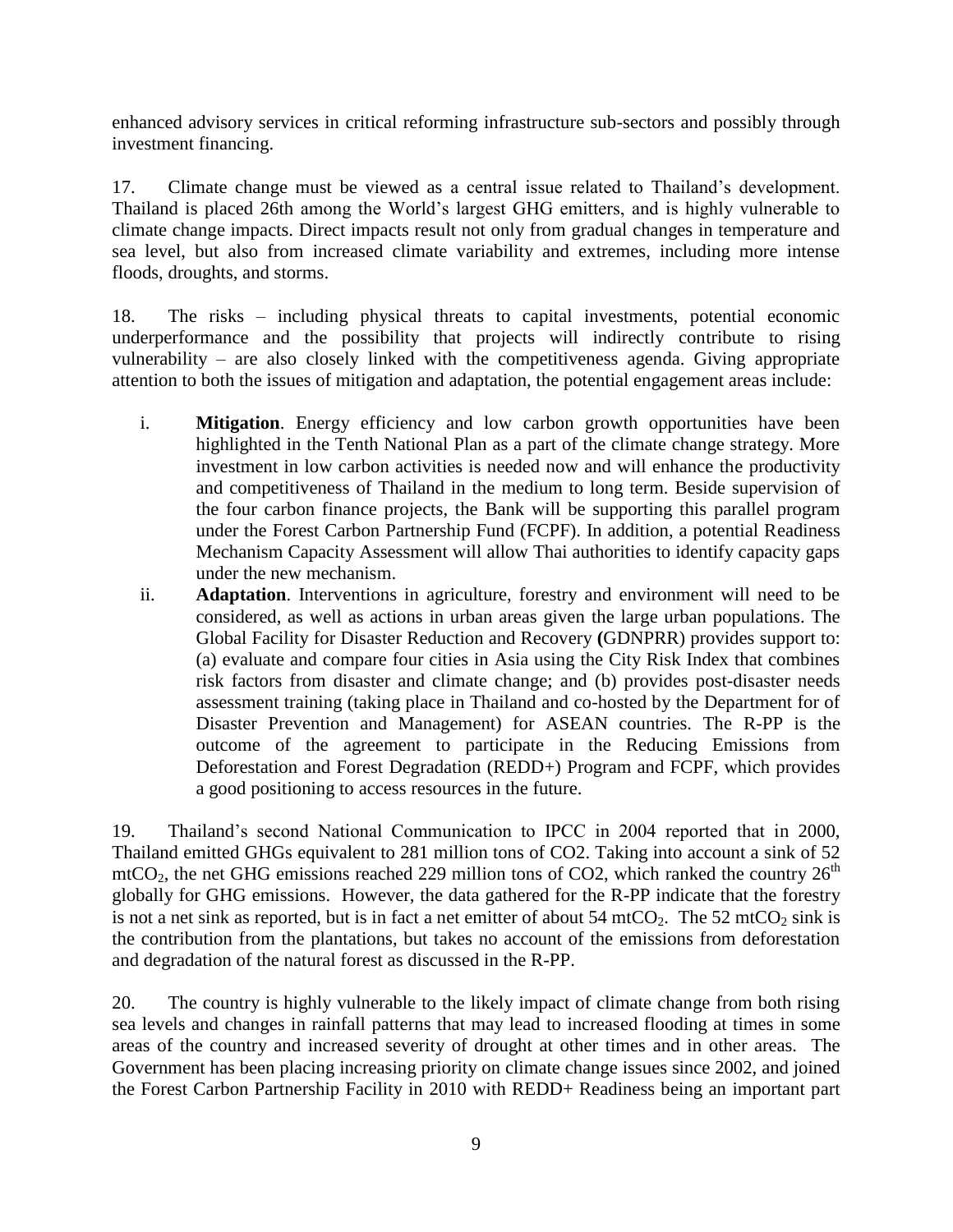of Thailand's climate change mitigation efforts.

#### **II. Proposed PDO/Results**

 $\overline{a}$ 

#### **A. Proposed Development Objective(s)**

21. The Project Development Objective *is to support the development of the Readiness Preparation Activities<sup>1</sup> .* This will be achieved by supporting the preparation of its REDD+ strategy, the design of a national MRV system, and by producing technical work and policy advice.

22. These activities are referred to as 'REDD+ Readiness' and are supported in part by the Readiness Fund of the FCPF. This FCPF Readiness Preparation grant activity (referred to as "Project" in the R-PP Assessment Note) will fund only a portion of the R-PP activities, to help Thailand move toward achieving REDD+ Readiness. The operation **will not** finance the implementation of REDD+ activities on the ground (e.g., investments or pilot projects) but would prepare Thailand for such investments later on. At the same time, the operation's activities will produce tangible outcomes and products themselves to support Thailand's natural resources sector and the government's ability to manage them. For example, in assimilating and analyzing data to produce a national "reference emissions level/reference level" (REL/RL) for REDD+ purposes, the grant would simultaneously complete and publish Thailand's latest national forest inventory. The monitoring and reporting system (MRV) upgrades realized through the FCPF grant would serve to enhance the country's management of its protected areas and a wide range of forest resources. Because REDD+ also includes afforestation and reforestation, the operation would also help to develop positive incentives for rural producers for planting and maintaining tree covers and plantations, which are in very short supply. This, in turn, would create new opportunities for sustainable livelihoods and public-private partnerships in rural areas, where employment opportunities are frequently scarce and business opportunities limited. Along with these, the consultation and benefit sharing mechanisms are expected to foster the development of improved lines of communication and cooperation between rural communities and government agencies, which can only benefit the management of the country's precious forests and other natural resources on which a main pillar of its economy relies. Ensuring that REDD+ activities and natural resource management are done in participatory ways is a major element of the FCPF approach.

23. Thailand received grant support to develop a Readiness Preparation Proposal (R-PP), which contains a detailed assessment of the drivers of deforestation and forest degradation, terms of reference for defining their emissions reference level based on past emission rates and future emissions estimates, establishing a monitoring, reporting and verification system for REDD+, adopting or complementing their national REDD+ strategy, and actions for integrating environmental and social considerations into the REDD+ Readiness process, including the national REDD+ strategy. A Consultation and Participation Plan was part of the R-PP. Based on the activities outlined in the R-PP, it is expected that upon successfully *reaching REDD+* 

<sup>1</sup> Readiness preparation activities are defined in *A Guide to the FCPF Readiness Assessment Framework* (FCPF, June 2013). Core readiness activities include "... REDD+ organization, consultation and strategy preparation, design of reference levels and monitoring systems, as well as cross-cutting issues such as governance, and environmental and social safeguards…"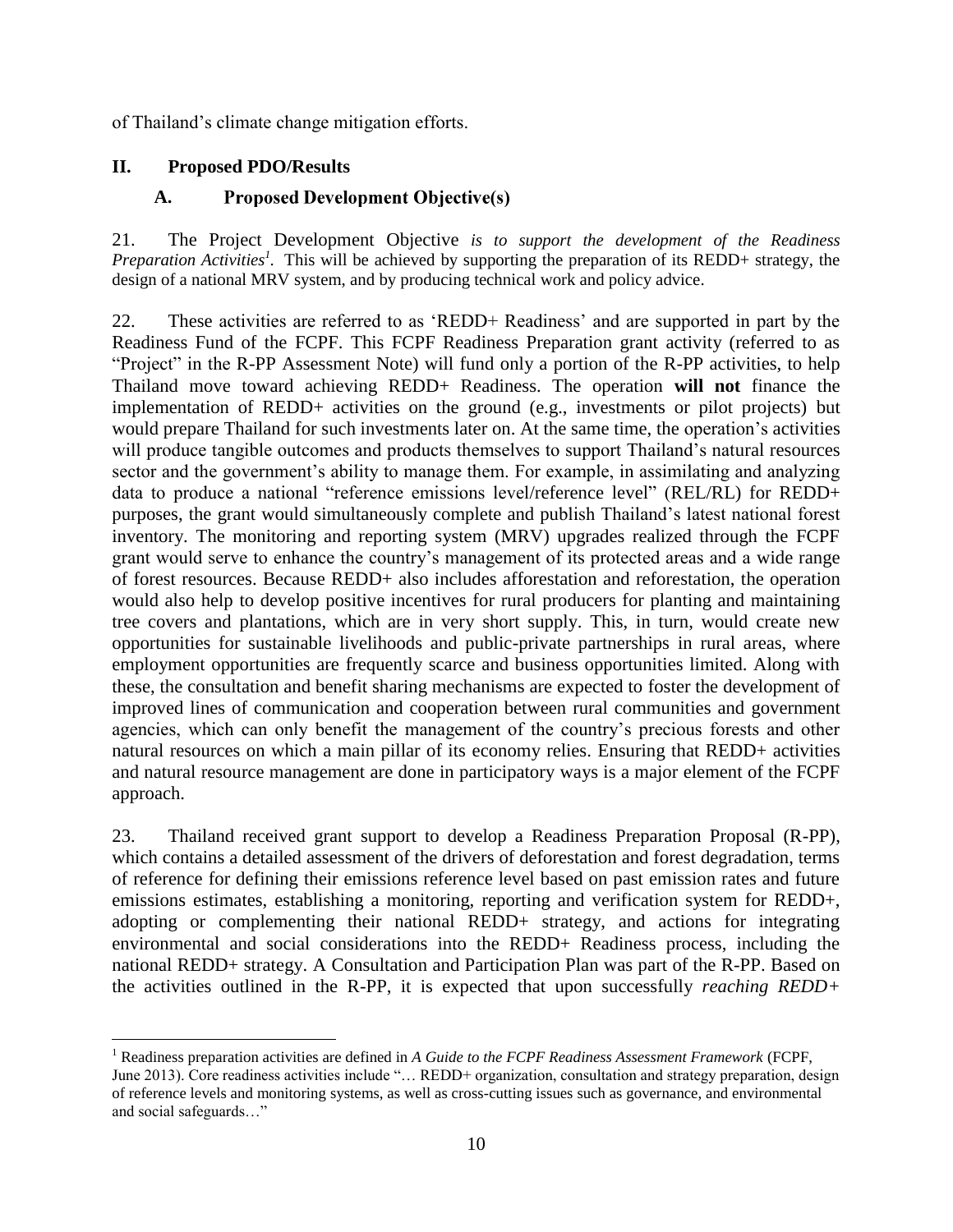*Readiness*, the Country would eventually be eligible to participate in REDD+ carbon transactions, including under the FCPF Carbon Fund.

#### **B. Key Results**

- a) a socially and environmentally sustainable, coherent and cost effective national REDD+ strategy
- b) REDD+ framework designed, including an Environmental and Social Management Framework
- c) establishing a credible Reference Emission Level against which to measure future emission reductions
- d) putting in place a comprehensive and credible MRV system for GHG emissions and cobenefits.
- e) National benefit sharing mechanism/ plan

## **III. Project Context**

#### **A.** Concept

# **1. Description**

24. The GoT recognizes that achieving the aim of REDD+ requires a multi-sector approach, and a major campaign of awareness raising among a wide range of stakeholders.

25. The operation would assist the Royal Thai Government (RTG) in developing its REDD+ Strategy so that it is technically sound and environmentally and socially sustainable, as well as in compliance with World Bank safeguards policies. The REDD+ Readiness, which will be completed around 2018 will be achieved by (i) developing a coherent and cost effective National REDD+ strategy; (ii) designing a REDD+ institutional framework, including an environmental and social management framework (ESMF); (iii) ensuring consultation, participation and overall social inclusion, especially ethnic minorities and developing benefit sharing mechanisms for REDD+ at the national, provincial, district and community levels; (iv) establishing a credible Reference Emission Level/Reference Level (REL/RL) against which to measure future emission reductions; and (v) putting in place a comprehensive and credible Measurable, Reporting and Verification (MRV) system for Greenhouse Gas (GHG) emissions and co-benefits.

26. Changing institutional structures is a slow and difficult process in Thailand, but recognizing that most of the drivers of deforestation and forest degradation are from land-using sectors other than forestry, such as agriculture and infrastructure development, the R-PP provides for the early strengthening and broadening of representation on the existing cross-sector REDD+ Task Force (TF) chaired by the DG of the Department of National Parks, Wildlife and Plant Conservation (DNP) who reports to the Climate Change Technical Sub-Committee (CCTS) under the NCCC. At the end of the Readiness phase the status of the REDD+ TF will be raised further by placing chairmanship with the PS of MoNRE and putting it directly under the NCCC.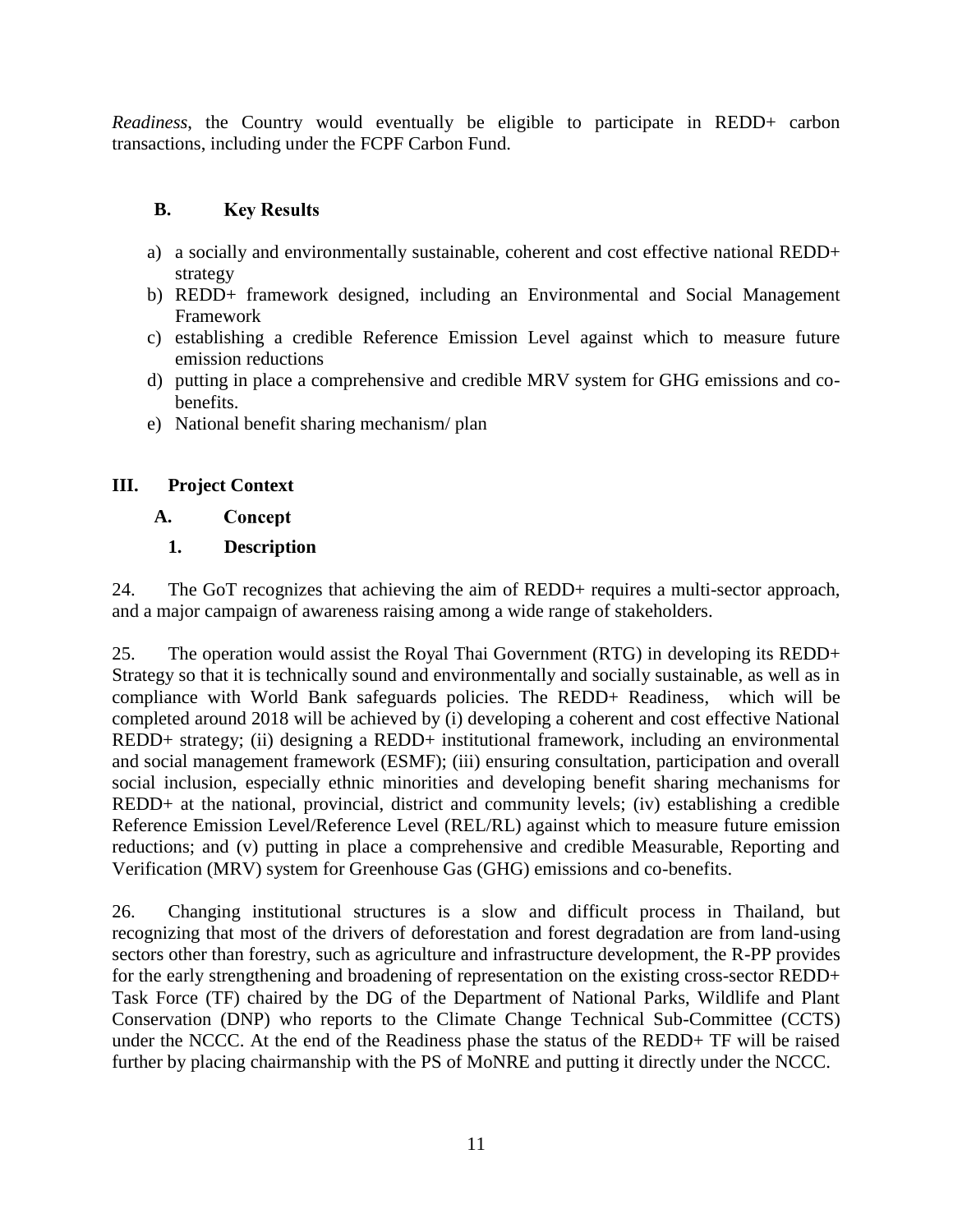27. The REDD+ Office will be supported by six or more Technical Working Groups (TWGs). The members of which will come from concerned sector agencies and will be nominated by the sector's representative on the REDD+ TF. The Office will act as the Secretariat for the TF and channel requests for studies or information from the TF to the appropriate TWG, and the outputs from the TWGs up to the TF. Operational support for the TF and TWGs will be needed and provided by the FCPF grant. These TWGs will be charged with developing concepts and draft documents for the various instruments required to manage and monitor REDD+ activities, to include: regulations, financial management arrangements and benefit sharing, carbon accounting, a REDD+ strategy, a credible REL/RL and a MRV system. Emphasis will be placed on sustainability of the TF so that it will continue to support the operation's activities after grant closure, and or into the next phase.

| <b>REDD+ Readiness Preparation Activities</b>                    | <b>FCPF (US\$</b> | <b>GOT (US\$</b>  | <b>TOTAL (US\$)</b> |
|------------------------------------------------------------------|-------------------|-------------------|---------------------|
|                                                                  | <b>Millions</b> ) | <b>Millions</b> ) | <b>Millions</b> )   |
| <b>Component 1: Readiness Organization and Consultation</b>      | 0.55              | 0.20              | 0.75                |
| 1.a National Readiness Organization and Consultation             | 0.33              | 0.12              | 0.45                |
| 1.b Participation and Consultation Process                       | 0.22              | 0.08              | 0.30                |
| Component 2: REDD+ Strategy preparation*                         | 1.55              | 0.15              | 1.70                |
| 2.a Governance and Drivers of Land Use Change                    | 0.13              | 0.01              | 0.14                |
| 2.b REDD+ Strategy Options                                       | 0.80              | 0.08              | 0.88                |
| 2.c Social and Environmental Sustainability/ Grievance Mechanism | 0.62              | 0.06              | 0.68                |
| <b>Component 3: Forest Monitoring and Emissions*</b>             | 1.10              | 0.02              | 1.12                |
| 3.a Reference Emissions Level                                    | 0.69              | 0.01              | 0.70                |
| 3.b Forest Monitoring                                            | 0.41              | 0.01              | 0.42                |
| <b>Component 4: Project Management, Monitoring and</b>           | 0.40              | 0.01              | 0.40                |
| <b>Evaluation Framework</b>                                      |                   |                   |                     |
| <b>Total</b>                                                     | 3.60              | 0.38              | 3.98                |

#### **Table 2. Cost Summary Table for Operation**

(Discrepancies in sums are due to rounding.)

#### **Component 1: Readiness Organization and Consultation (US\$ 0.55 million, FCPF)**

28. The activities under this component include: (i) supporting the establishment and operationalization of the National REDD+ (Bangkok) office and four Regional REDD+ Units, by providing them with the technical and operational resources required for startup and implementation; (ii) developing outreach mechanisms through consultation and a robust communications strategy; (iii) developing and implementing REDD+ outreach programs for CSOs, youth and others and (iv) the formation and operation of technical, stakeholder and crosssectorial working groups needed to tackle complex issues where either technical depth or broad participation is required from multiple sectors to provide a coordinated approach to REDD+.

#### **1.a National Readiness Management Arrangements (US\$ 0.33 million, FCPF )**

29. **Context:** DNP has established a REDD+ Task Force at the national level that includes representatives of the relevant sectors in the government, forest dependent communities/ethnic minorities, civil society organizations, private sector, and academia, among others. DNP acts as secretariat for the Task Force. The intention is to establish a national REDD+ Office that will take over the function of secretariat for the TF. The TF will establish six or more Technical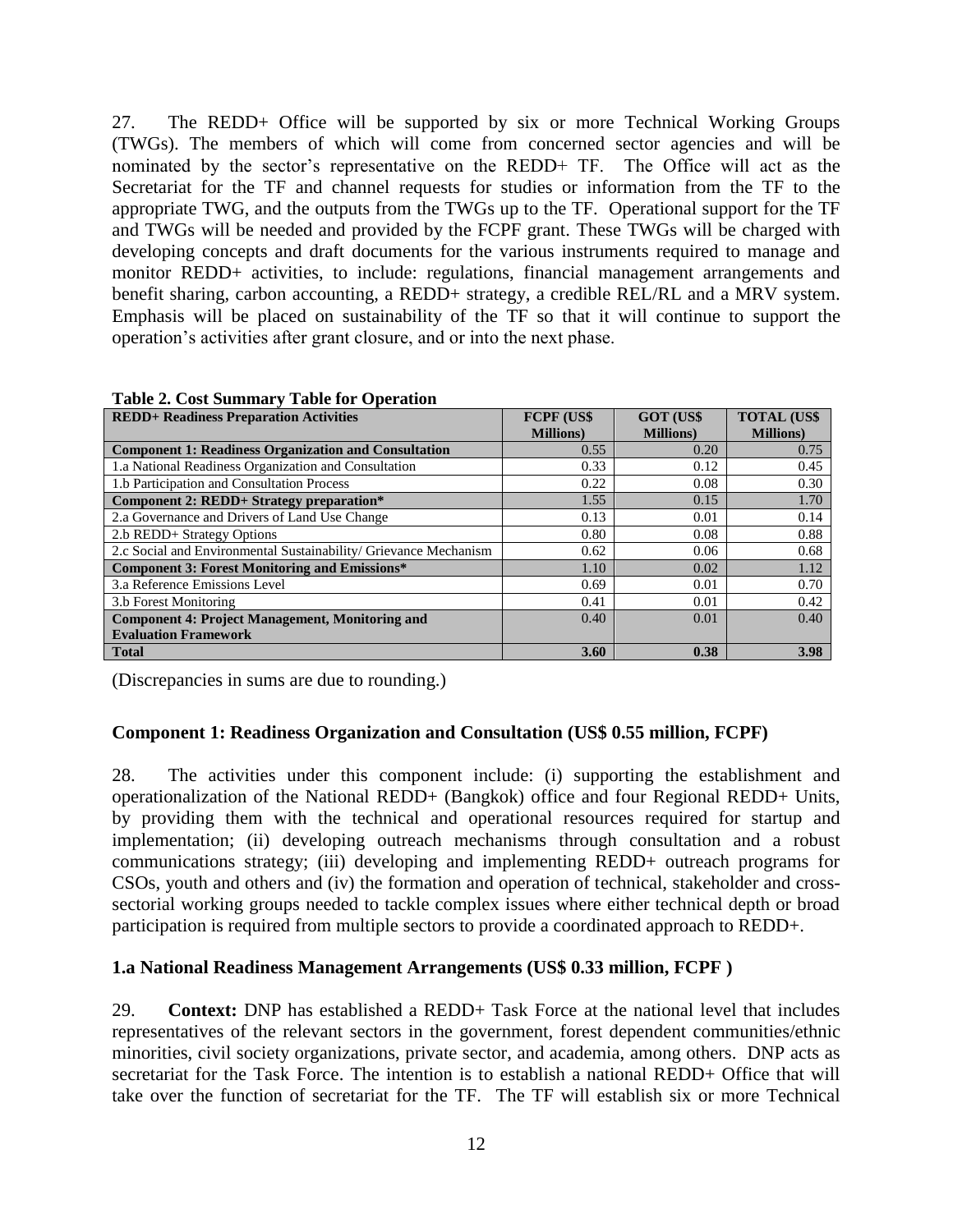Working Groups with members from the different bodies represented in the TF to deliberate on topics such as benefit sharing mechanisms, a regulatory framework and carbon registry, and the REDD+ Office will support these activities and submit the TWG reports and recommendations to the TF for decision. The REDD+ Office will also establish a REDD+ Information Centre to collect and disseminate REDD+ related information to all stakeholders.

## **FCPF Grant Support**

- TWGs on REDD+ (for different themes)
- Technical support
- Participation in international fora and workshops
- Capacity building
- Establish REDD National office for Secretariat (Bangkok)
- Establish REDD Regional Information Centers/Offices

## **1.b Participation and Consultation Process (US\$ 0.22 million, FCPF)**

30. **Context:** Key issues unique to REDD+ implementation that must be resolved during the readiness phase through a highly participatory consultation process include institutional arrangements to plan, implement and monitor REDD+ activities and a communication strategy and public consultations; to engage a wide range of stakeholders, especially forest-dependent local communities/ethnic minorities in the entire REDD+ process. During readiness, the institutional / implementation arrangements will be adjusted for the effective and inclusive delivery of readiness.

## **FCPF Grant Support**

- Communication Strategy
- Consultation with Stakeholders on FCPF and proposed REDD+ activities (includes ESMF)
- Support to REDD+ CSO/LC/Youth Network and other working groups
- Public dissemination of the SESA

## **Component 2: REDD+ Strategy preparation (US\$ 1.55 million, FCPF)**

31. This component will support DNP in developing its REDD+ strategy and include: (i) supporting analytical work to prepare a REDD+ strategy; (ii) conducting consultation and studies on key issues related to REDD+, including drivers and underlying causes of deforestation and degradation, REDD+ strategy options, forest governance and land tenure, and benefit sharing arrangements, among others; and (iii) organizing component activities, compiling material inputs and elaborating the REDD+ strategy document. The inclusive and participatory dialogue supported by this component and new information and data generated will also further strengthen existing forest policy and management systems. A highly experienced lead advisor would be recruited to provide the highest level of guidance to the development of the strategy. From an operational perspective, the three subcomponents under Component 2 will be developed in concert with one another under a single contract. This will ensure that the elements of social and environmental sustainability are firmly embedded in the technical proposals for proposed REDD+ activities.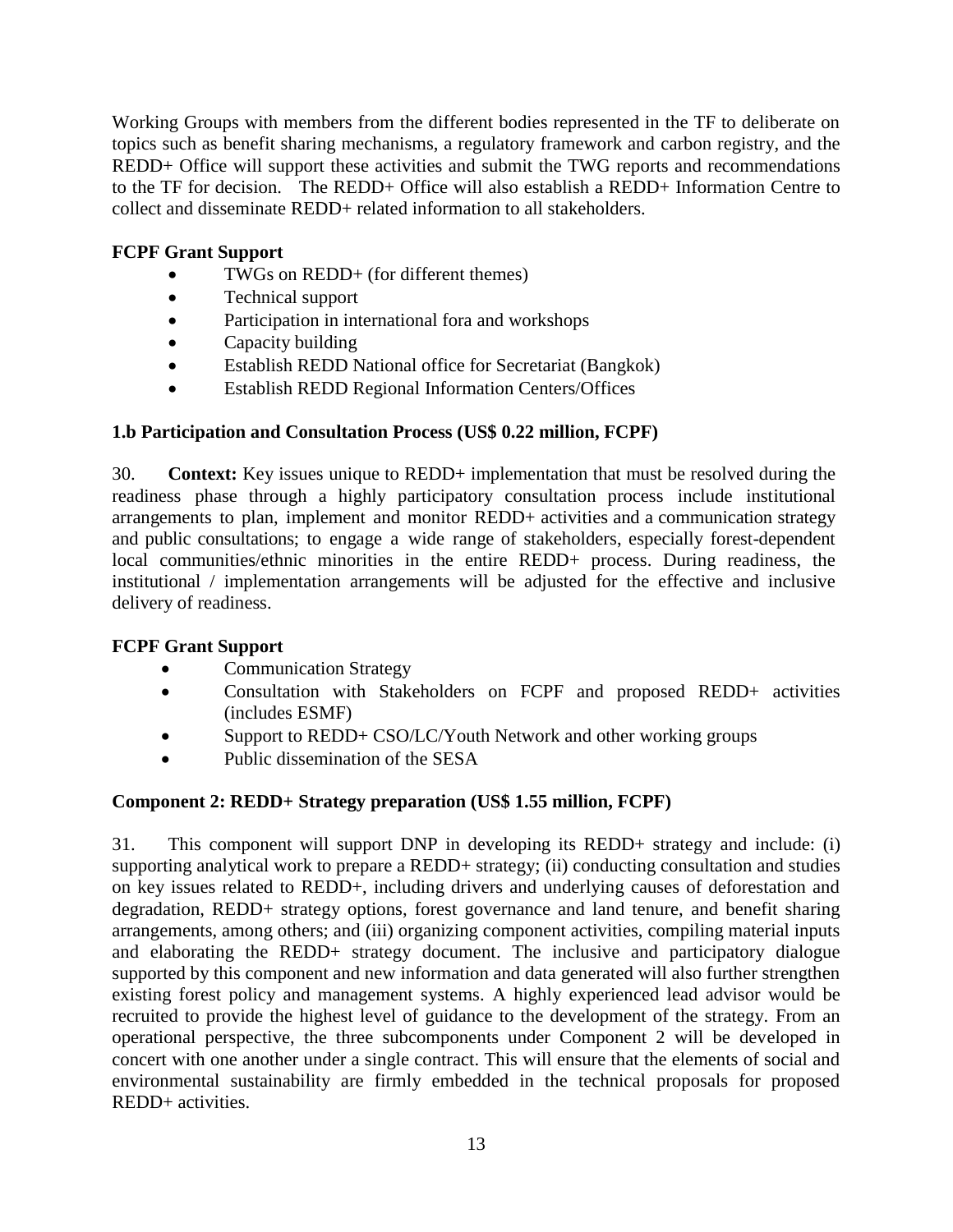## **2.a Land Use, Drivers of Land Use Change, Forest Law, Policy and Governance (US\$ 0.13 million, FCPF)**

32. **Context:** The preliminary analysis indicated that the drivers of deforestation and forest degradation are complex but are not so different in the various agro-ecological regions. The studies revealed that deforestation is mainly triggered by development policies of the state such as the policy on forest concessions, mines and dams as well as infrastructure development, which leads to the destruction of forests and biological resources as a result of road construction and settlement in forests. In addition, the policy on promotion of capital-intensive monoculture commercial crops results in deforestation due to agricultural expansion. Forest degradation, where the land remains as forest but the density and quality of the forest is decreased, is caused mainly by illegal logging and harvesting of non-timber forest products for commercial purpose, and uncontrolled forest fires.

33. Some of the underlying factors of deforestation and forest degradation include unclear designation of legal forest areas and other land use boundaries; increasing population and inequality in income and livelihoods that may impact the forest. It is recognized that information and data for the analysis were not always readily available. Consequently, additional information and analysis is crucial for the identification of REDD+ strategic options. Supplemental analysis will be conducted during the Readiness phase to better define and quantify the causes of deforestation and forest degradation in various ecological zones/regions. Governance studies will focus, inter alia, on the regulatory mandate of the many agencies potentially involved in REDD+, identify overlaps and gaps, and draft recommendations for improvements and ways of coordinating. The subcomponent will also include a review of land tenure and ownership rights, conflicts and potential conflicts with import for REDD+ and draft recommendations for remedial efforts.

## **FCPF Grant Support**

- Update and prioritize deforestation and degradation driver analyses
- Carry out a forest governance assessment, including land tenure review

## **2.b REDD+ Strategy options (US\$ 0.80 million, FCPF)**

34. **Context:** A number of potential strategic options to address the direct causes of deforestation and forest degradations were identified through analysis of existing policies, legal framework and plans, as well as stakeholder consultations. The proposed strategic options include establishment of clear forest area boundaries and zoning, updating and harmonizing forest and forest-related policies, improving efficiency of forest law enforcement, building awareness of forest conservation, development of alternative livelihoods, developing forest certification and chain of custody standards, enforcing environmental and social impact assessments of any infrastructure projects, and improving fire detection and control capability. These potential REDD+ Strategies Options will be evaluated further through the REDD+ Readiness phase. Several studies will be undertaken, including: risk analysis (summarizing major types of risk, and their significance for the major REDD+ strategy activities); and feasibility assessment (socioeconomic, political and institutional) of the options. A forest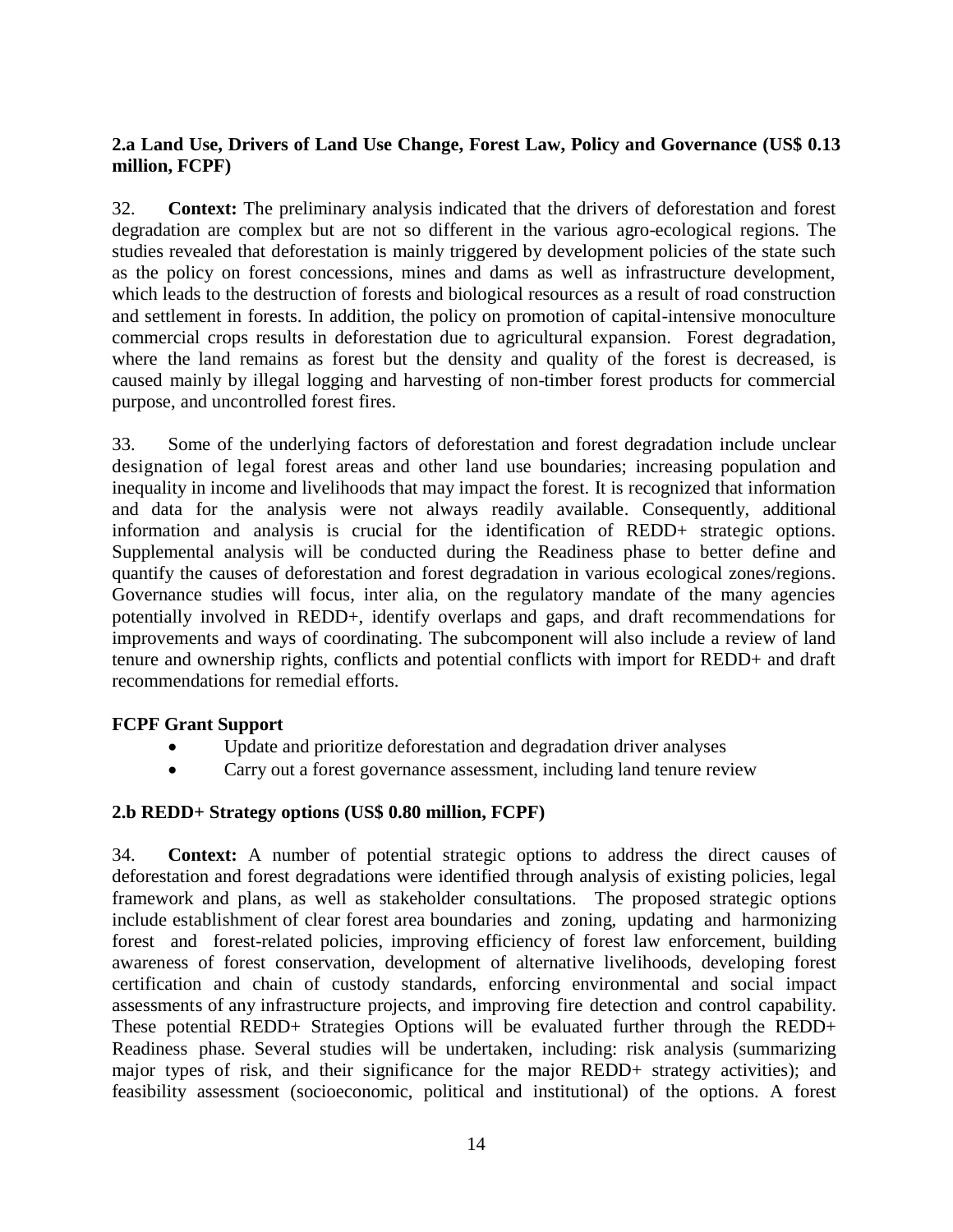governance assessment framework will be undertaken in the Readiness Phase.

## **FCPF Grant Support**

- Elaboration of draft REDD+ Strategy (including, among others, institutional, legal, policy, risk, feasibility, and economic aspects, includes SESA, interacts with TWGs)
- Workshops on REDD+ strategy and readiness activities
- Studies to analyze and design benefit sharing arrangements
- REDD+ Lead Technical Advisor

## **2.c Social and Environmental Sustainability/Grievance Mechanism (US\$ 0.62 million, FCPF)**

35. **Context:** The readiness grant will support the integration of social and environmental concerns into the REDD+ process and develop an approach for the mitigation of negative impacts through the SESA. Strategic environmental and social issues which must be considered at the REDD+ readiness stage include biodiversity and ecosystem services; micro-climate; water services and quality; soil condition; food security, location of people and fauna, gender, cultural and social problems resulting from migration and immigration, land ownership, land tenure, land accessibility, energy supply and gender equity and other benefits to improve education and health of the people while pursuing growth with low emissions from land use change. The conduct of the SESA will also include establishment of a SESA working group and capacity building for the SESA and ESMF, as well as for the management of possible grievances. A state-of-the-art monitoring system for safeguards would be designed in conjunction with the information systems in Component 3.

## **FCPF Grant Support**

- National and subnational workshops for SESA, including for validation
- Carryout SESA and elaborate the ESMF
- Review options and establish a grievance framework and resolution mechanism
- Safeguards Monitoring System Design

## **Component 3: Forest Monitoring and Emissions (US\$ 1.10 million, FCPF)**

36. The activities under this component will put in place a robust monitoring system for REDD+ including the design of the approach and development of the REL/RL. Based on the existing inventory system in DNP, an IPCC compliant MRV system would be developed, as well as a safeguards information system. The inventory and monitoring system established under this component will also provide important information and data that can be directly used in the management and development of the forest sector more broadly. Targeted technical support will be given for developing allometric equations and biomass expansion factors (BEF) for improvements in assessing the carbon content of Thailand's trees and forests, required for determining the impact of REDD+ activities in sequestering carbon and in climate change mitigation. The component would also help to train personnel and other stakeholders in new techniques for inventories, monitoring and the application of algorithms for determining carbon uptake and release in the sector.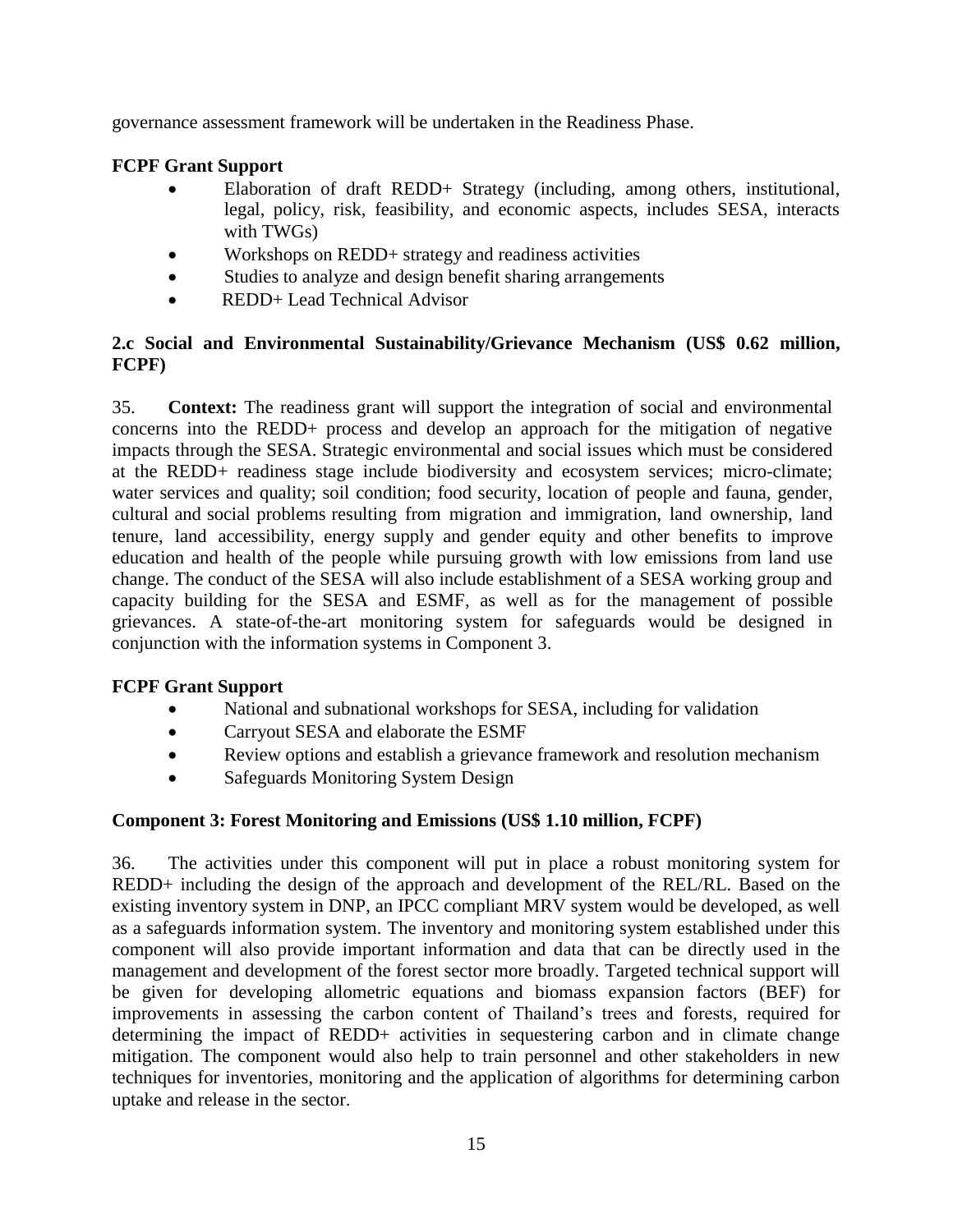## **3.a Reference Emissions Level (US\$ 0.69 million, FCPF)**

37. **Context:** Forest carbon stocks in Thailand were estimated in 1989, 1994 and 2006. The results indicated that annual loss of carbon from **natural forests** during the period 1994- 2006 averaged 33 million tons, which is partly offset by net sequestration in plantations of approximately 17 million tons. Based on an average carbon density in natural forests the loss of carbon from deforestation of approximately 180,000 hectares annually accounts for about 16 million tons, suggesting that forest degradation accounts for the balance of approximately 17 million tons. All these figures need to be verified by more detailed analyses, which will require good coordination between the many departments and actors holding the relevant data, including DNP, DMCR and the RFD.

38. Early in the REDD+ readiness process, the DNP team will establish a technical working group to focus on REL/RL development. The group will need a variety of technical skills including understanding of historical forest land cover trends and data; ability to relate socioeconomic data and trends to environmental outcomes; ability to conduct reasonably sophisticated time-series analyses; and knowledge of the historical drivers of deforestation and forest degradation in Thailand. The technical working group would include staff from different partner organizations and require two full time members, who would focus their work on the REL/RL analysis over a period of about two years. (Technical working groups are financed under Component 1 while the actual REL/RL activities, including estimates, technique development and training would come under Component 3.)

## **FCPF Grant Support**

- Design Reference Emissions Level Approach (IPCC Compliant)
- Develop models for emissions estimations
- Review, compile, analyze information and develop National REL/RL estimate
- Training for development of allometric equations, conversion factors
- Assimilate data for the latest national forest inventory, analyse and disseminate results

## **3.b Forest Monitoring (US\$ 0.41 million, FCPF)**

39. **Context:** The Thailand National Forest Inventory program has a strong sample design, data collection and data entry effort, but should improve the capacity for full and timely data analysis and reporting. There is an opportunity to strengthen the inventory program through the FCPF readiness phase, and to increase the return on investment by strengthening this capability in the DNP Inventory office through training and technical assistance inter alia to develop data compilation software. The current inventory design and data collection is generally consistent with IPCC best practices and guidelines and has the potential to satisfy the requirements for REDD+ reporting. The DNP approach relies on stratified systematic sampling using a 10 km x 10 km grid that will provide excellent information at the national and aggregated subnational levels (i.e. 5 geographic regions within Thailand), and will be useful for many other kinds of analyses (e.g. by major forest type group or ecological zones) for the country. The inventory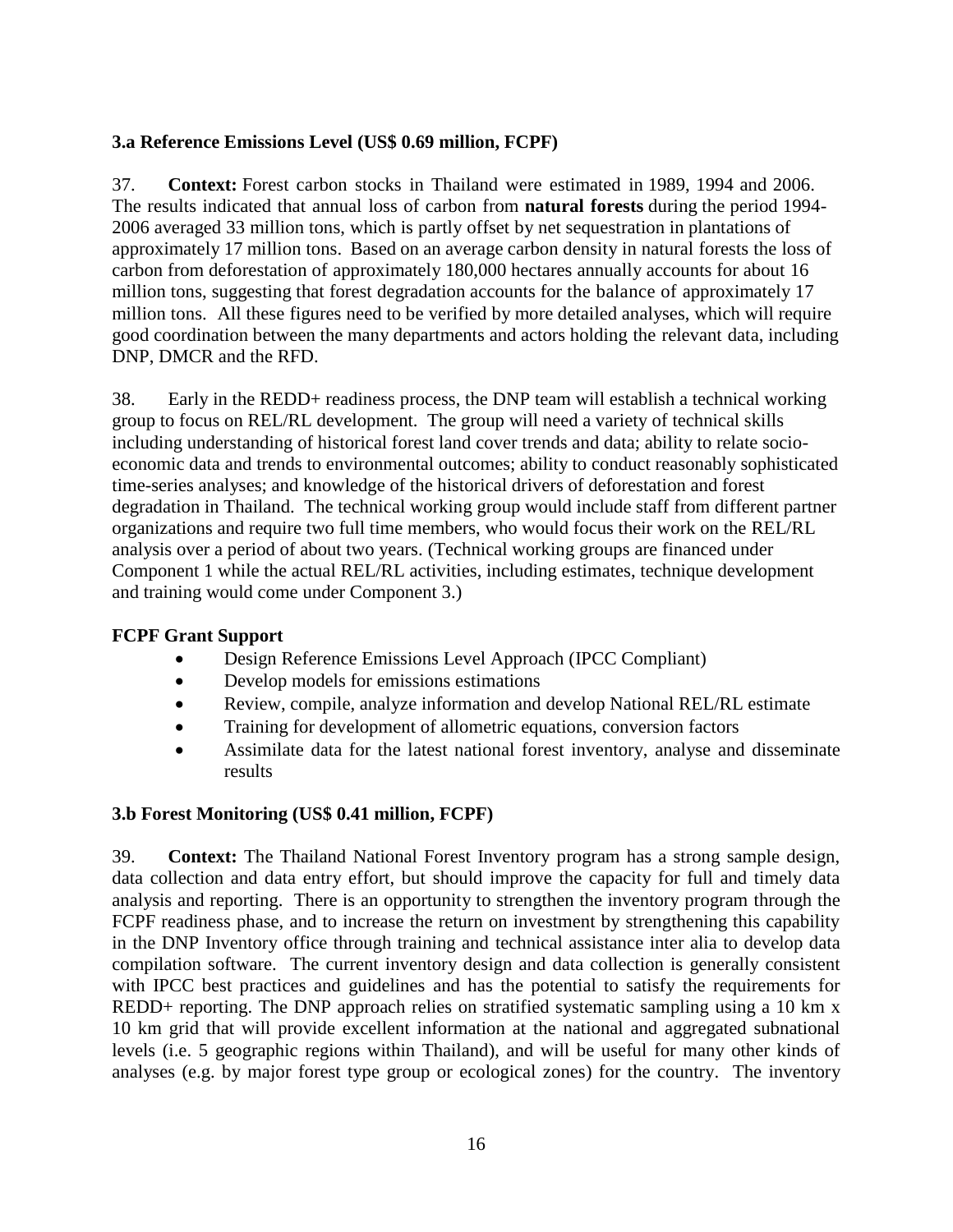should serve both REDD+ reporting needs as well as many of the strategic scale information needs for Thailand's forest management and forest protection activities.

40. In addition to the DNP-led inventory which covers protected and reserved forest, Thailand has a second inventory program focused exclusively on mangrove conducted by the Department of Marine and Coastal Resources (DMCR). There are also four separate remote sensing efforts for forests, including DNPs (two units), the RFD and the DMCR. During the readiness phase, further analyses will examine the benefits of harmonizing and improving the approaches under the different mapping and inventory programs.

## **FCPF Grant Support**

- Technical Design and Proposal for Enhancing National Forest Inventory and Monitoring System to support REDD+
- Software programming
- Training and capacity building in Measurement, Reporting and Verification

## **Component 4. Project Management, Monitoring and Evaluation Framework (US\$ 0.40 million)**

41. This component would cover the project management, financial and procurement monitoring, project monitoring and coordination of the operation. The project manager and M&E specialist would be tasked from DNPs staff to work full time on the operation.

## **FCPF Grant Support**

- Financial Specialist
- Procurement Specialist
- Project Technical Officer
- Project Administrative Officer
- Annual Audit
- Office Operations
- Vehicle (1 Pickup, double cab, 4x4)

## **2. Key Risks and Issues**

42. **Uncertainties regarding carbon markets:** There are two issues relating to carbon markets that will impact on the implementation of REDD+ in Thailand. The first is the uncertainty over the global price of carbon, which is currently very low, and uncertain prospects for the near future. The second relates to differences of opinion among stakeholders as to the degree to which Thailand should participate in international carbon funding mechanisms, as opposed to using domestic funding sources.

43. *Mitigation measures: The World Bank is presently spearheading an initiative to help establish prices for carbon at the international level. While Thailand's participation in international markets is not clear at this time, in reality the situation is unclear for all countries. Whether the markets are national or international, essentially the same readiness process needs*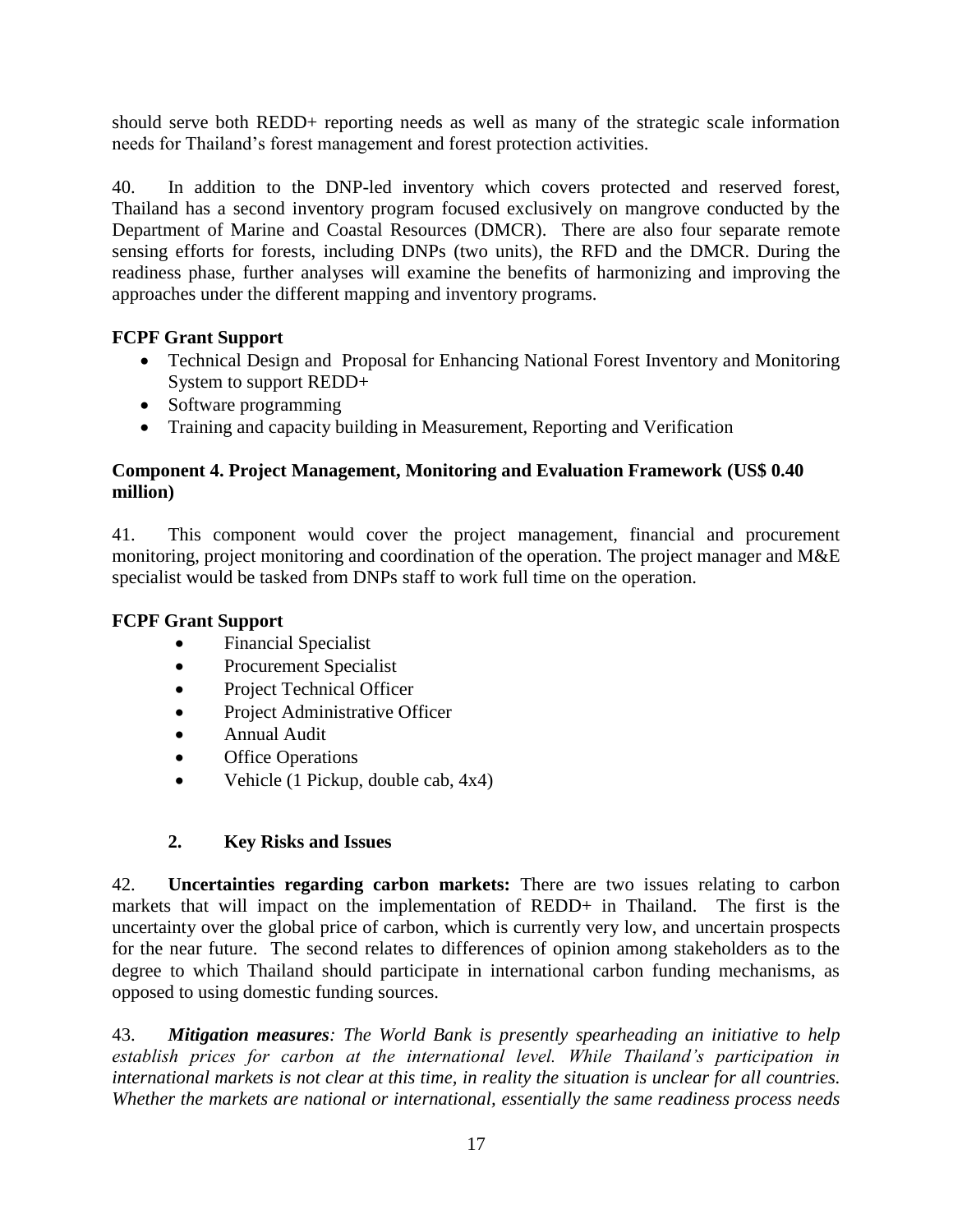*to be undertaken. The World Bank's involvement will help to ensure the inclusion of best practices for social and environmental responsibility in REDD+ activities, whether they be national or international.* 

44. **Full and effective stakeholder participation:** There is concern among some Civil Society Organizations that REDD+ will be used by the government to limit access to, and use of, land deemed to be "forest" by communities where they have been dwelling for many years. Some of the more active CSOs have tended to boycott consultations rather than engaging in constructive debate on the issues and trying to reach an acceptable compromise.

45. *Mitigation measures: Consultation aims to include relevant stakeholder groups such as ethnic and local communities, CSOs, and others involved in forestry and forest-land issues. At the same time, the team recognizes that participation is voluntary and that regardless of initial responses, ongoing efforts will need to be made to include a range of stakeholders, even those reluctant to participate at the onset. Terms of reference for the SESA and ESMF work will be subject to prior review by the Bank to ensure inclusion is considered and managed.* 

46. **Resource rights:** A range of issues concerning rights to resources need to be considered in the REDD+ approach, including those for land, forest and carbon ownership and user rights. On one hand, these are substantive matters which need to be addressed in the context of developing a viable REDD+ strategy. On the other hand, these are complex issues for which considerable resources and time may have to be expended.

47. *Mitigation: Consultation processes, the SESA and ESMF development are well budgeted within the FCPF and comprise around one third of all of the funding. Provisions have been made for international and national experts to help guide the work. This will be supported by extensive public outreach and consultation, workshops and a communications strategy. Additional resources have been allocated for the study of land tenure issues and the establishment of grievance mechanisms. The SESA approach and the final ESMF document would comply with World Bank safeguards policies.* 

48. **Interagency coordination**: Because many of the drivers of land use change, deforestation and degradation lie outside of the forest sector, DNP will need to engage with and work closely with a number of agencies working in other sectors, including agriculture, mining, hydro and energy, as well as those in economic development and natural resources. Ensuring the cooperation and active involvement of such a diverse group of actors will be a challenge.

49. *Mitigation: The Thai Government has prioritized climate change as an issue within the government. DNP's Director General will serve as the chair of the REDD+ Task Force during preparation to ensure it gets the necessary attention at high levels, and will report directly to the Climate Change Coordinating Office under the Cabinet. To support this effort, the readiness grant provides financing for multi-disciplinary technical working groups and consultations, operating expenses for a secretariat, capacity building, regional and national workshops to engage with a wide range of stakeholders and technical studies to identify issues and propose solutions.*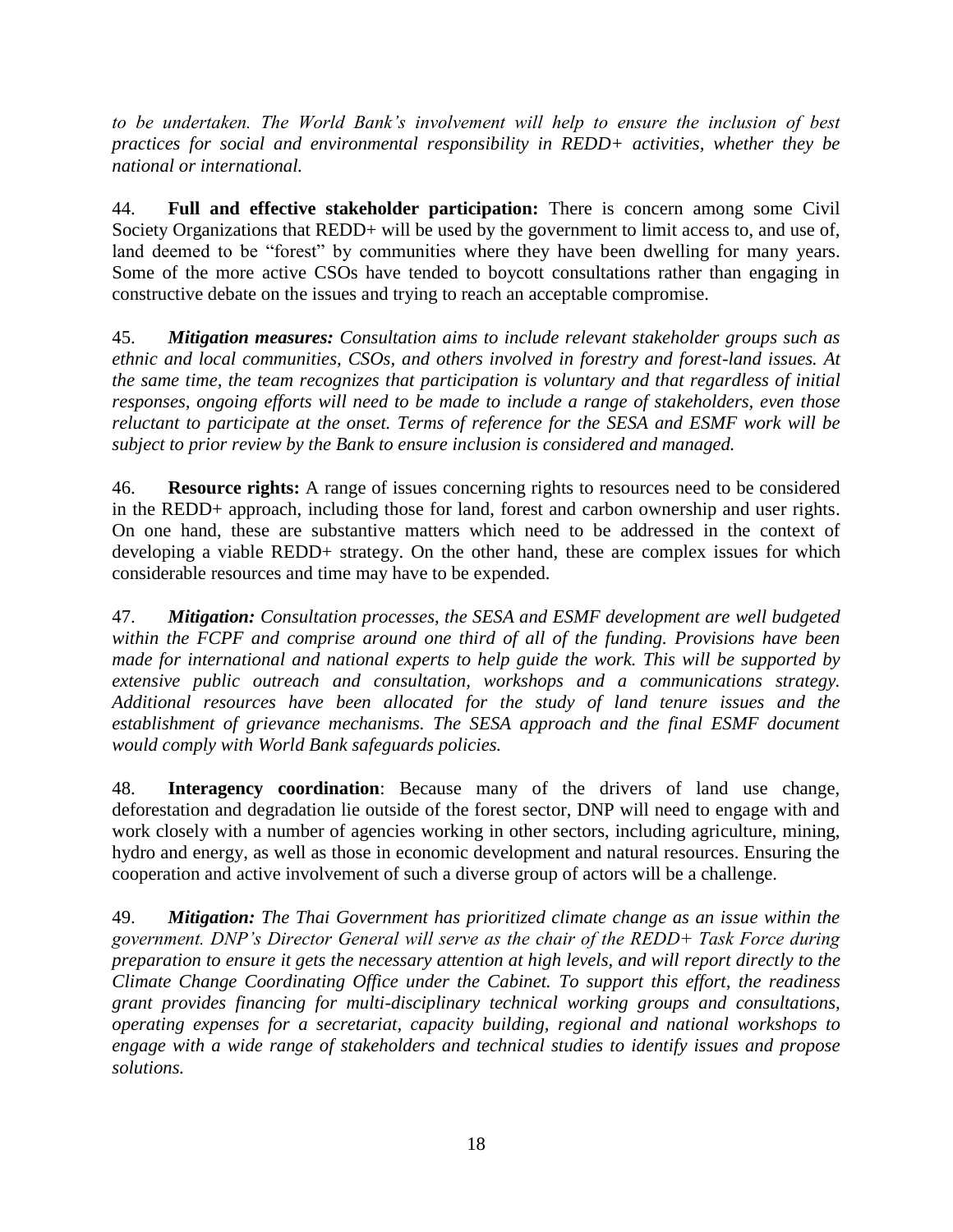50. **Project scope.** One risk for the project is related to the sheer scale and breadth of the activities that need to be carried out and the very large number of stakeholders that will be involved. Ensuring that each agency or organizations implements the actions delegated to them, and coordinating all the activities so that outputs from one activity that are needed as inputs for another are available at the right time will be a large and complex undertaking, and will very much depend on the level and quality of staffing assigned to the REDD+ Office.

51. *Mitigation: It is widely recognized that good stakeholder buy-in is required in these type of operations and accommodations have been made accordingly. The project design includes around US \$1 million for consultations, workshops, training and outreach of various forms, so that the process and operation would be highly participatory. Procurement arrangements will include large contracts that would divide up the bulk of the work into two main packages, making it more manageable for DNP.*

## **B. Implementing Agency Assessment**

52. The overall responsibility for REDD+ is with MoNRE, which has delegated the preparation of the R-PP to DNP. The current chairman of the REDD+ TF is the DG of DNP. In recognition of the importance of securing cross sector support for implementing REDD+ it is proposed that the REDD+ TF will be strengthened with additional members from private sector and civil society and that the Chair will be with the PS of MoNRE, who will have direct access to the NCCC, which is chaired by the Prime Minister. The proposal is that the PS would chair the project at its inception, to secure higher authority cooperation. In addition the possibility of having the Department of Policy and Planning of each ministry involved in REDD+TF would be considered in order to bring needed decision makers to the table.

53. While high level involvement in the process is important it brings with it the risk of delays, since senior bureaucrats and politicians are very busy and have many priority matters to deal with. Much will depend on the REDD+ Office, which is to be established, and which will be responsible for most of the implementation. If the REDD+ TF makes strategic decisions and delegates responsibility to the REDD+ Office to press forward with implementation progress will be possible, but this is not current practice in Thailand, otherwise there may be delays.

54. The performance of the REDD+ TF will be crucial, and will depend on the degree to which members are delegated responsibility to commit their respective agencies or organizations to particular actions, and on whether such actions are then implemented by the agencies concerned. For example, REDD+ Strategy options include examination of sector strategies such as agriculture, infrastructure and tourism to avoid or minimize their impact on land-use change and loss of forest. It will be crucial to reducing emissions in the future that these sector policies are revised, though there may be economic costs involved.

## **C. Project Stakeholder Assessment**

55. Thailand has an active environmental NGO sector, some of whom sees merit in REDD+ and have already initiated activities, while others express concerns that it will be used to push an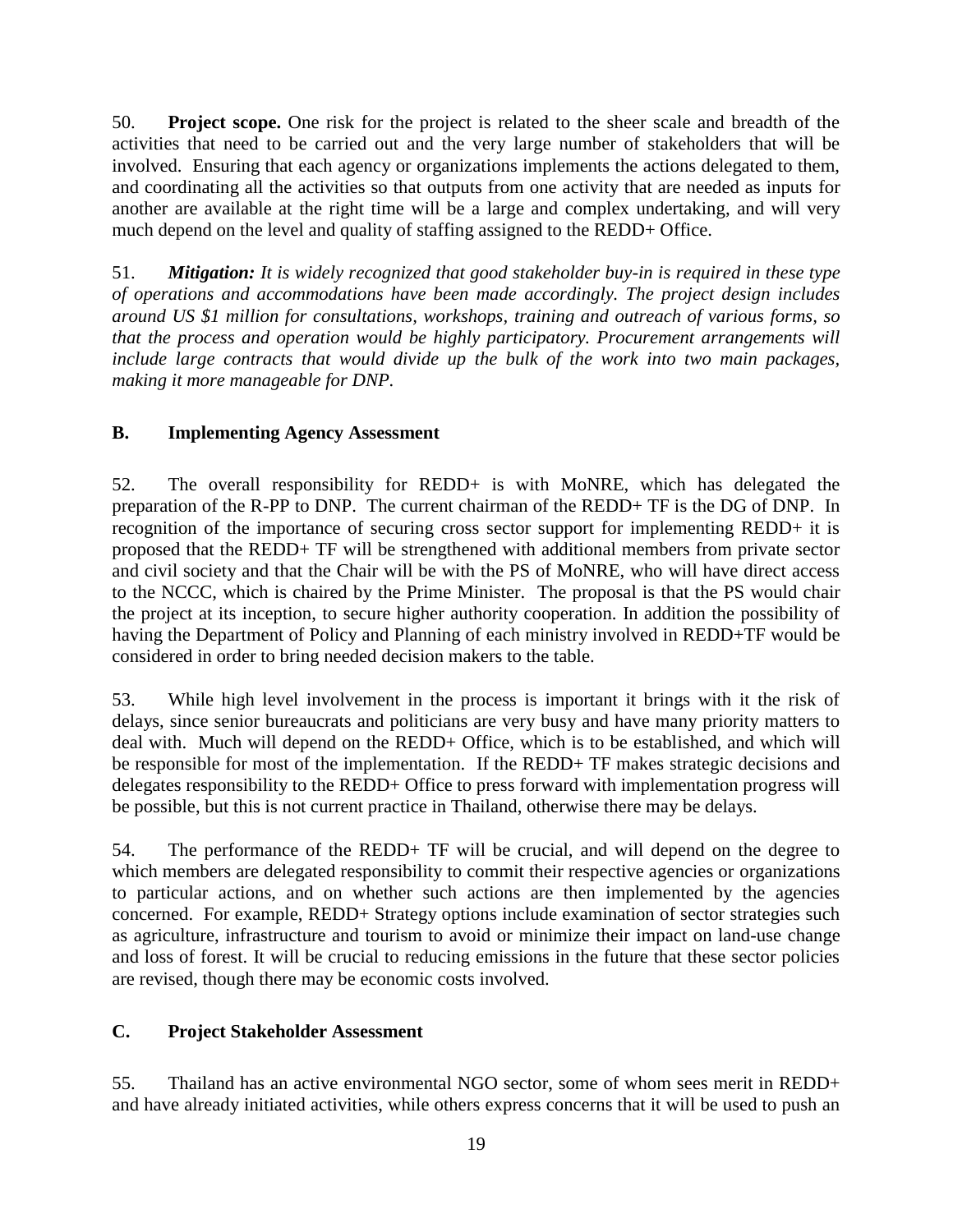international agenda at the possible expense of communities, often of local forest dependent communities or refugees that are highly dependent on forest land for their livelihoods. These differences of opinion have surfaced during and after the preparation of the R-PP and will remain issues during implementation. Private sector stakeholders have had limited involvement in the REDD+ process so far, although there are a number of corporate initiatives to support afforestation and tree planting for environmental purposes rather than commercial timber production.

56. In 2013, the REDD+ TF was strengthened for the REDD+ readiness by revising the composition of committee members and including more stakeholders from both government and non-government agencies, such as, civil society organizations local forest-dependent communities, private sector organizations, academia and research institutions. Each representative has been nominated by their respective body through a self-selection process. The composition of the REDD+ TF is expected to be further improved. For example, actors and stakeholders such as Thai Climate Justice, Land Tenure Reform Network and Tree Bank, among others, are expected to continue their engagement with FCPF. Details of the current composition are summarized in Table 3 below. The process of self-recruitment by stakeholders groups shall be determined and carried out by each group. The need for a multi- sectoral approach to REDD+ implementation is critical as the GOT recognizes that the drivers of deforestation and forest degradation often lie outside the forestry sector. Therefore for REDD+ to be implemented in an inclusive and participatory manner requires an institutional arrangement/management structure that reflects the relevant sectors engaged in land use and other stakeholders with an interest and stake in REDD+.

| Organization          | <b>Member</b>                                                               |  |  |  |  |
|-----------------------|-----------------------------------------------------------------------------|--|--|--|--|
| Government            | Department of National Parks, Wildlife and Plant Conservation (DNP)         |  |  |  |  |
|                       | Royal Forest Department (RFD)                                               |  |  |  |  |
|                       | Department of Marine and Coastal Resources (DMCR)                           |  |  |  |  |
|                       | Office of Natural Resources and Environment Policy and Planning (ONEP)      |  |  |  |  |
|                       | Thailand Greenhouse Gas Management Organisation (Public Organisation) (TGO) |  |  |  |  |
|                       | Bureau of the Budget (BB)                                                   |  |  |  |  |
|                       | Office of the National Economic and Social Development Board (NESDB)        |  |  |  |  |
|                       | Geo-informatics and Space Technology development Agency (GISTDA)            |  |  |  |  |
|                       | Forest Industry Organisation (FIO)                                          |  |  |  |  |
|                       | Department of Agricultural Extension (DOAE)                                 |  |  |  |  |
|                       | Department of Land (DOL)                                                    |  |  |  |  |
|                       | Land Development Department (LDD)                                           |  |  |  |  |
|                       | Department of Provincial Administration (DOPA)                              |  |  |  |  |
|                       | The Treasury Department (TTD)                                               |  |  |  |  |
|                       | Agricultural Land Reform Office (ALRO)                                      |  |  |  |  |
| Academia              | Kasetsart University Faculty of Forestry (KUFF)                             |  |  |  |  |
|                       | King Mongkut's University of technology, Thonburi                           |  |  |  |  |
| <b>Private Sector</b> | Suan Kitt Group                                                             |  |  |  |  |
| Civil Society         | Sueb Nakhasathien Foundation                                                |  |  |  |  |
| Sector                | GSE Institute (GSEI)                                                        |  |  |  |  |
|                       | Thailand Environment Institute (TEI)                                        |  |  |  |  |
|                       | Indigenous People's Foundation for Education and Environment (IPFEE)        |  |  |  |  |
|                       | Raks Thai Foundation (RTF)                                                  |  |  |  |  |

**Table 3. Current Composition of REDD+ Task Force**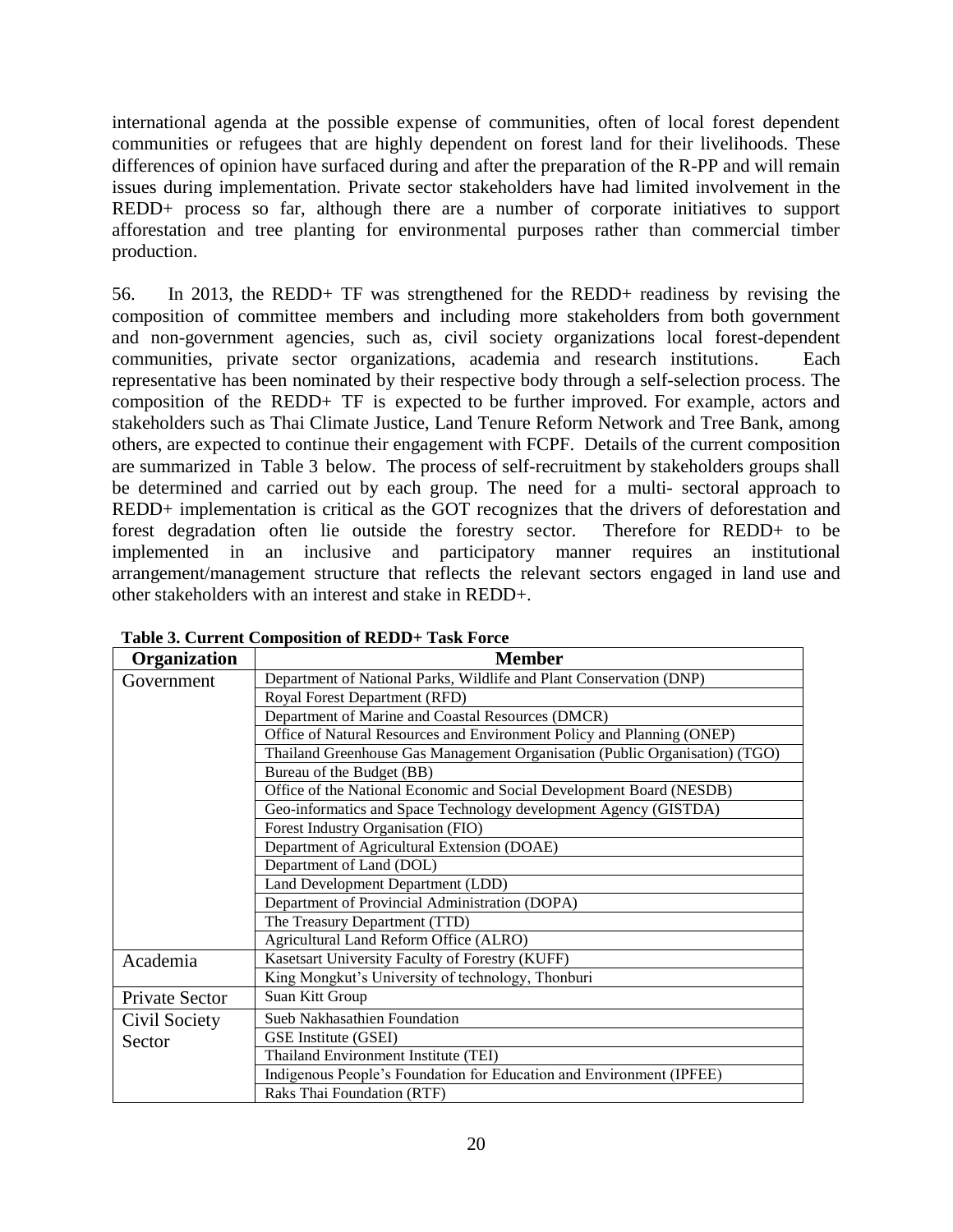|                     | Sustainable Development Foundation (SDF)       |
|---------------------|------------------------------------------------|
| <b>Local Forest</b> | Northern Forestry Community Network            |
| Dependent           | Northern Eastern Forestry Community Network    |
| Communities         | Southern Forestry Community Network            |
|                     | Central and Western Forestry Community Network |
| International       | The Centre for People and Forests (RECOFTC)    |

#### IV. **Overall Risk Ratings**

#### A. Risk Ratings Summary Table

| <b>Risk Categories</b>                                          | Rating $(H, S, M \text{ or } L)$ |
|-----------------------------------------------------------------|----------------------------------|
| 1. Political and governance                                     | М                                |
| 2. Macroeconomic                                                |                                  |
| 3. Sector strategies and policies                               |                                  |
| 4. Technical design of project or program                       | M                                |
| 5. Institutional capacity for implementation and sustainability | M                                |
| 6. Fiduciary                                                    |                                  |
| 7. Environment and social                                       | H                                |
| 8. Stakeholders                                                 |                                  |
| <b>Overall</b>                                                  |                                  |

#### B. Overall Risk Rating Explanation

57. The proposed overall risk rating of the project is high. As indicated by several stakeholders during the stakeholder consultations, there is a risk that, if not carefully prepared, REDD may not deliver the expected outcomes and may impact the forest dependent communities and other vulnerable groups. Therefore, full and effective stakeholder participation, public communication and awareness raising, and cooperation among government agencies will be critical throughout the project implementation. Later on, in a proposed REDD+ operation, the continuous implementation of ESMF and monitoring of the safeguards management frameworks will help to ensure the success and sustainability of the next phase's outcomes.

#### **V. Proposed Team Composition and Resources, including Technical Assistance Provided by Bank Staff to Date**

58. The World Bank team provided technical assistance from the R-PIN stage and throughout the development of the R-PP to DNP in various stages. At its fourteenth meeting in March, 2013, the FCPF Participants Committee adopted Resolution PC/14/2013/6 whereby it decides to allocate funding to Thailand to enable it to move ahead with the preparation for readiness phase. Three technical support missions were carried out (April 9-11, August 26-28, November 3-14, 2014) and the third technical support mission focusing on Forest Inventory/ MRV/REL. Procurement and FM missions were carried out at the same time as technical support mission in August 2014.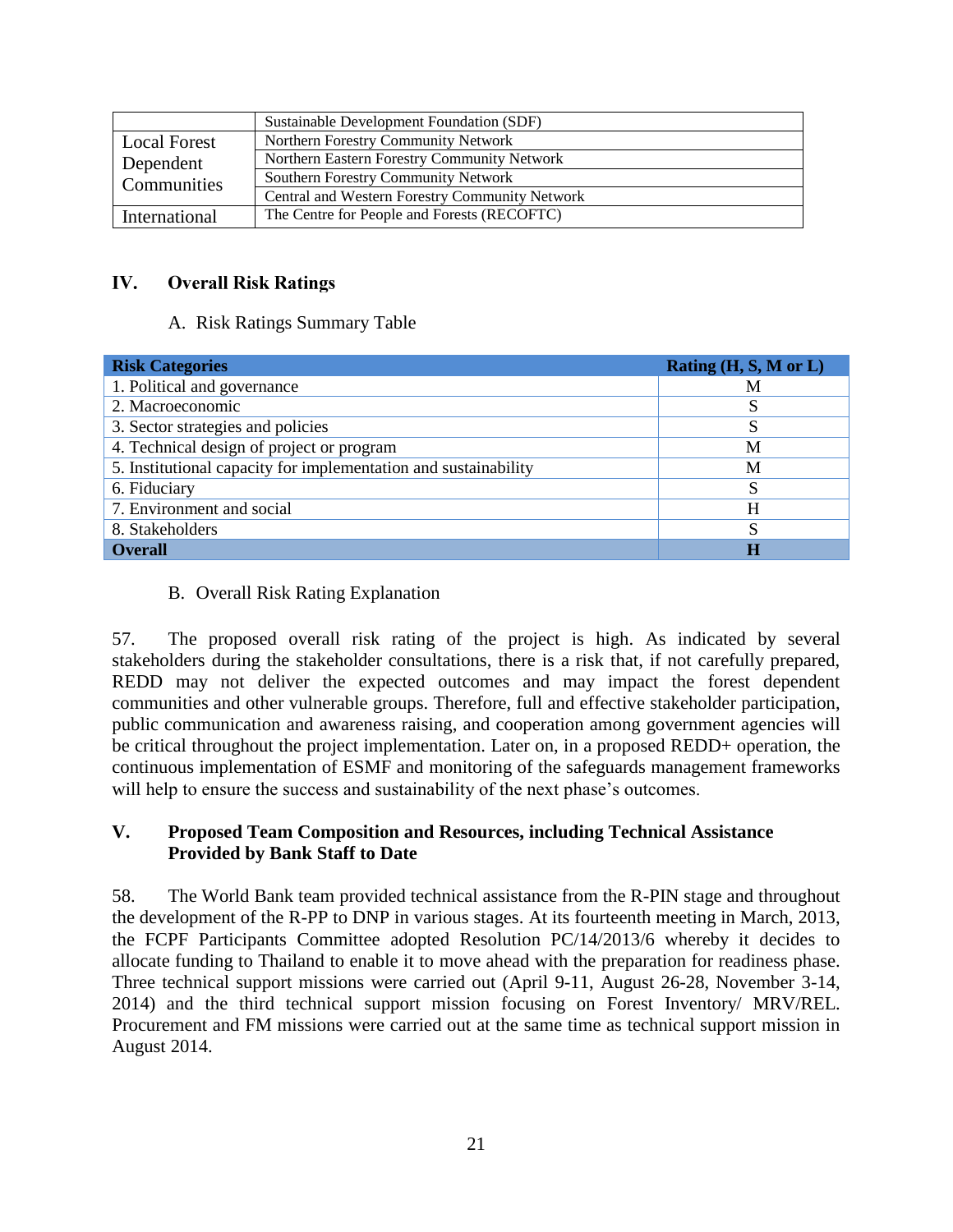59. A technical mission took place in August 2014 to conduct a comprehensive assessment to finalize the project assessment note. This mission involved a multi-disciplinary World bank Team (forest, social, environmental, procurement and financial management) that carried out technical discussions and fiduciaries assessment including safeguards, procurement and financial management. The draft Assessment Note was revised to reflect key issues identified in resolution PC/14/2013/6 including the participation and representation of CSO/local communities/ethnic groups, women and youth network at REDD+ relevant workshops, TWG, and relevant committees will be through a self-selection process. The Assessment Note also addressed the issue of land tenure and gender. The procurement plan was discussed and procurement and FM capacity were assessed. SESA TOR was discussed and will be finalized prior to finalization of the Assessment Note.

60. The Bank team also carried out a technical support mission during the period of November 3-14, 2014 to assist DNP in developing a technical and cost proposal for a REDD+ Monitoring Systems and Reference Emissions Level for Thailand. A draft recommendation on technical needs and costs for developing an Inter-governmental Panel on Climate Change (IPCC) compliant REDD+ Monitoring, Reporting, and Verification (MRV) system for Thailand including Reference Emissions Level/Reference Level (REL/RL) generation as an input to the Thailand R-PP developed by DNP. The draft recommendation was presented to Thai stakeholders in DNP and related agencies at a Technical Workshop on Thailand REDD+ monitoring System and Reference Emission Level which was held on November 14, 2014 at DNP. The REDD+ implementation team should establish a technical subgroup to focus on REL/RL development. The subgroup will need a variety of technical skills including understanding of historical forest land cover trends and data; ability to relate socio-economic data and trends to environmental outcomes; ability to conduct reasonably sophisticated timeseries analyses; and knowledge of the historical drivers of deforestation and forest degradation in Thailand.

## **VI. Assessment Summary**

## **A. Technical**

61. The Task Team reviewed the R-PP, and related documentation and conducted numerous missions with the conclusion that Thailand is committed to advance through the REDD+ Readiness preparation phase. Overall, the country has identified the critical issues relevant to REDD+ and developed adequate processes to address these issues during preparation and implementation. The R-PP contains the key elements required for a future REDD+ mechanism as defined by the COP16 in December 2010. The Government has made a good faith effort to hear and incorporate the views of key stakeholders at this stage. Since deforestation and degradation rates do not appear to be declining, REDD+ efforts can reinforce an existing government measures to tackle the problem.

62. *REDD+ mechanisms:* The relative newness of the REDD+ concept and the lack, as yet, of any formal international agreement, combined with the current low global price of carbon means that Thailand has placed strong emphasis on examining all the policy instrument that will be needed for successful implementation. The establishment of a number of cross sector Technical Working Groups will lead to the development of: an appropriate regulatory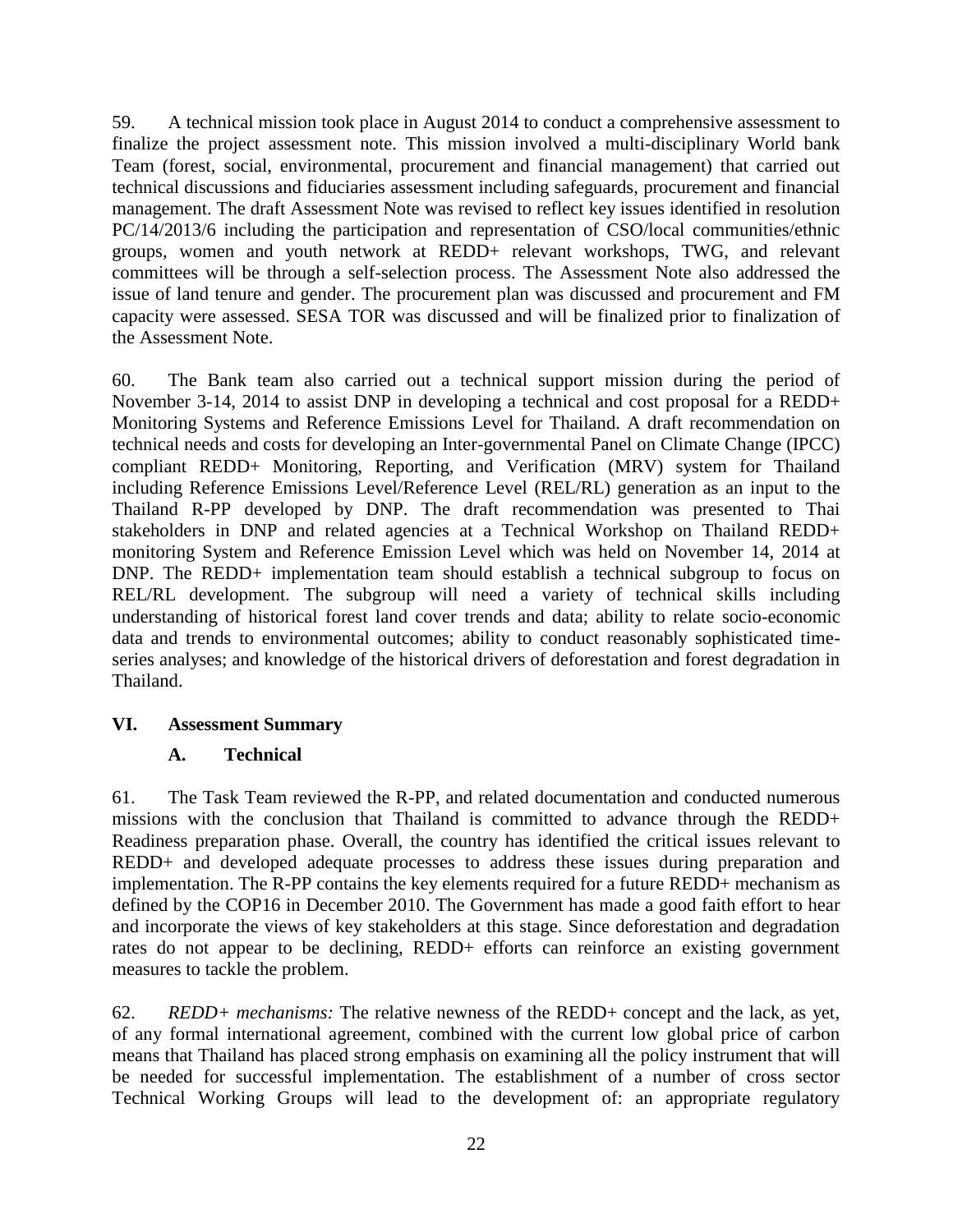framework; an equitable benefit sharing arrangement, a refined carbon assessment, monitoring and registry system; and a multi-tiered institutional structure that will facilitate implementation of REDD+ activities in the future.

63. *Land-use and land tenure:* An important issue is the disagreement between government and local forest dependent communities, that have in many cases occupied land before it was officially designated as protected forests, either as special Protected Areas or as Reserved Forest, intended for controlled forest harvesting. If REDD+ policies can lead to a solution to this issue they could have large and long-lasting social co-benefits.

64. *Focus on natural forest:* In view of the net growth of its plantation forest resources over the last 10 years, Thailand has decided to focus its REDD+ efforts on the protection and recovery of its natural forest ecosystems by adopting a two-pronged approach to deforestation. One line aims to tackle the challenging issue of conflicting sector policies, whereby the development policy of other sectors such as, for example, agriculture, which focuses on expansion of cash crops which then displaces traditional crops onto forest land. The other line aims at the complex issue of land tenure, which has so far resulted in some communities finding they occupy state forest land, and thus being considered as illegal settlers. The problem has been compounded in the past when some such communities having been given title to the land, have then sold out to speculators and moved into other areas of forest. Tourism is of considerable importance to the Thai economy, and there have been frequent conflicts between the forest authorities and private sector developers that have developed resorts on forest land.

# **B. Financial Management**

## **Summary of the Financial Management Assessment**

65. A Financial Management (FM) capacity assessment was conducted to determine the adequacy of the Financial Management capacity of the Environment Division under the Forest and Plan Conservation Research Office of the Department of National Parks, Wildlife and Plan Conservation (DNP) to manage funds according to the Bank's requirements as stipulated in OP/BP 10.00. The assessment was carried out during December 2014 and further updated during March 2015. The risks were determined on the basis of the FM assessment, discussions with the Finance and Accounting Staff of the Environment and Finance Division of DNP.

66. The summary below summarizes the proposed Financial Management arrangements as discussed and agreed.

67. The financial management risk is considered *high* without mitigation and *substantial* with mitigation measures. The following mitigating measures have been agreed for implementation by DNP to ensure compliance and enhance the financial management capacity and systems of the Project: (i) recruitment of one qualified FM consultant within three months of project effectiveness; (ii) Financial Management Manual in place for Bank's acceptance one month following project effectiveness; (iii) all finance staff are to be trained concerning the Bank's financial management requirement and disbursement policies and procedures prior to start of implementation; (iv) agreement on the format of the IFR before negotiation. In addition the DNP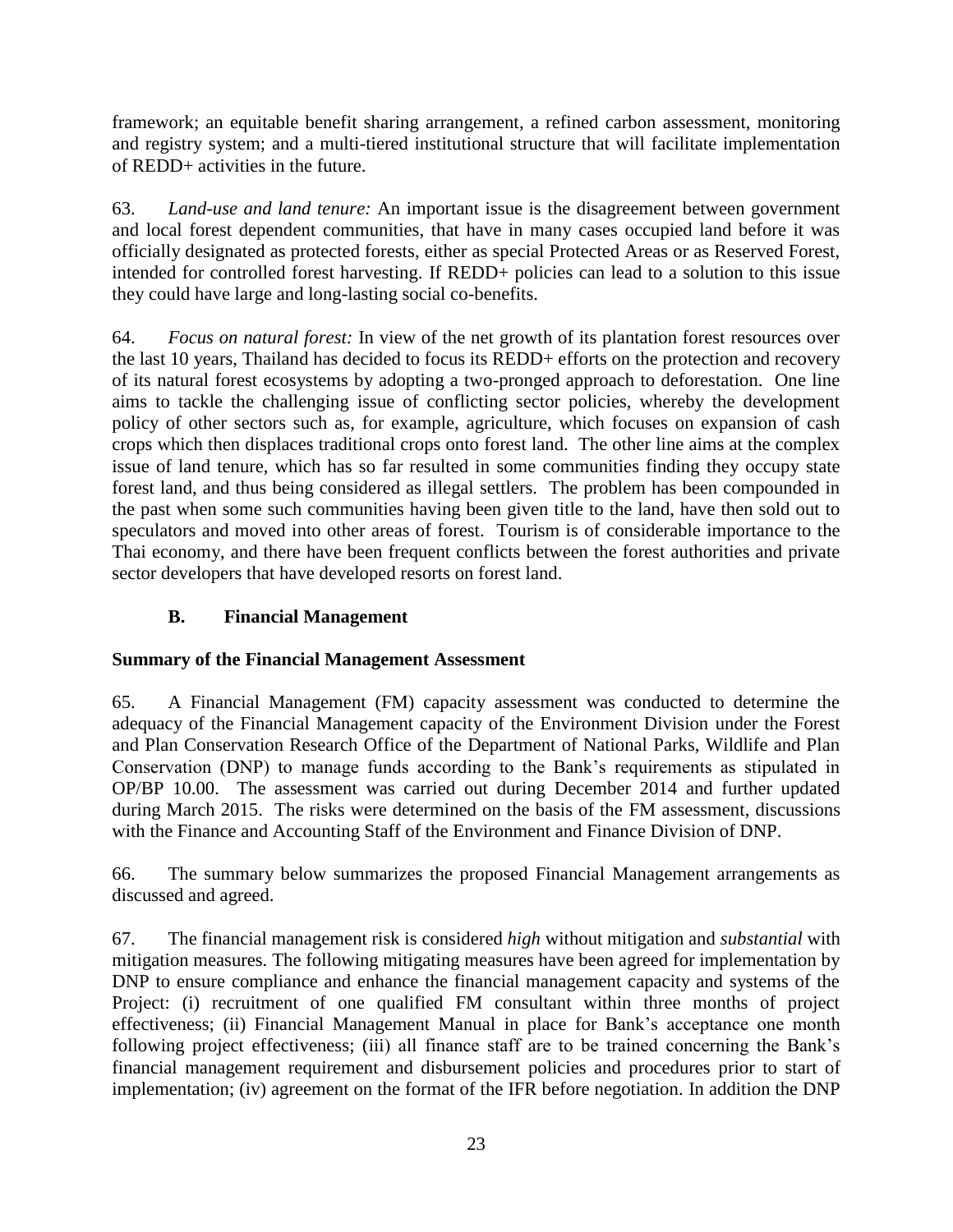will undertake these actions after project effectiveness to ensure further strengthening of the project FM systems; (i) install acceptable accounting software to aid project accounting; (iv) inform the Office of the Auditor General to agree on the audit work plan with audit Terms of Reference acceptable to the Bank;

68. The financial management arrangements will meet the minimum requirements of OP/BP 10.00 once the first 3 actions proposed have been implemented.

## **Staffing**

69. The Accounting team of the Environment Division under the Forest and Plan Conservation Research Office; is headed by the accounting head who has more than 31 years of extensive experience in accounting. Based on our discussion, the accounting team will help with the day to day basic FM work of the project. However due to their workload, it is proposed to recruit one qualified FM consultant, to be financed by the project, to help with the management and reporting on the funds, however the current staff will work with the Bank team on this project until effectiveness. Once the project becomes effective, the recruited FM consultant together with DNP accounting team will be trained in more detail on the Bank's Financial Management and Disbursement policies and procedures.

## **Accounting policies and procedures**

70. DNP accounting system and procedures follow the government system and regulations. The project accounting and control procedures will follow the current system of DNP. DNP Finance Division is currently using the GFMIS accounting system, however the system cannot sort expenditures by source of funding and record expenditures by components and activities. As the World Bank requires any Bank funded project to provide a financial report for the project by component and expenditures categories, to be able to track the project records, a supplemental system shall be introduced and established to be able to maintain separate accounting records, produce periodic financial reports, maintain systematic control procedures to ensure that the project expenditures are properly verified and duly authorized before payments are made. The financial report will be prepared in accordance with the Thailand accounting standards, which are compatible with International Accounting Standards.

71. The accounting shall be on a cash basis and follow a double entry system. The ToR for the accounting software shall be acceptable to the World Bank. Accounting policies and procedures will be documented in the Financial Management Manual (FMM) which shall be completed before project effectiveness. Supporting documents for all project expenditures will be maintained at DNP for subsequent reviews and audits.

## **Internal controls**

72. The system of internal control will be clearly described in the FM manual to provide guidance to the project management and finance staff. The manual will outline the controls put in place to ensure that sensitive expenditure is properly monitored for eligibility, the financial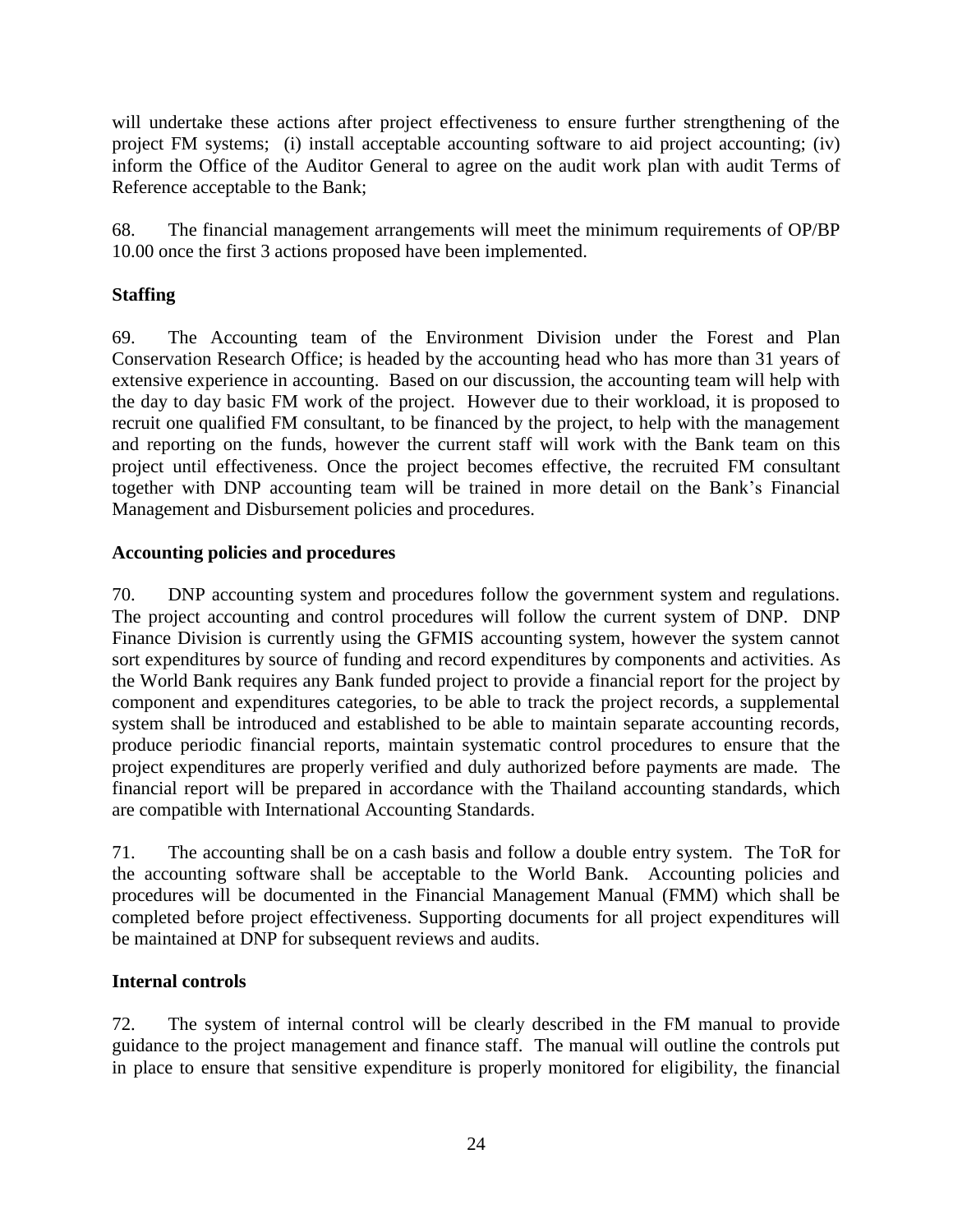information is accurate and that no single person will be able to initiate, verify and authorize payment for a transaction.

73. A project fixed assets register should be prepared for all fixed assets and a physical inventory will be regularly conducted (at least once a year) to ensure the existence and condition. Management and control of project assets shall also be detailed in the FM manual.

74. An advance control book should be prepared and maintained to monitor outstanding advances. Liquidation should be done in a timely manner. Month-end procedures, such as bank reconciliations, cash counts etc… will be performed by responsible person and reviewed by management.

#### **Funds Flow and Disbursements**

75. Grant Funds will flow from the World Bank to a Designated Account (DA), opened at Krung Thai Bank Public Company Limited in USD and managed by DNP. The ceiling of the DA will be US\$ 300,000 which is the estimated quarterly expenditures based on the total funding allocation of the project.

76. Conversion/Operating account will also be operated in local currency to facilitate efficient flow of funds and activity implementation.

77. The accounting for transactions and reporting on the use of funds will be done by DNP. The DA should be replenished on monthly (not later than quarterly) basis (irrespective of the amount involved) to assure liquidity of funds.

78. All replenishment applications will be accompanied by reconciled bank statements from the depository Banks showing all transaction through the DA.

79. The authorized and procedures for withdrawals from all bank accounts shall be elaborated in the FM manual.

#### **Disbursement Arrangements**

80. Disbursements from the grant account shall be based on traditional method ie made against the Statement of Expenditures (SOE) and/or full documentation depending on prior review thresholds.

81. Disbursement methods shall include: (i) advance, (ii) reimbursement; and (iii) direct payment. The disbursement grace period will be needed and shall be equivalent to 4 months after the project closing date. The withdrawal application amount for direct payments and reimbursements shall be at least equivalent to US\$ 100,000.

Disbursement will be against the category below: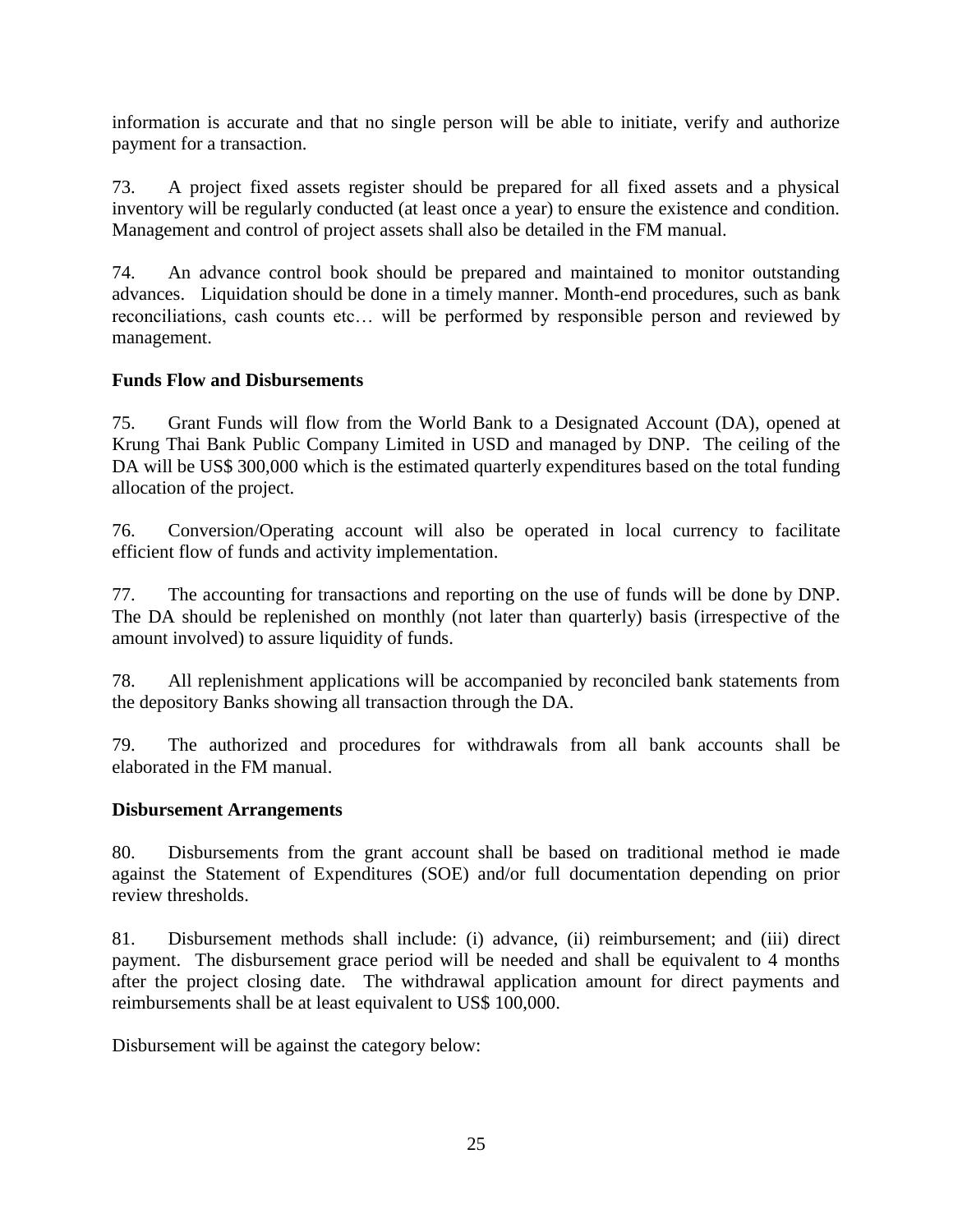|     | <b>Disbursement Category</b>                                                                         | <b>Amount of the Grant</b><br>(US\$) | <b>Financing Percentage</b><br>(inclusive of taxes) |
|-----|------------------------------------------------------------------------------------------------------|--------------------------------------|-----------------------------------------------------|
| (1) | Goods, Non-Consultancy Services, Consultancy<br>Services, Training, Workshops and Operating<br>Costs | 3,600,000                            | 100%                                                |

#### **C. Procurement**

#### **Assessment of the agency's capacity to implement procurement.**

82. The Office of Forest Conservation and Plant Research (OFCPR) under the Department of National Parks, Wildlife and Plant Conservation (DNP) of Ministry of Natural Resources and Environment will implement this Project. The OFCPF has the Forest Technical Officers who have some experience with the Government Procurement procedures, but no experience with the procurement guidelines and procedures of the World Bank or other international organizations. For each contract to be financed by the proposed project the different procurement methods or consultant selection methods, estimated costs, prior review requirements, and time frame will be agreed between the DNP and the Bank's Task Team and articulated in the Procurement Plan. An assessment of the capacity of the Implementing Agency identified several key issues and risks concerning procurement that could arise when implementing the project, as well as measures necessary for mitigation. They are as follows:

- (i) Qualified procurement consultant will be hired to ensure quality and timeliness of project implementation.
- (ii) The procurement training was provided to the DNP and other recipients by World Bank staff. More training will be provided during the implementation. The Bank team will work closely with the implementing agency to implement and monitor the fiduciaries.
- (iii) A qualified government staff has been assigned by DNP to serve as the focal point for coordination, consultation and follow-up of procurement activities with support of a local procurement consultant. The procurement consultant's TOR will include procurement capacity building of the DNP staff. The assigned DNP staff should gradually take over the responsibility of procurement.
- (iv) Possible confusion of overall procedures: The Bank team has explained in detail during the August 2014 and April 2015 missions that the Bank's Guidelines will be used for this project. To avoid the situation where DNP has to follow all the government procedures, this will be specified in the financing agreement. Also the designated procurement staff of DNP and the procurement consultant will be invited to attend the procurement training organized by the Procurement Specialist. In addition, the first contract of each procurement method is subject to prior review to ensure DNP be closely mentored from the beginning of the project
- (v) Selection of consultants: The government procedures are different from the Bank's, and the SSS method is usually used in the government procurement procedures. The Bank team has discussed and DNP agreed to use the Bank's Consulting Guidelines, SRFP and contract templates.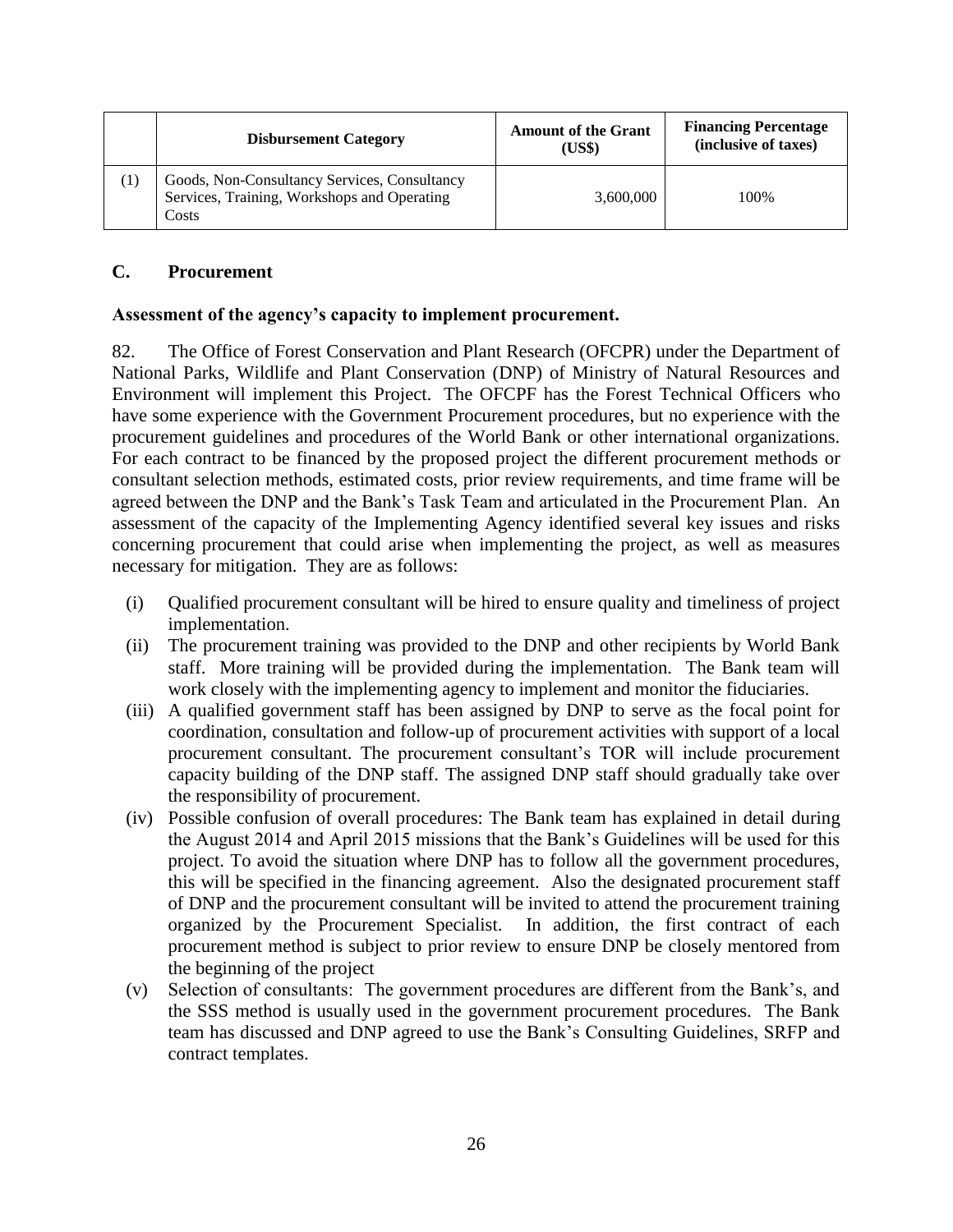83. Based on a procurement capacity assessment undertaken in preparation of the project, the overall procurement risk is considered "Substantial" due to the limited experience and capacity of the implementation agency to the Bank's procurement procedures.

- 1. **Applicable Guidelines.** The procurement for the proposed project will be carried out in accordance with the World Bank's "Guidelines: Procurement under IBRD Loans and IDA Credits" dated July 2014, and "Guidelines: Selection and Employment of Consultants by World Bank Borrowers" dated July 2014; and the provisions stipulated in the Legal Agreements.
- 2. **Procurement Plan.** During the April 2015 mission, DNP finalized the Procurement Plan for the project, which provides the basis for the procurement methods and review requirements by the World Bank. This plan has been agreed between DNP and the World Bank, and is available in the project's files. Once the project is approved, it will be made available at DNP and the World Bank's external website. The Procurement Plan will be updated in agreement with the World Bank annually or as required to reflect the actual project implementation needs and improvements in institutional capacity within DNP.
- 3. **Frequency of Procurement Support.** The procurement capacity assessment indicated the need for bi-annually implementation support missions to assist in project implementation during the first year of operation. The frequency of procurement supervision will be further defined depending on the progress and capacity of the implementation agency.
- 4. **Prior Review.** The first shopping contracts of Goods and Works are subject to prior review. All consultant contracts above USD 100,000 and contracts following Single Source Selection procedures are subject to the World Bank's prior review. Other prior review requirements will be specified in the procurement plan.

## **D. Social and Environmental (including Consultation, Participation, Disclosure and Safeguards)**

84. The FCPF Readiness Preparation grant must comply with World Bank safeguard policies regarding the management of environmental and social impacts. This grant will, in part, support the country's activities to identify the potential risks associated with REDD+ and mitigation options. In order to do this, the FCPF is using a Strategic Environmental and Social Assessment (SESA) to integrate key environmental and social considerations into REDD+ Readiness by combining analytical and participatory approaches. The SESA guidelines have been integrated into the R-PP template.

## **D.1. Social (including Safeguards)**

85. Thailand is one of the most ethnically and cultural diverse countries in East Asia with 57 ethnic groups. There are approximately 10 highland heterogeneous ethnic groups with distinct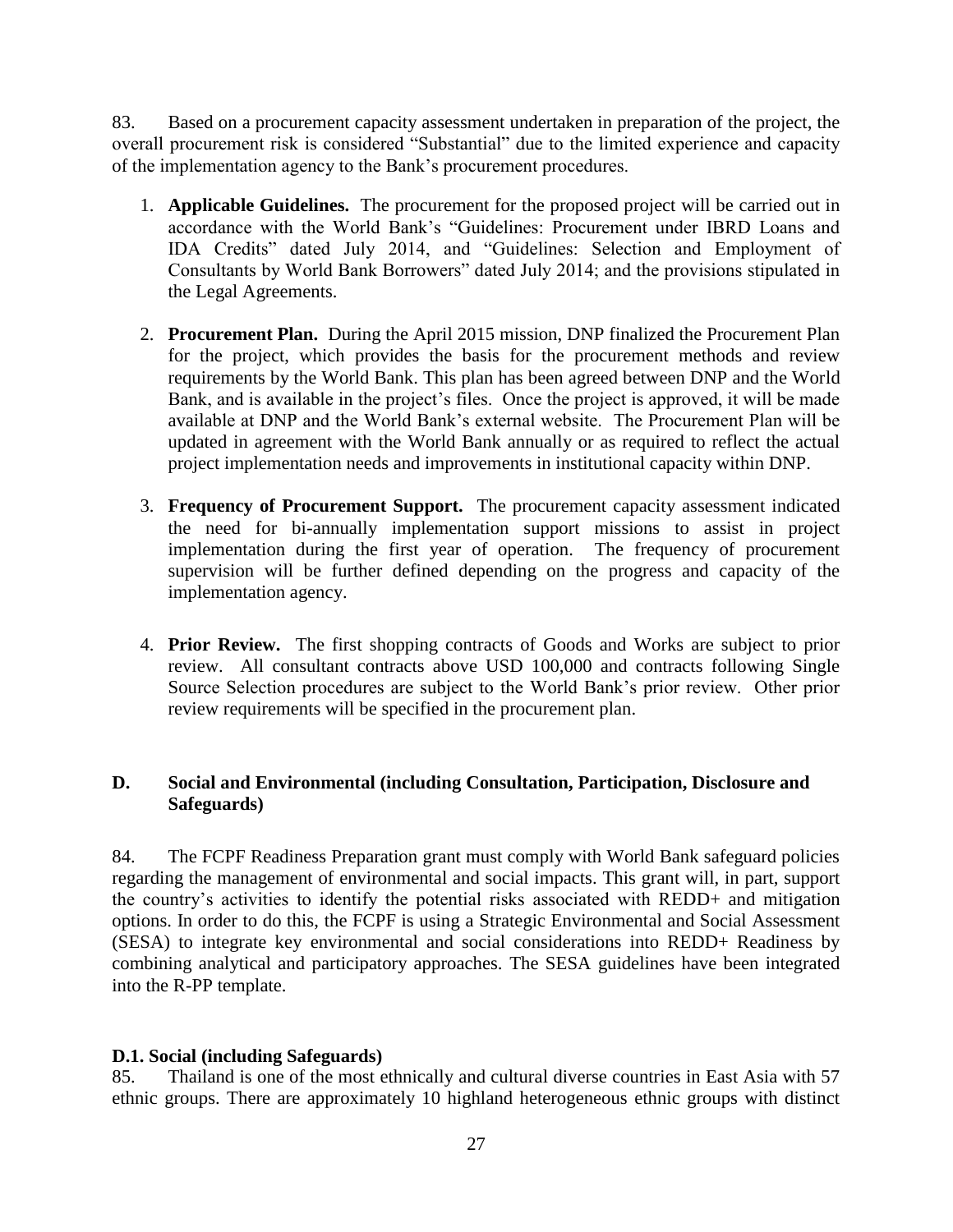cultures, languages and beliefs. This includes the Akha, Karen, Lisu, Aeu Mien, Lua, Lahu, Hmong, Khamu, Mlabri (Mla), and Thin, which are concentrated in 20 provinces in the upper and lower north and western regions of Thailand. The R-PP reveals very dynamic and complex social and environmental issues relating to REDD+ that includes social impacts issues relating to natural resources management, biodiversity and ecosystem services, water services and quality, soil condition; food security, gender issues in NRM, placement of people and fauna, social problems resulting in land conflict, land ownership and secured access to land tenure. Therefore, policies and strategies aimed at reducing deforestation and forest degradation without clearly addressing these social and diverse ethnic/cultural issues may lead to loss of livelihood sources, social and economic well-being, and potential social conflicts.

86. Given the various institutional responsibilities for managing forest lands, the issue of land tenure as it relates to people living in and around forests is complex. The regulatory framework covering land-tenure rights is complex. The Land Code (1954) defines public and private land and makes provision for individuals to obtain certificates recording "hereditable" rights to land ownership. However, since the promulgation of the Land Code there have been numerous other regulations defining forests in various categories of protected areas and reserved forest as "public land" even though some areas encompass human settlements. Consequently, uncertainties over land ownership and use rights by farmers in forest areas can also be interpreted as illegal "encroachment".

87. The Agriculture Land Reform Office (ALRO) includes the authority to allocate land to landless farmers. Articles 66 and 67 of the Constitution of the Kingdom of Thailand of 2007 recognize the right of communities to "participate in the balanced and sustainable management, maintenance, preservation and sustainable utilization of natural resources, environment, and biological diversity. However, many communities have not been able to take advantage of this clause. In addition, some provisions of these laws have criminalized the occupation of traditional lands by traditional communities. Therefore the REDD+ preparation and the SESA process includes an analysis of land tenure.

88. Key governance issues related to REDD+ to be addressed during the preparation phase include *inter alia* (i) an analysis of customary and user access rights, and land tenure and ownership in forests or potential forest areas (such as in afforestation areas); (ii) the implications of ownership on REDD+, timber rights and benefit sharing; (iii) the roles of institutions at national, subnational and community levels in forest governance; (iv) stakeholder participation in REDD+; (v) benefit sharing mechanisms; (vi) transparency in decision making; and (vii) the establishment of a robust grievance redress mechanism.

89. The Strategic Environmental and Social Assessment (SESA) will be used to address environmental and social considerations relating to REDD+. SESA process would combine analytical and participatory approaches that aim to integrate environmental and social considerations into policies, plans, programs and assess their connections to economic, institutional and political considerations during readiness.

90. The SESA allows: (i) social and environmental considerations to be integrated into the REDD+ Readiness process, in particular the REDD+ strategy; (ii) stakeholder participation in identifying and prioritizing key issues, assessment of policy, regulations, laws, institutional and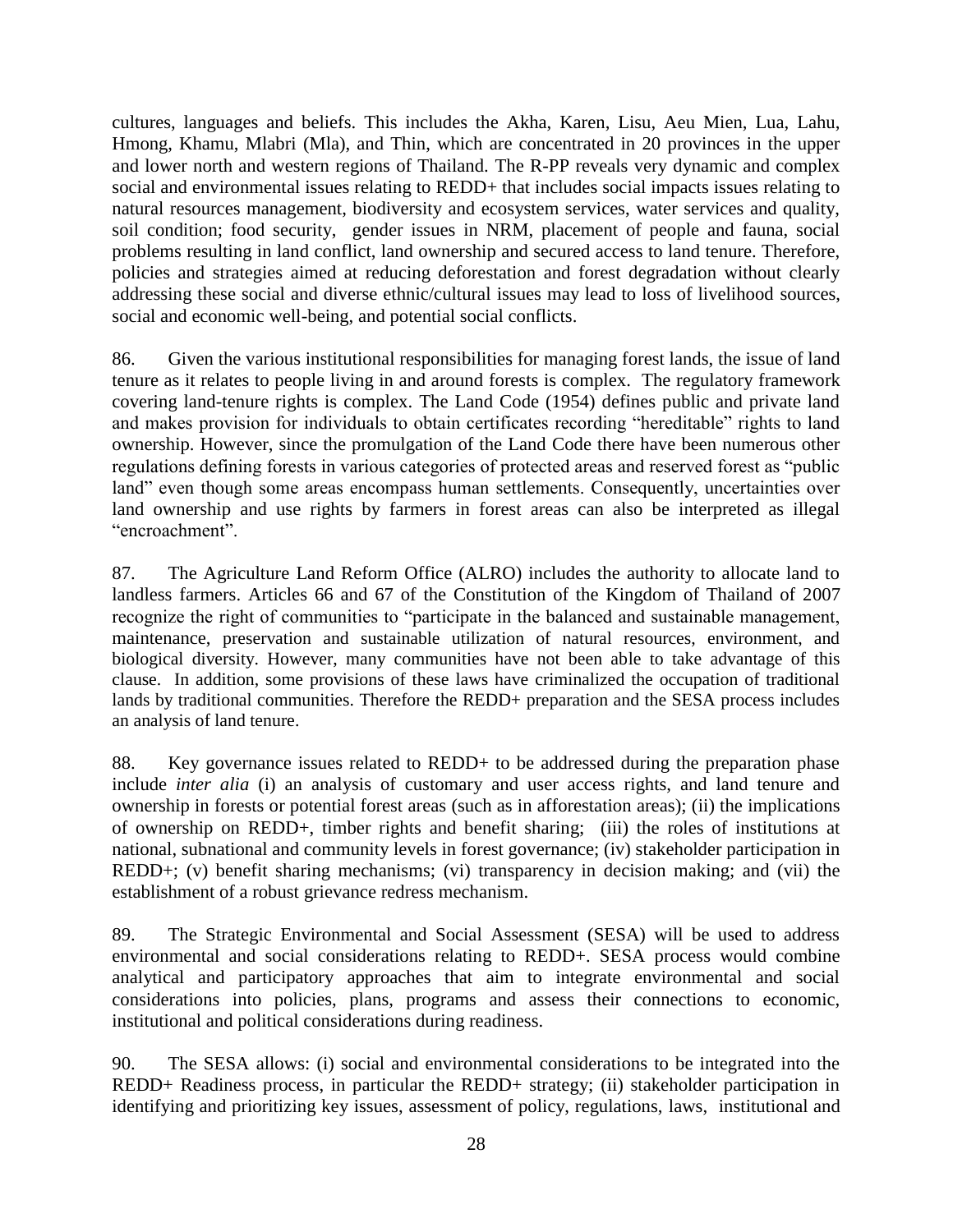capacity gaps to manage these priorities and recommendations, and disclosure of findings in the REDD+ Country's progress reports on Readiness preparation; and (iii) an Environmental and Social Management Framework (ESMF) to be put in place to manage environmental and social risks and to mitigate potential adverse impacts related to future investments in the context of the future implementation of REDD+. The safety net of SESA is particularly important in Thailand where many vulnerable groups, ethnic minorities, especially women and youth, are dependent on the natural forest resources for their livelihoods.

91. The SESA will contribute towards the REDD+ Readiness process in Thailand by assessing how the proposed REDD+ strategy options address environmental and social priorities associated with current land governance arrangements and natural resource use patterns. In addition, the SESA will assess inter-sectoral linkages within the land-use planning process and, trade-offs and opportunity costs involved with different land uses. SESA will assess forest land tenure and ownership looking at the issues of customary rights, users rights access and land tenure in general.

92. In Thailand some land-tenure conflicts still exist or may emerge in areas where forest dependent communities and ethnic minorities lands intersect with protected forests or national reserves parks. This ongoing land conflict over land use has resulted in the government setting up a committee on Integration of Systematic Land Administration to address and find solution for the land conflict. Challenges/problems of land utilization and recommendations for solving such problems will be addressed in the SESA process through upstream analytical work relating to land tenure, land occupation conflict, and SESA would also be used to inform the institutional arrangements for addressing social conflicts.

93. The SESA will also evaluate the likelihood of potential resettlement or restriction to access of natural resources that may emerge downstream in any future REDD+ activity. This would include for example, restrictions of access to legally designated protected areas. To address such issues, a Resettlement Policy Framework and/or a Policy Framework would need to be prepared as part of the ESMF. These documents would describe the objectives, principles, organizational arrangements, capacity building and funding mechanisms to address any potential resettlement or restriction to access that might occur during a REDD+ activity later on. Since the extent and location of any potential resettlement or possible restriction to access would not be known before hand, the framework provides the opportunity to document how compliance with OP 4.12 will be achieved, either through existing country systems, or through the use of special provisions detailed in the framework.

94. The SESA process will not only focus on mitigating risks but will also look at the cobenefits associated with the REDD+ strategies, which includes but not limited to reduce loss of biodiversity, improved seasonal distribution of water and improved water quality through maintaining forest covers, utilization of non-wood forest products (many of which are integral to local forest dependent communities cultures, and reducing social risks. Substantial indirect benefits will also be obtained through improved governance, especially relating to land tenure and improved livelihoods for rural communities, local climate services, medicinal plants and assets. These types of co-benefits are very important to the local economy and culture.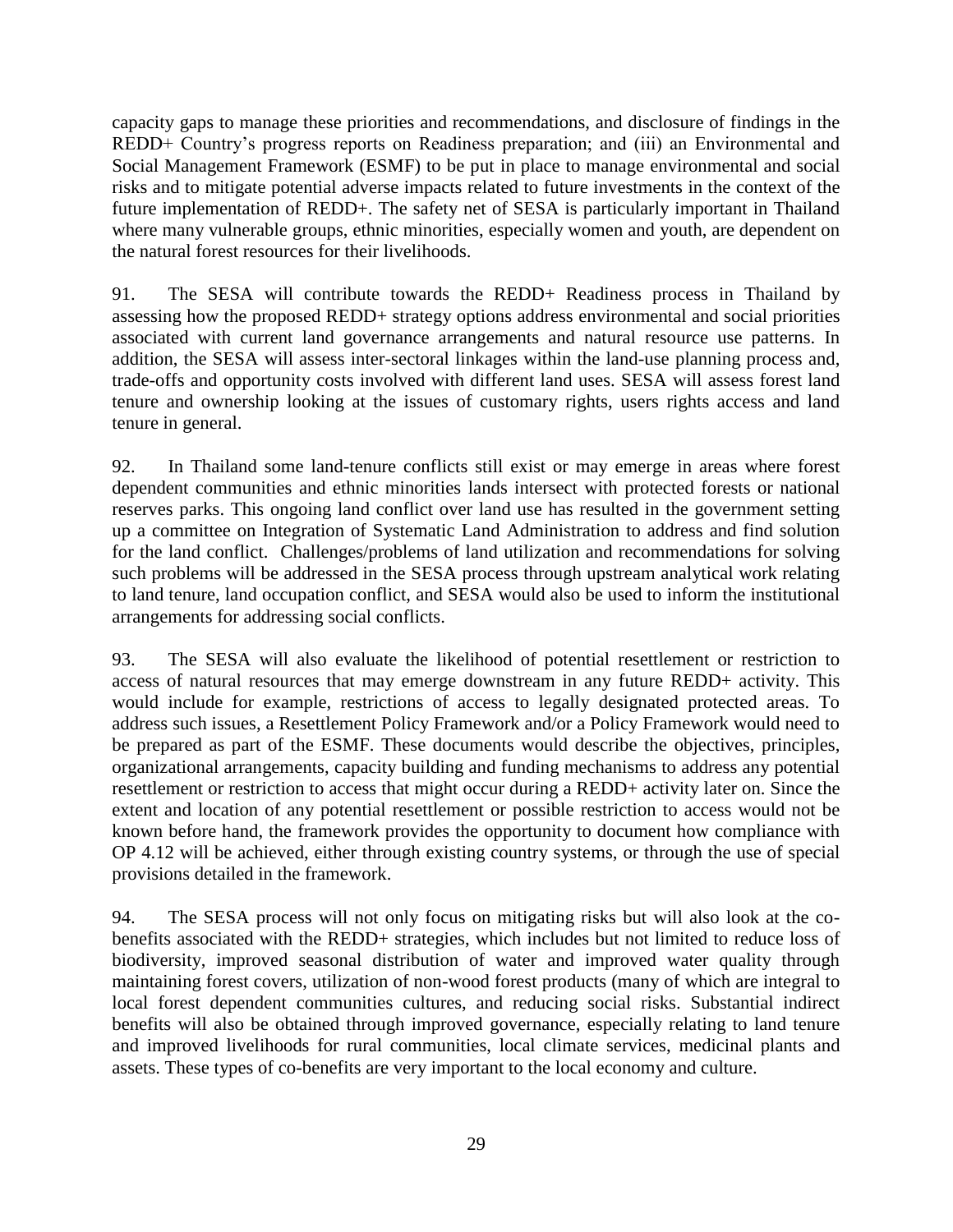95. The SESA process will take into consideration that men and women's knowledge of and management strategies for forests are directly related to their use and dependence on forest resources. Poor rural women for example are dependent on forest resources for extraction consumption and sale of other NTFP, which provides crucial livelihoods opportunities. Any REDD+ strategic options have to take into consideration the gender dimension. Mitigation measures must be put in place to ensure that the institutional frameworks, strategy options and policies for REDD+ equally benefit both men and women, especially in the areas of land tenure and security, the multiple co benefits that REDD+ has to offer and improved livelihoods. Furthermore, poor rural women's heavy burden of domestic and income generating responsibilities, as well as socio-cultural factors, have kept them politically and culturally marginalized from decision making structures that affect their access to the very forests upon which they depend. For these purposes, it is important that the REDD+ Secretariat assumes the responsibility of integrating gender into the overall implementation process. Gender disaggregated data and indicators should be included into the results framework. In addition, gender differential analysis of the REDD+ strategy options would be conducted during readiness as part of the SESA process and gender action plan would be integrated as part of the ESMF.

96. The final stage of the SESA process would be the development of the ESMF as an output in order to ensure compliance with Bank's safeguard policies. The ESMF provides a framework for managing and mitigating social and environmental risks associated with REDD+ operations. It will ensure compliance of proposed REDD+ interventions with World Bank Operating Policies and Procedures, most notably Environmental Assessment (OP/BP 4.01). The framework will pay particular attention to the "do no harm" aspects of the applicable safeguard policies, such as Involuntary Resettlement (OP/BP 4.12) with its focus on the restriction of access to resources in legally designated protected areas and on physical and economic displacement and Indigenous Peoples (OP/BP 4.10). At the same time, the framework will identify ways to maximize benefits with regard to social, cultural and economic well-being of particularly forest dependent populations and marginalized groups within these populations; and prevent or mitigate any negative impacts on the forest biodiversity and wider ecosystem. The ESMF to be developed based on the SESA will contain specific sections addressing the requirements of applicable World Bank safeguard policies, including as relevant; an "Ethnic Groups Planning Framework (EGPF) that describes the processes and procedures to be followed to ensure free, prior and informed consultation by affected ethnic groups leading to their broad community support of REDD+ activities; a Resettlement Policy Framework (RPF); and Process Framework (PF). Other Polices to be triggered include ; OP/BP 4.04 on Natural Habitats; OP/BP 4.36 on Forests; OP/BP 4.11 on Physical Cultural Resources; and .OP 4.09 on Pest Management.

97. The national institutional capacity for implementing environmental and social safeguards is strong. Thailand has robust environmental and social policies, laws and regulations that include polices on gender. The Enhancement and Conservation of National Environmental Quality Act 1975 (Amended in 1992) (NEQA) , the nation key environmental law, and its subordinate laws cover most of environmental aspects including environmental impact assessment, environmental quality standards, pollution controls, promotion measures and civil and penal liability, establishment of Environmentally Protected Areas (EPA) and Pollution Control Areas (PCA). More description on environmental laws are provided in section D.2. With regards to public participation, Thailand's Constitution and the NEQA recognizes environmental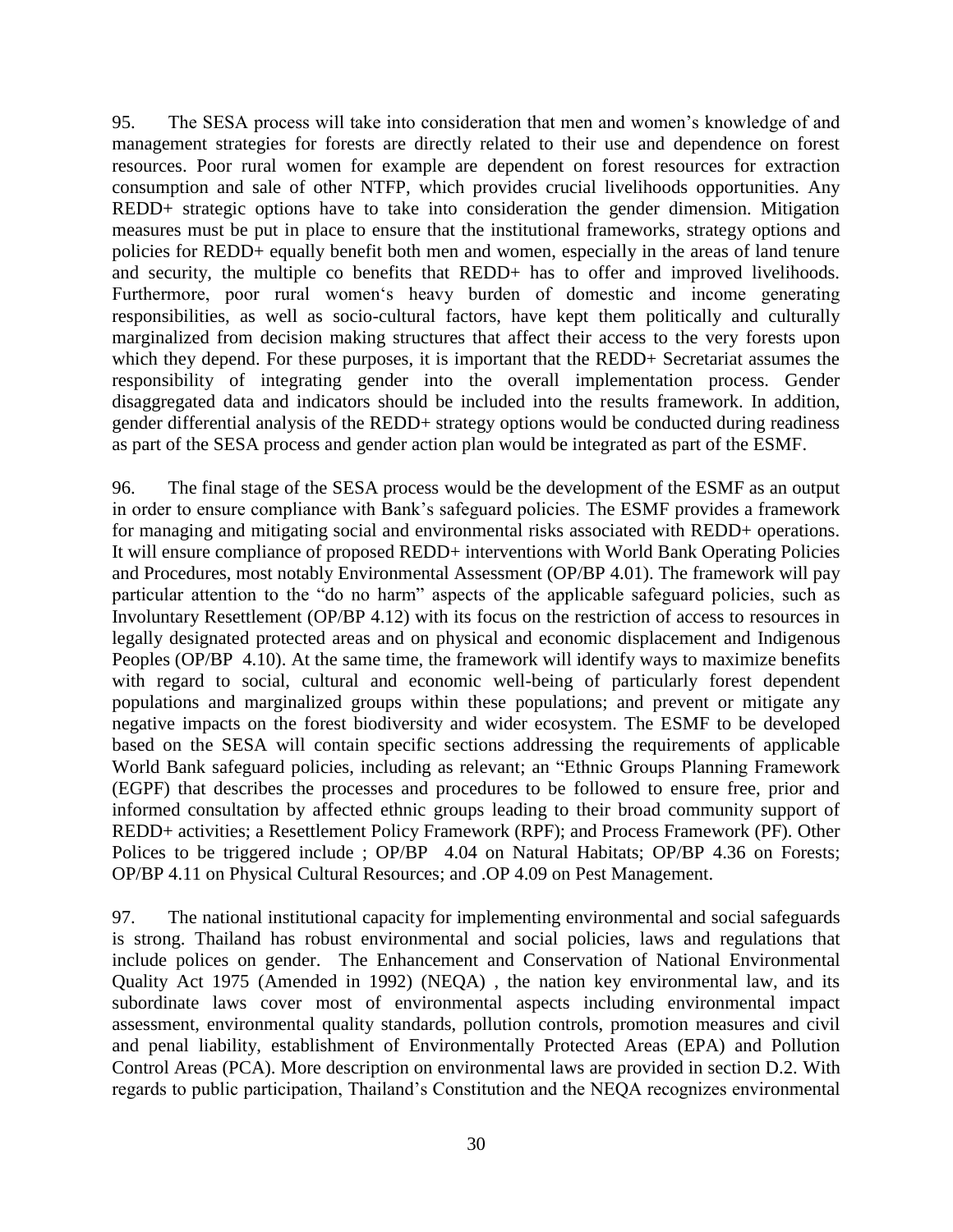rights and duties of Thai citizens to participate in government efforts to protect the environment and promotes public participation. Furthermore there are existing legal and regulatory frameworks relating to forest and other sectors that provide good bases for the governance in relation to REDD+. This include Wild Animal Reservation and Protection Act 1992, National Park Act 1961, Forest Act 1989, National Forest Reserve Act 1964, Plant Protection Act 1999, Reforestation Act 1992, Communal Land Titling Order 2009, Timber Farming Act 1992 and various Cabinet Resolutions regarding forest and natural resources management. Some of these laws aim to reduce land tenure conflict issue and promote participation of local community in forest/ natural resources management. However, effective coordination between relevant institutions across sectors and institutional capacity to implement decisions will need to be investigated and strengthen during the SESA process. It is worth nothing that the GoT plans to set up the SESA working group under the REDD+ Secretariat. It is expected to work closely with the National REDD+ Technical Working Groups in mainstreaming SESA in all the analytic work, combined with consultations required for the various activities funded under the readiness. The SESA working group would help REDD+ Secretariat to mainstream gender issues in REDD+ readiness.

#### **D.2. Environmental (including Safeguards)**

98. The project will fund R-PP activities, to help Thailand move forward achieving REDD+ Readiness. It will provide supports for institutional arrangements, safeguard frameworks, analyses, stakeholder consultations and REDD+ strategy development. The present project will *not finance* any implementation of REDD+ activities on the ground (e.g., investments or pilot projects) and is considered a pre-investment phase. The project supported activities to reduce emissions from deforestation and forest degradation (REDD) and contribute to conservation, sustainable management of forests and enhancement of forest carbon stocks (REDD+) have the potential to deliver significant social and environmental co-benefits. However, strategic environmental and social issues need to be considered at the REDD+ readiness stage to ensure that REDD+ activities "do no harm" and instead, should "do good" socially and environmentally. These issues include potential impacts to biodiversity and ecosystem services, micro-climate, air quality (haze and smog), watersheds, soil resources and fauna. Other positive benefits in a next phase include improved food security and land tenure arrangements, among others. The SESA and ESMF will be used as instruments to provide a strategic approach for addressing potential environmental and social impacts related to the project activities. The SESA process was launched during the R-PP formulation phase and will be continued throughout readiness phase. Outcomes from the SESA process will be mainstreamed into the national REDD+ strategy and implementation framework.

99. Thailand has well established institutions and policy frameworks that support environmental sustainability. The key legal framework that provides directives for conducting environmental impact assessment (EIA) and SESA for projects and programs in Thailand include: *National Constitution Of The Kingdom Of Thailand B.E. 2550 (2007) and The Enhancement And Conservation Of National Environmental Quality Act B.E. 2535 (1992). The Constitution* prescribes an individual right of access and regard public information which might have an impact on of his or her own right. It also includes community rights to conserve or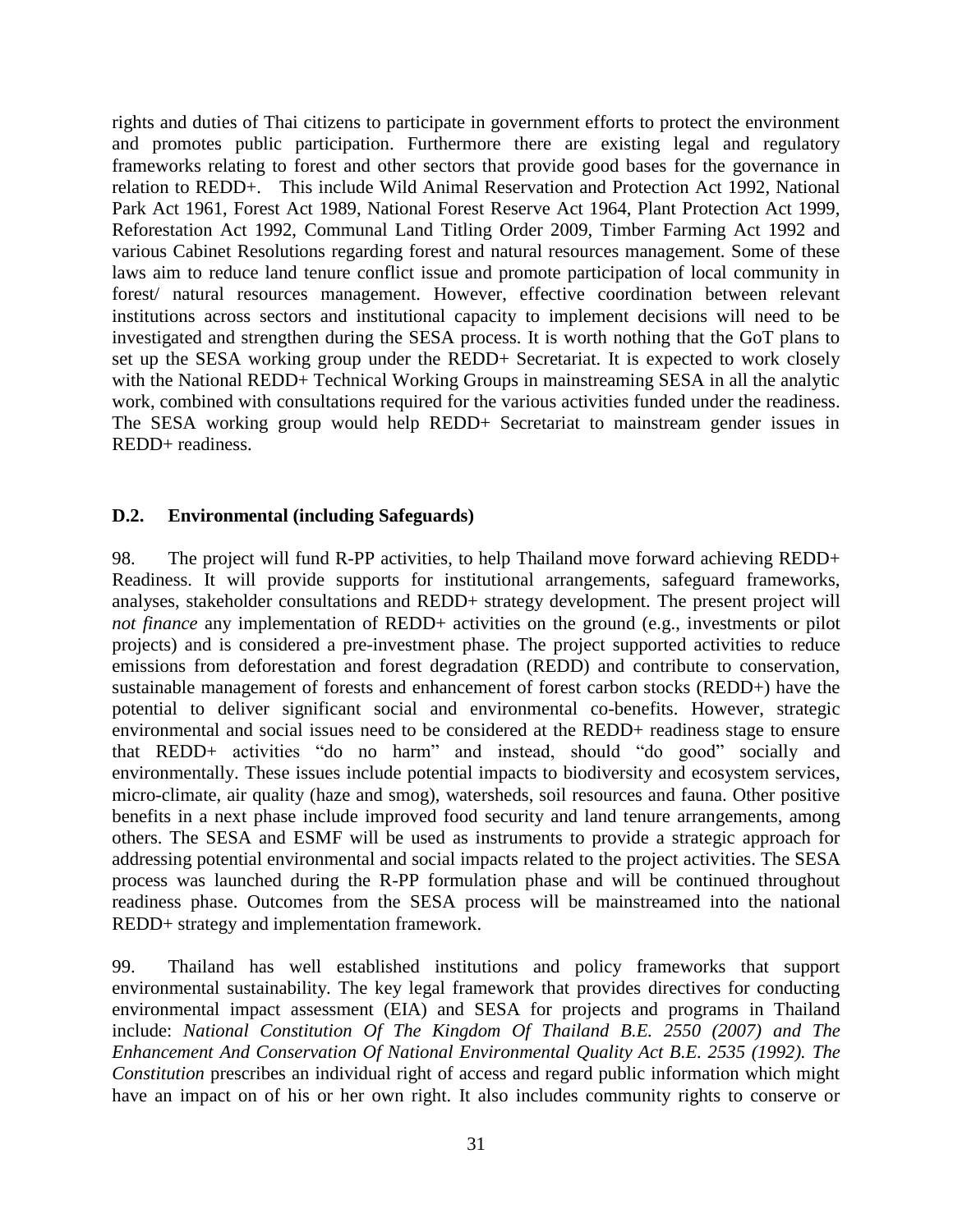restore their customs, local knowledge, arts or good culture of their community and of the nation and participate in the management, maintenance, preservation and exploitation of natural resources, environment, and biological diversity in a sustainable manner. The constitution also prescribes requirement on public consultation and preparation of the environmental and health impact assessment. *While the National Environmental Quality Act B.E. 2535 (1992)* is the main environmental law covering important environmental issues, including Environmental Impact Assessment (EIA) and Environmental Management Plans.

100. In accordance with this act, the National Environment Board (NEB) is allowed to issue environmental standards, pursue EIA reports, control and inspect compliances with laws, ministerial rules, regulations, announcements, local provisions and executive orders. The NEB plays key roles in the Nation Environmental policy-making. It brings together the relevant sector ministries and environmental experts as a way of fostering inter-agency communication and policy coherence. However, these still require improvement in cross-sectoral coordination and participation of the concerned sectors including civil society to develop holistic policy planning among each sector ministry. REDD+ Task Force (TF), a cross-sectoral coordination bodies that include stakeholders from both government and non-government agencies, was established in 2011 to act as the key REDD+ policy decision-making body. The REDD+ TF also includes a representative from the Office of Natural Resources and Environmental Policy and Planning (ONEP), which acts as the NEB Secretariat. In addition, the GoT plans to set up the technical working group on SESA and safeguards under the REDD+ TF. The SESA working group would help REDD+ TF Secretariat to mainstream environmental issues in REDD+ readiness. However, the DNP has limited experience with WB safeguards. The capacity of DNP and the proposed REDD+ office, to be established under REDD+ TFS, will need to be strengthened to carry out the operation according to WB environment and social safeguard Policies. In order to improve institutional capacity, the DNP agreed to assign specific staff responsible for environmental management and social safeguards, and engage experienced environment and social consultants to carry out the Strategic Environmental and Social Assessment (SESA) and the Environmental and Social Management Framework (ESMF). The Bank has experienced social and environmental staff located in Bangkok that will be able to help provide the needed guidance and backstopping to DNPs efforts.

## **D.3. Consultation, Participation and Disclosure**

#### **i. Experience to Date**

101. During the preparation of the R-PP extensive consultations were held throughout the country, with 1,692 participants from 180 stakeholder groups, and the R-PP document has been produced in both Thai and English and drafts have been displayed on the government's website to allow public comment at several times during the preparation of the final document. The consultations were held four times in the four regions of the country and were used to both raise awareness of REDD+ among as wide a range of stakeholders as possible, and to elicit concerns and perceived benefits regarding REDD+ from all stakeholder groups. However, not all potential stakeholder groups participated, sometimes because they were not invited and sometimes as a form of boycott, though no stakeholder who asked to participate was refused. There are some stakeholder groups that have different views on the concept of REDD+ and perceive it as a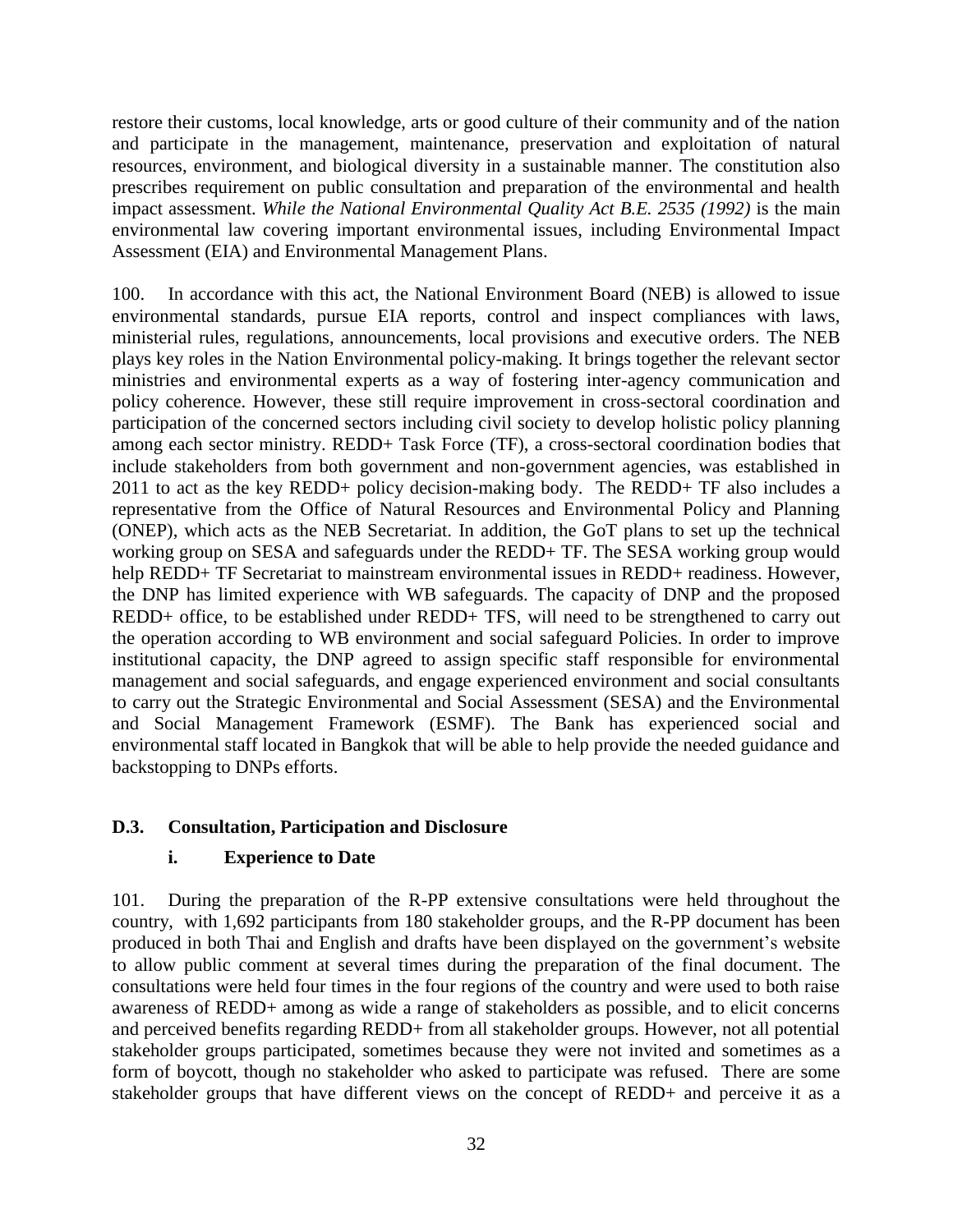vehicle for outside interference in Thailand's internal affairs. This will require some effort on behalf of the government to enhance understanding of REDD+ and reach consensus to the extent possible.

# **ii. Proposal Going Forward**

102. During the Readiness phase Thailand will undergo extensive consultations with relevant stakeholders on the various components of the R-PP by building on the early information and social mobilization campaign and dialogue already conducted. The government aims to institutionalize inclusion, active participation and engagement of relevant stakeholders in REDD+ readiness. The utilization of participatory processes within the country will make it possible to ensure transparency in decision-making, improve the empowerment of stakeholders, involve them in making decisions, and implementation and monitoring and evaluation of REDD+ activities.

103. The Consultation and Participation Plan will be implemented in three Phases and has the following Goals and Objectives:

# *Goals of the Consultation and Participation Plan*

- Increased awareness
- Participatory decision making
- Involvement in implementation
- Integration with safeguard measures (SESA)

# *Specific Objectives*

- Establish an information system through which beneficiaries can access information and participate in the design and implementation of REDD+ activities
- Build awareness for cross-sector mainstreaming of activities and monitoring processes that can contribute to reduction of emissions from conversion or degradation of forests
- Improve the quality of decision-making processes
- Promote the development of regulatory frameworks that are socially inclusive and transparent
- Promote equitable outcomes of REDD+ policies
- Increase the chances that local forest-dependent communities benefit from the revenues from REDD+
- Identify and describe indicators for assessing REDD+ performance.
- Discuss potential and existing land user conflicts, review lessons on conflict management and recommend a framework for inclusive and transparent resolution and management processes.
- Exercise Free Prior Informed Consultation for participation in REDD+ pilot areas.

104. A grievance framework will be put in place to define the structure, functioning and governance of such mechanisms. This will take into account customary grievance approaches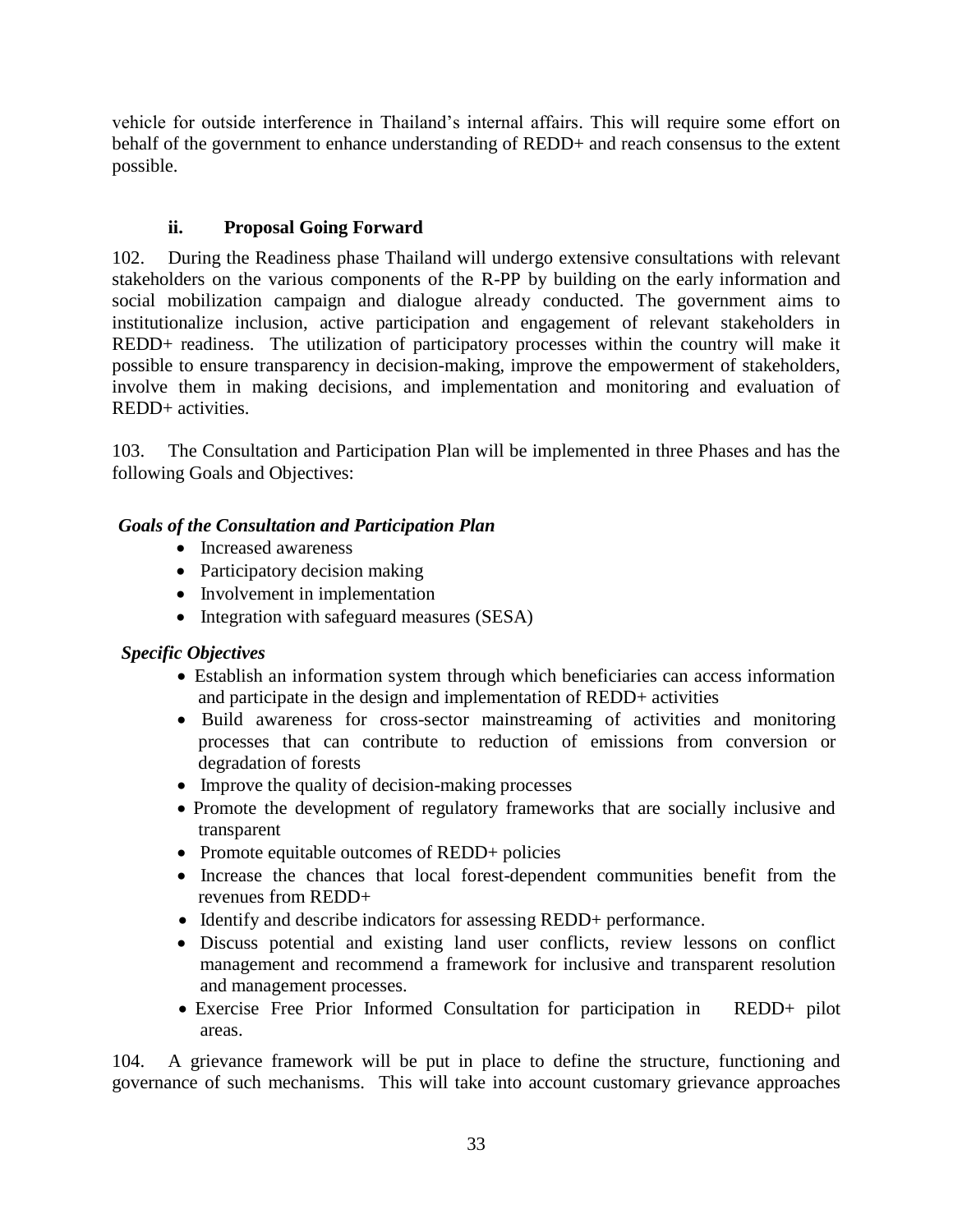practiced in Thailand by local forest-dependent communities. Detailed consultations on setting up the mechanism will be carried out.

| <b>Safeguard Policies Triggered</b>                                        | Yes | N <sub>0</sub> | <b>TBD</b> |
|----------------------------------------------------------------------------|-----|----------------|------------|
| Environmental Assessment (OP/BP 4.01)                                      | X   |                |            |
| The policy is triggered both for REDD+ strategy and proposed policy        |     |                |            |
| reforms developed during the readiness phase (the Grant) and for           |     |                |            |
| possible future REDD+ investments. Since the present operation is a        |     |                |            |
| planning, analytical and capacity building exercise to support REDD+       |     |                |            |
| strategy development and no physical investments for REDD+ are             |     |                |            |
| included in the design or financed by the grant, the project is classified |     |                |            |
| as Category B. The Strategic Environmental and Social Assessment           |     |                |            |
| (SESA) and Environmental and Social Management Framework                   |     |                |            |
| (ESMF) will be used as EA instruments to provide a strategic               |     |                |            |
| approach to ensure the REDD+ activities are environmentally sound          |     |                |            |
| and sustainable, and thus to improve decision making.                      |     |                |            |
| The SESA being carried out under the present operation is in               |     |                |            |
| compliance with OP/BP 4.01 and will serve to identify, avoid, and          |     |                |            |
| mitigate the potential negative environmental and social impacts           |     |                |            |
| associated with future activities to be supported by the final REDD+       |     |                |            |
| strategy by providing guidance and key elements for the preparation        |     |                |            |
| of an Environmental and Social Management Framework (ESMF)                 |     |                |            |
| under the present operation. The ESMF will establish the modalities        |     |                |            |
| and procedures to address potential negative environmental and social      |     |                |            |
| impacts from the implementation of a national REDD+ framework as           |     |                |            |
| well as associated mitigation measures, and also ways to support good      |     |                |            |
| practices. During the preparation of the R-PP extensive consultations      |     |                |            |
| were held throughout the country, with 1,692 participants from 180         |     |                |            |
| stakeholder groups. Under the present operation, (Readiness Phase)         |     |                |            |
| Thailand will undergo extensive consultations with relevant                |     |                |            |
| stakeholders according to a detailed and robust "Consultation and          |     |                |            |
| Participation Plan" included in the SESA annex to the Assessment           |     |                |            |
| Note. Free, prior and informed consultation will also be carried out in    |     |                |            |
| compliance with OP 4.10.                                                   |     |                |            |
| Natural Habitats (OP/BP 4.04)                                              | X   |                |            |
| The operation will assist in the development of REDD+ strategies and       |     |                |            |
| approaches to promote conservation and the sustainable use of natural      |     |                |            |
| habitats, especially forests. The SESA will evaluate the possible risks    |     |                |            |
| associated with the strategic options and their potential impact on        |     |                |            |
| natural habitats, in both production and protection forests. Other         |     |                |            |
| proposed REDD+ activities such as new plantations would also be            |     |                |            |
| assessed in respect to possible impacts on non-forest habitats and         |     |                |            |
| ecosystems. The ESMF would include provisions to assess, avoid or          |     |                |            |
| mitigate potential impacts on natural habitats.                            |     |                |            |
| Forests (OP/BP 4.36)                                                       | X   |                |            |
| REDD+ activities in forest lands aim to reduce deforestation, enhance      |     |                |            |
| the environmental services contribution of forested areas, promote         |     |                |            |
| reforestation, reduce poverty, and encourage economic development.         |     |                |            |
| Overall, the REDD+ activities are expected to have significant             |     |                |            |
| positive impacts on forest, in that the main goal of the program is to     |     |                |            |

# **D. 4. Safeguards Policies Triggered**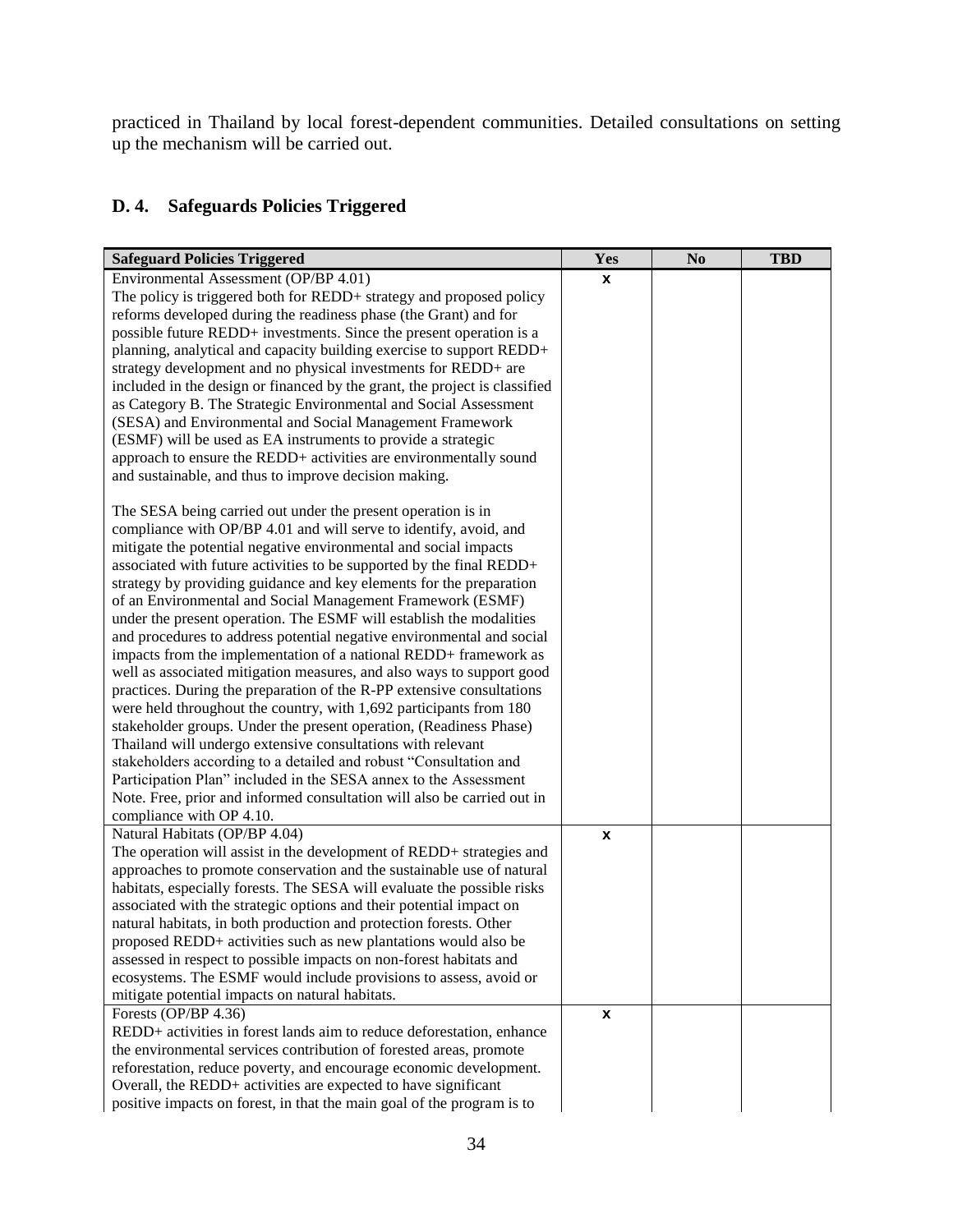| reduce deforestation, while contributing to the well-being of forest                                                                  |                    |  |
|---------------------------------------------------------------------------------------------------------------------------------------|--------------------|--|
| dependent communities who will be consulted during the course of the                                                                  |                    |  |
| project. Critical issues related to forest governance and resources and                                                               |                    |  |
| potential impacts from the national REDD+ framework will be                                                                           |                    |  |
| assessed through SESA and potential negative impact addressed in the                                                                  |                    |  |
| ESMF.                                                                                                                                 |                    |  |
| Pest Management (OP 4.09)                                                                                                             | X                  |  |
| While the scope of REDD+ strategies will be identified during                                                                         |                    |  |
| implementation of the Grant, it is possible that future REDD+                                                                         |                    |  |
| investments may involve the use of pesticides or other pest                                                                           |                    |  |
| management, for instance in relation to reforestation activities or the                                                               |                    |  |
| intensification of agricultural activities on degraded lands, and this                                                                |                    |  |
| policy is triggered. The SESA will further assess the application of                                                                  |                    |  |
| this policy and appropriate mitigation plans including an Integrated                                                                  |                    |  |
| Pest Management Plan (IPMP) will be developed and included in the                                                                     |                    |  |
| ESMF."                                                                                                                                |                    |  |
| Physical Cultural Resources (OP/BP 4.11)                                                                                              | X                  |  |
| Future REDD+ activities will not be known in detail while preparing                                                                   |                    |  |
| the ESMF. However, since such activities will operate in forest areas                                                                 |                    |  |
| where local communities commonly assign particular cultural values                                                                    |                    |  |
| to certain locations and habitats a Physical Cultural Resources                                                                       |                    |  |
| Management Framework will be included in the ESMF.                                                                                    |                    |  |
| Indigenous Peoples (OP/BP 4.10)                                                                                                       | $\pmb{\mathsf{x}}$ |  |
| After the readiness phase and outside the present operation, many of                                                                  |                    |  |
| the activities which will be proposed to be implemented as part of a                                                                  |                    |  |
| national REDD+ program are likely to take place in areas inhabited by                                                                 |                    |  |
| "local forest dependent communities". OP 4.10 is mainly triggered for                                                                 |                    |  |
| hill tribes, as well as other ethnic minorities for both the readiness and                                                            |                    |  |
| in possible subsequent phases. However, relevant safeguard measures                                                                   |                    |  |
| of OP 4.10 will also address impacts and risks for other "local forest                                                                |                    |  |
| dependent communities". The Government (DNP) will consult with                                                                        |                    |  |
| the local forest dependent communities identified by the ethnic                                                                       |                    |  |
| screening to be present in or have collective attachment to project                                                                   |                    |  |
| areas, ensure that they participate in, and benefit from REDD+                                                                        |                    |  |
| activities in a culturally appropriate way and that adverse impacts on                                                                |                    |  |
| them are avoided, or where not feasible, minimized or mitigated. As a                                                                 |                    |  |
| key process to ensure this policy requirement, Free, Prior and                                                                        |                    |  |
| Informed Consultation will be conducted with affected local forest                                                                    |                    |  |
| dependent communities, and their broad community support to the                                                                       |                    |  |
| project would be ascertained. Issues of ensuring that livelihoods of                                                                  |                    |  |
| local forest dependent communities are duly safeguarded through a                                                                     |                    |  |
| review of existing policy and regulatory framework, by design of                                                                      |                    |  |
| specific interventions in selected areas, and by recognition of both                                                                  |                    |  |
| livelihoods and cultural practices, which will be integrated into the                                                                 |                    |  |
| strategy. In addition, the SESA will identify ways to strengthen                                                                      |                    |  |
| traditional / customary land tenure and secure access to natural                                                                      |                    |  |
| resources by local forest dependent communities. The SESA will                                                                        |                    |  |
| assess potential impacts, both positive and negative, on local forest                                                                 |                    |  |
| dependent communities. The ESMF to be developed based on the                                                                          |                    |  |
|                                                                                                                                       |                    |  |
| SESA will include a "Ethnic Groups Planning Framework" (EGPF)<br>that describes the processes and procedures to be followed to ensure |                    |  |
|                                                                                                                                       |                    |  |
| free, prior and informed consultation by affected ethnic groups leading<br>to their broad community support of REDD+ activities.      |                    |  |
|                                                                                                                                       |                    |  |
| Involuntary Resettlement (OP/BP 4.12)                                                                                                 | $\pmb{\mathsf{x}}$ |  |
| While no land acquisition will be carried out under the operation nor                                                                 |                    |  |
| is it expected as part of future REDD+ activities, it is conceivable that                                                             |                    |  |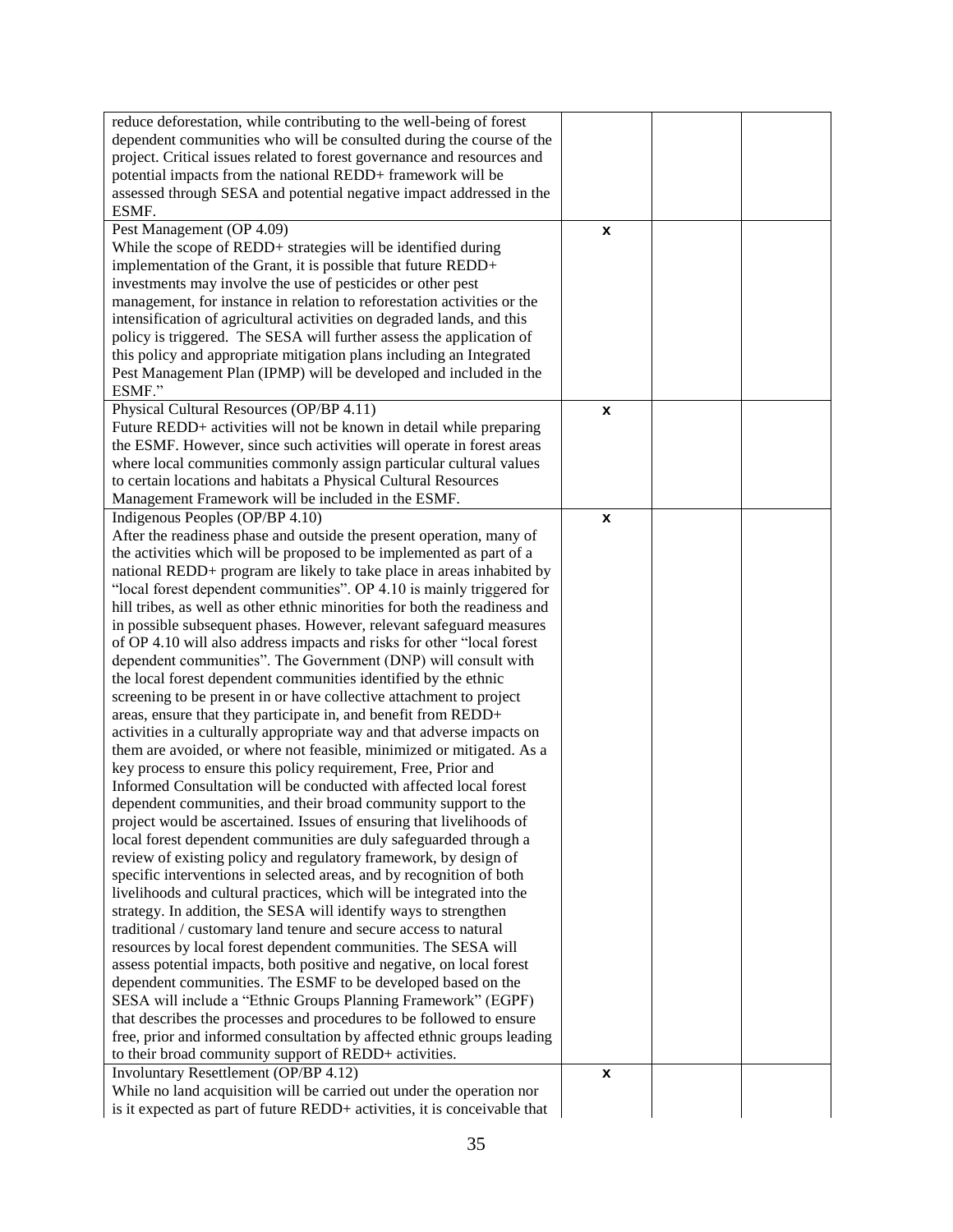| local population's access to forests, forest products, forest reserves, |              |  |
|-------------------------------------------------------------------------|--------------|--|
| forest management areas or protected areas could be restricted and,     |              |  |
| although unlikely, the possibility of land acquisition cannot be        |              |  |
| completely discounted at this time. Such impacts would be avoided to    |              |  |
| the extent feasible, or minimized and mitigated if they are             |              |  |
| unavoidable. The SESA would assess and identify all potential issues    |              |  |
| related to involuntary resettlement and access restriction, and the     |              |  |
| ESMF will include a Process Framework (PF) and a Resettlement           |              |  |
| Policy Framework (RPF).                                                 |              |  |
| Safety of Dams (OP/BP 4.37)                                             | $\mathbf{x}$ |  |
| The project will not support construction or rehabilitation of dams nor |              |  |
| will it support other investments that rely on the services of existing |              |  |
| dams.                                                                   |              |  |
| Projects on International Waterways (OP/BP 7.50)                        | X            |  |
| The project is for terrestrial (mainly forest) ecosystems, and does not |              |  |
| involve international waterways.                                        |              |  |
| Projects in Disputed Areas (OP/BP 7.60)                                 | X            |  |
| No project activities are involved in disputed areas.                   |              |  |

105. The main safeguard instrument to be applied is the SESA. The SESA includes as part of the SESA process the preparation of an ESMF. The ESMF may evolve and be updated over time when new REDD+ strategy options, projects or activities (including investments) and/or policies or regulations are identified during the implementation of REDD+. The SESA addresses the key environmental and social issues associated with the preparation of REDD+ strategy options as well as REDD+ projects, activities (including investments), policies and regulations. In this manner SESA can ensure compliance with World Bank's environmental and social safeguards.

106. The SESA process requires that the selection of REDD+ strategy options should take into account the country's institutional and capacity constraints for managing environmental and social risks, as well as the potential environmental and social impacts associated with these strategy options. Any identified gaps to manage these risks and potential impacts in relation to relevant World Bank safeguard policies should be identified along with the strategy options to feed into the preparation of the ESMF. The ESMF should provide a framework to manage and mitigate the potential environmental and social impacts related to specific projects and activities (including investments and carbon finance transactions, in the context of the future implementation of REDD+).

107. The ESMF will be structured to contain subject-specific frameworks addressing the relevant requirements of the applicable environmental and social safeguard policies including, but not necessarily limited to, a Resettlement Policy Framework (RPF); Process Framework (PF); and Ethnic Groups Planning Framework (EGPF).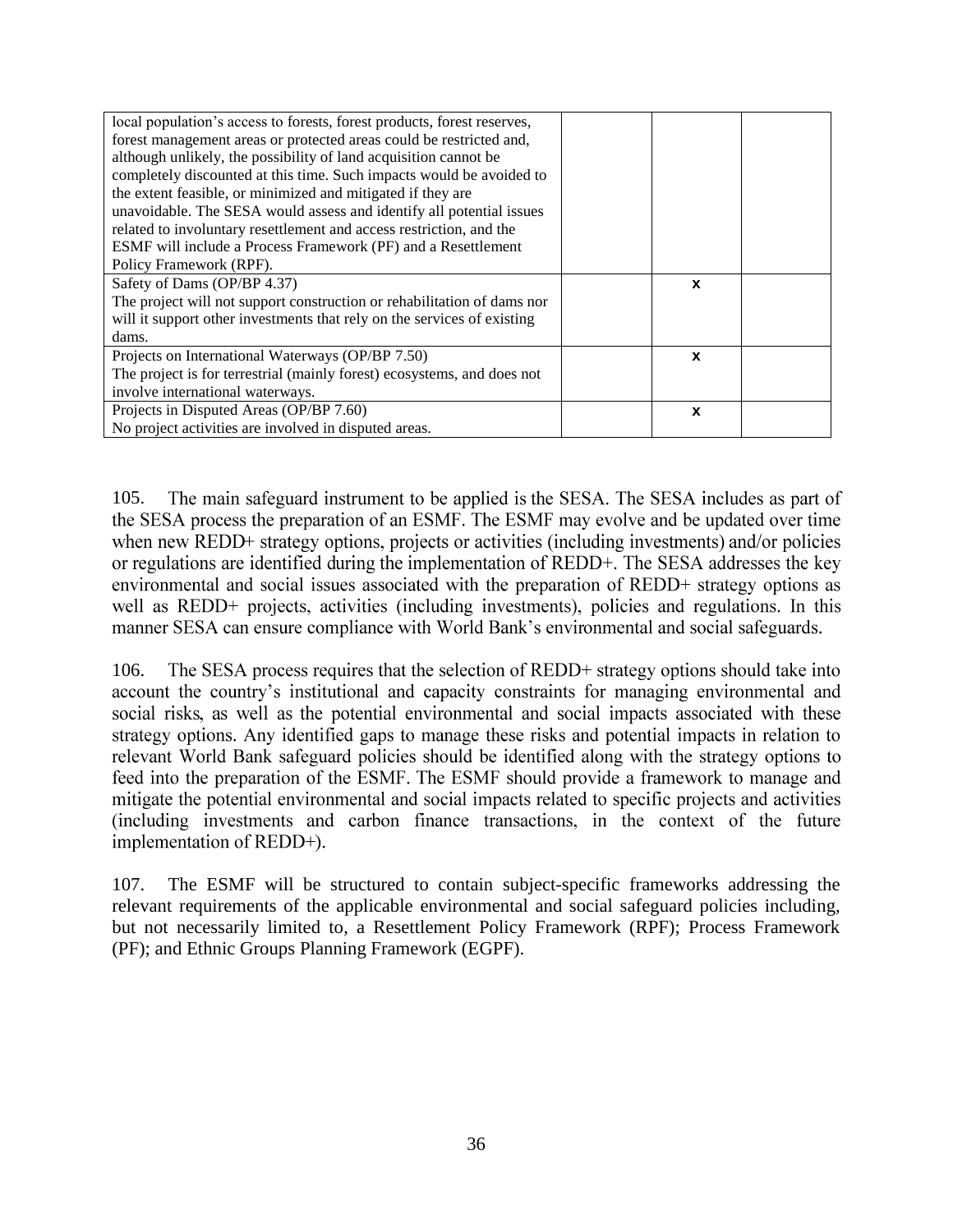# **Annex I: Strategic Operational Risk Tool**

| <b>Risk Categories</b>                                          | Rating $(H, S, M \text{ or } L)$ |
|-----------------------------------------------------------------|----------------------------------|
| 1. Political and governance                                     | М                                |
| 2. Macroeconomic                                                |                                  |
| 3. Sector strategies and policies                               |                                  |
| 4. Technical design of project or program                       | M                                |
| 5. Institutional capacity for implementation and sustainability | M                                |
| 6. Fiduciary                                                    |                                  |
| 7. Environment and social                                       | H                                |
| 8. Stakeholders                                                 | C                                |
| <b>Overall</b>                                                  |                                  |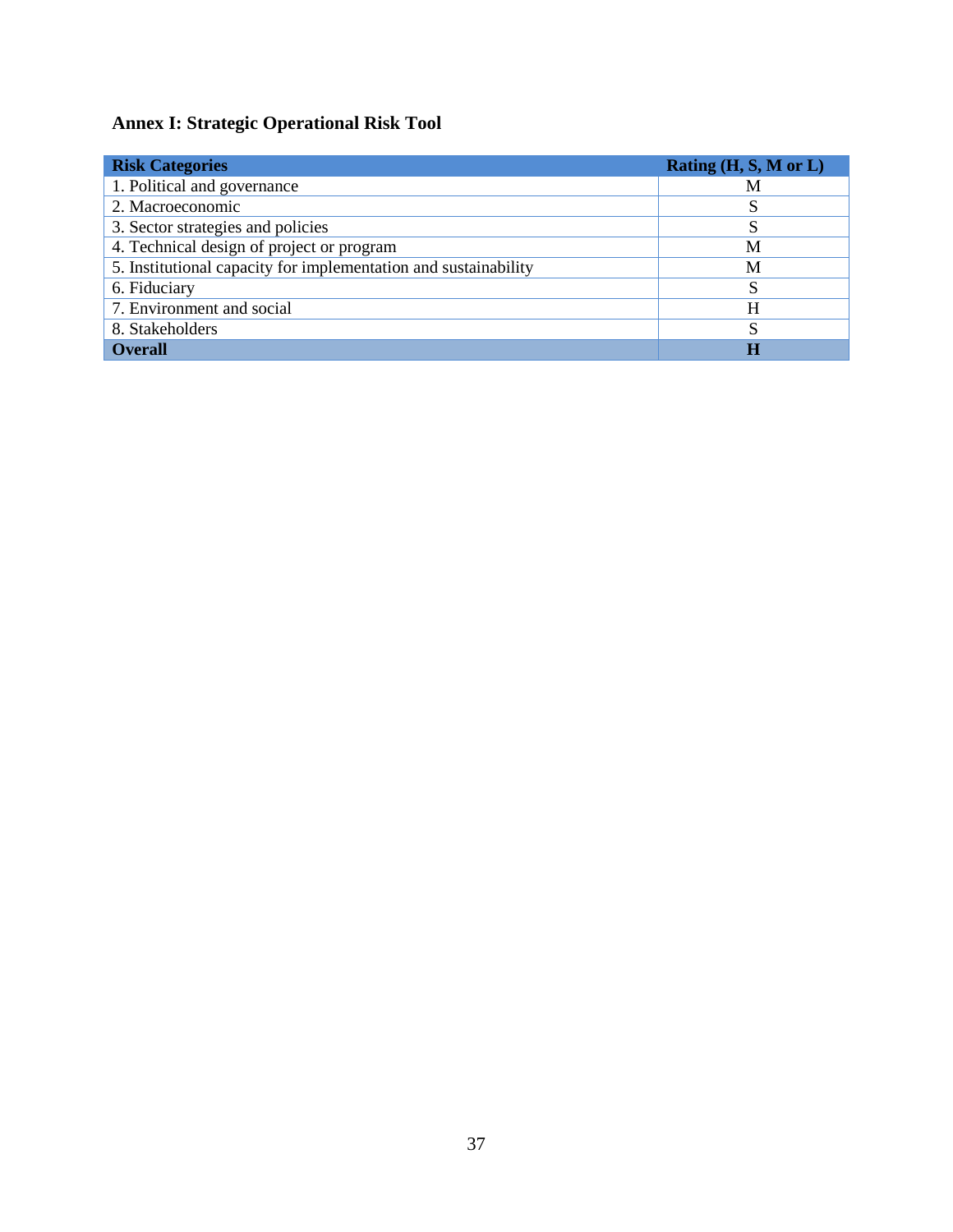| <b>Preparation Schedule</b>      |                                                                              |                                   |                                         |            |  |  |  |
|----------------------------------|------------------------------------------------------------------------------|-----------------------------------|-----------------------------------------|------------|--|--|--|
| Milestone                        | <b>Basic</b>                                                                 | Forecast                          | Actual                                  |            |  |  |  |
| <b>AIS Release</b>               | 11/4/2010                                                                    |                                   | 12/08/2010                              |            |  |  |  |
| <b>Concept Review</b>            | 11/26/2014                                                                   | 05/14/2015                        | 05/18/2015                              |            |  |  |  |
| Auth Appr/Negs<br>(in principle) |                                                                              |                                   |                                         |            |  |  |  |
| <b>Bank Approval</b>             | 06/27/2015                                                                   | 11/20/2015                        |                                         |            |  |  |  |
|                                  | Sector Unit Estimate of Resources Required from Preparation through Approval |                                   |                                         |            |  |  |  |
| Source of Funds                  |                                                                              |                                   | Estimate of Resource Requirements (USD) |            |  |  |  |
|                                  | Preparation Expenses to Date (USD)                                           | Fixed                             |                                         | Variable   |  |  |  |
| <b>Bank Budget</b>               | 19,077.38                                                                    | n/a                               |                                         | n/a        |  |  |  |
| <b>Trust Funds</b>               | 473,419.54                                                                   | 70,000.00                         |                                         | 30,000.00  |  |  |  |
|                                  |                                                                              | <b>Team Composition</b>           |                                         |            |  |  |  |
| <b>Bank Staff</b>                |                                                                              |                                   |                                         |            |  |  |  |
| <b>Name</b>                      | <b>Title</b>                                                                 | Specialization                    | Unit                                    | <b>UPI</b> |  |  |  |
| Robert R. Davis                  | Sr. Forestry Specialist                                                      | Task Team Leader                  | <b>GENDR</b>                            | 94894      |  |  |  |
| Peter Jipp                       | Sr. Natural Resources Mgmt Spec                                              | NRM and former TTL                | <b>GENDR</b>                            | 157997     |  |  |  |
| Haddy Jatou Sey                  | Sr. Social Development Specialist                                            | Social Safeguards                 | <b>GCCGT</b>                            | 146523     |  |  |  |
| Waraporn<br>Hirunwatsiri         | Sr. Environmental Specialist                                                 | <b>Environmental Safeguards</b>   | <b>GENDR</b>                            | 274260     |  |  |  |
| Sirirat<br>Sirijaratwong         | <b>Procurement Specialist</b>                                                | Procurement                       | <b>GGODR</b>                            | 21155      |  |  |  |
| Malarak<br>Souksavat             | Financial Management Analyst                                                 | <b>Financial Management</b>       | <b>GGODR</b>                            | 157956     |  |  |  |
| Chutima<br>Lowattanakarn         | <b>Team Assistant</b>                                                        | Logistics, Administrative Support | <b>EACTF</b>                            | 341000     |  |  |  |
| Wasittee<br>Udchachone           | Consultant                                                                   | <b>Environmental Safeguards</b>   | <b>GENDR</b>                            | 420106     |  |  |  |
| Andrew Gillespie                 | Consultant                                                                   | MRV and REL                       | <b>GENDR</b>                            | 368515     |  |  |  |

# **Annex II: Preparation Schedule and Resources**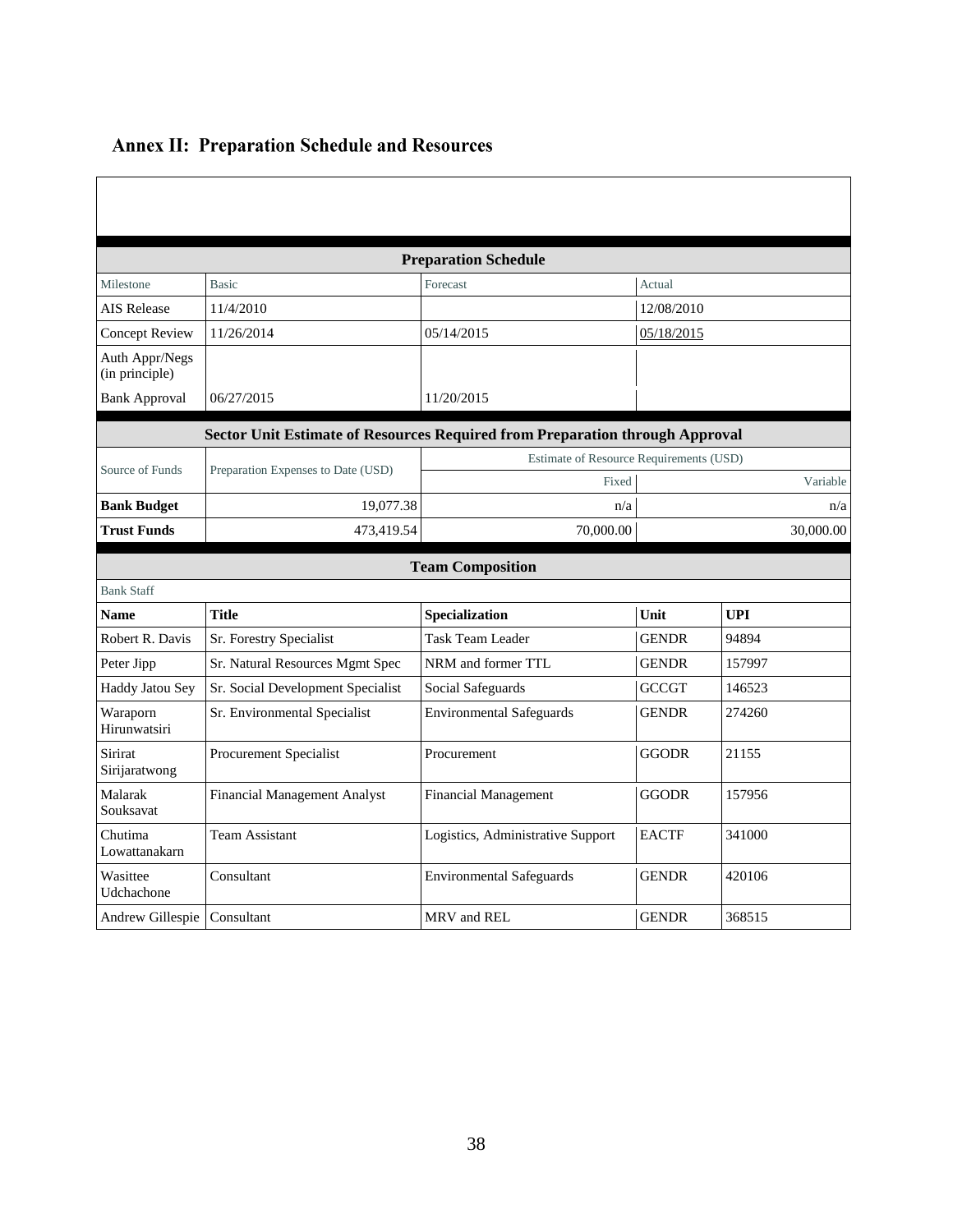# **Annex III: R-PP Submitted by the REDD Country Participant**

*Appended by reference*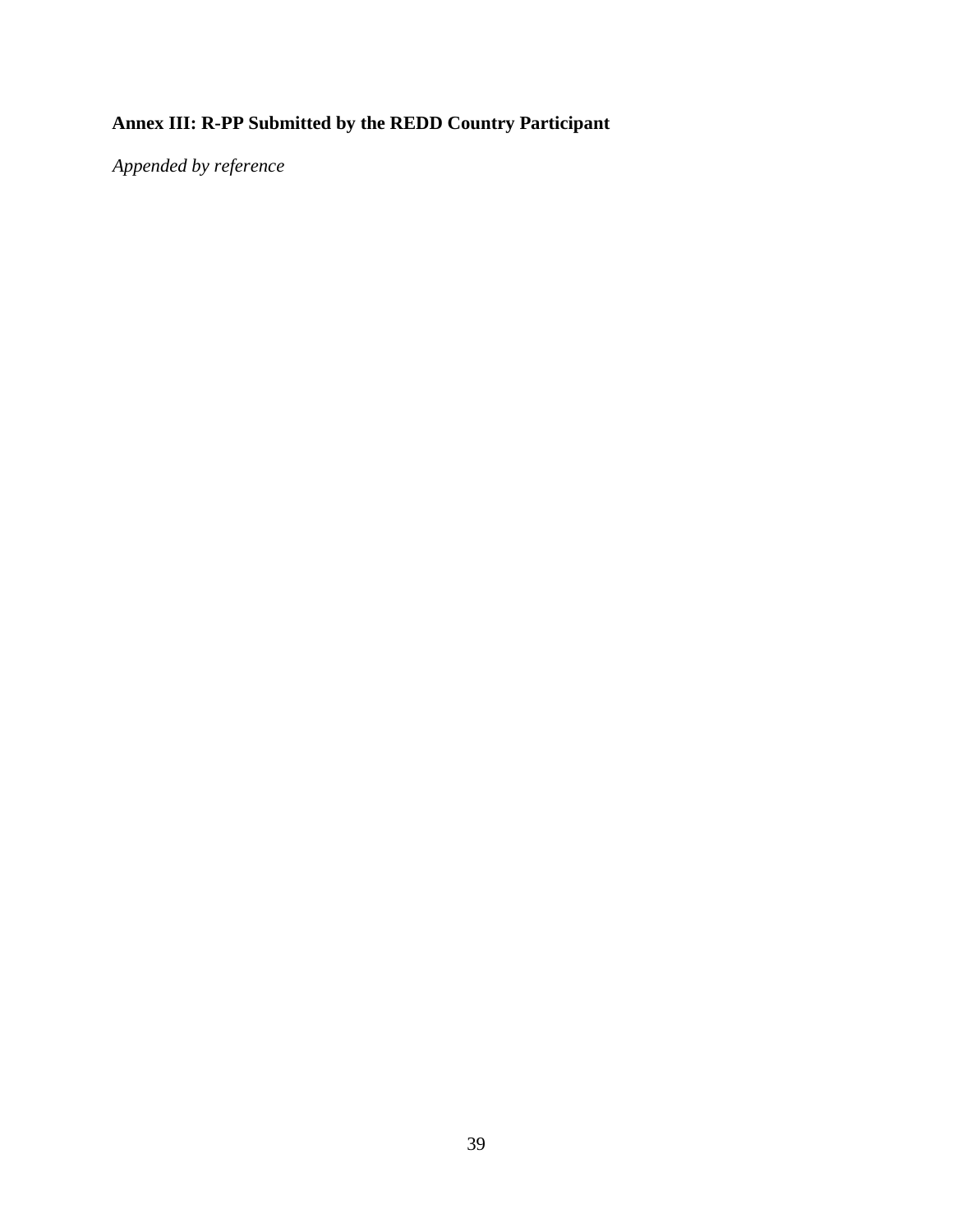## **Annex IV: Draft Grant Agreement for REDD+ Readiness Preparation (if available)**

*Not required yet. To be drafted following approval of the Assessment Note package.*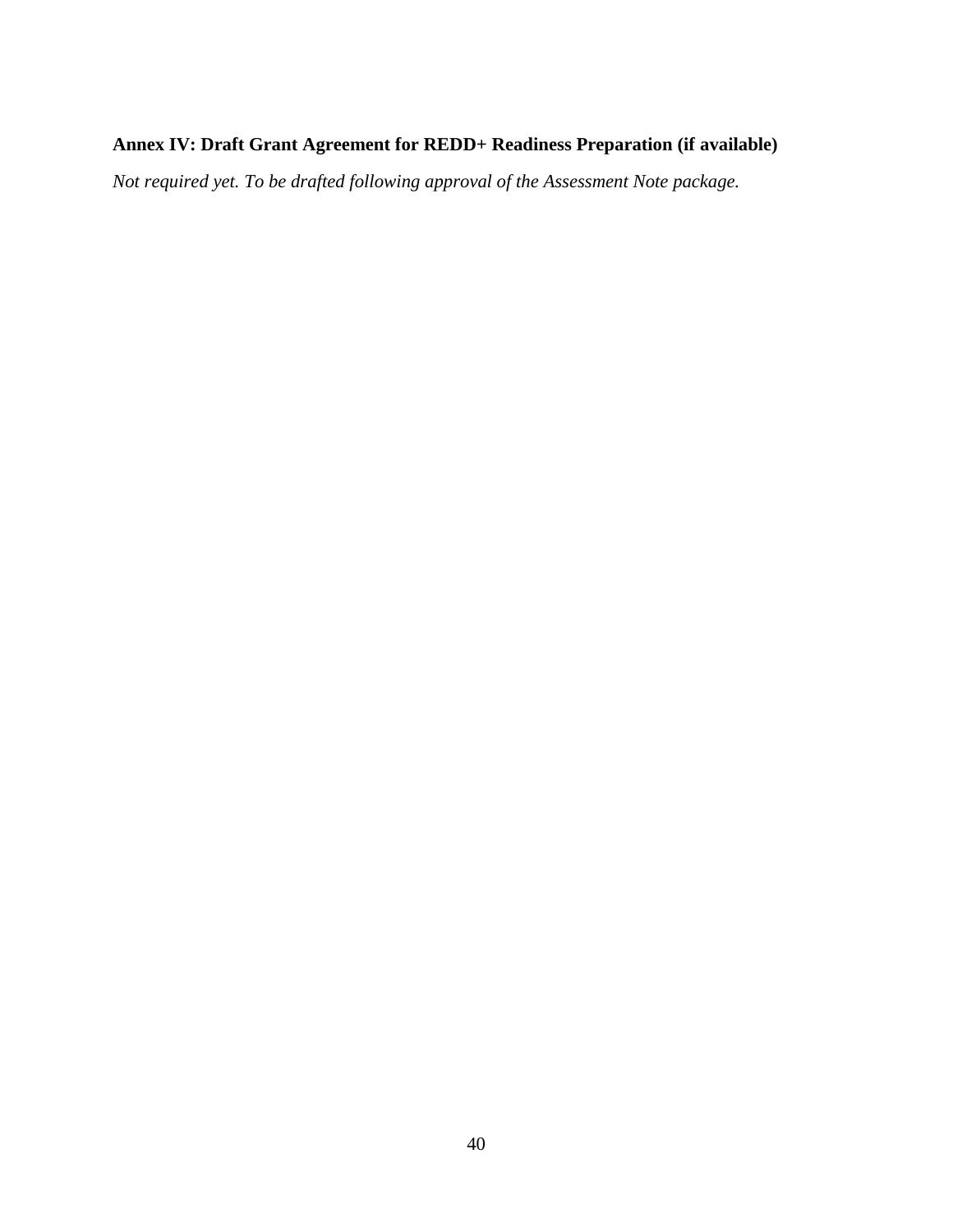#### **Annex V: SESA Terms of Reference**

#### DRAFT SUBJECT TO REVISION TERMS OF REFERENCE FOR THE STRATEGIC ENVIRONMENTAL AND SOCIAL ASSESSMENT FOR THE REDD+ MECHANISM IN THAILAND

#### **1. Background**

Reducing Emissions from Deforestation and Forest Degradation (REDD+) is a proposed global mechanism to mitigate climate change, while mobilizing financial resources for socio-economic development in forest countries. The Forest Carbon Partnership Facility (FCPF), facilitated by the World Bank, brings together 50 donor and forest country participants with the aim of supporting the forest countries in the preparation and subsequent implementation of their REDD+ Strategies.

Thailand is a key participant country in the FCPF. The Government of Thailand is currently preparing for the implementation of its Readiness Preparation Proposal (R-PP) with regards to the REDD+ Readiness phase, and has requested a FCPF Readiness Preparation Grant to support the design of its REDD+ Strategy. This Strategy aims to control deforestation and degradation in order to reduce greenhouse gas emissions into the atmosphere.

Strategic environmental and social assessment (SESA) is a key component of Thailand's Readiness Preparation Proposal (R-PP) to the Forest Carbon Partnership Facility (FCPF). This component is essential for both avoiding negative impacts ("do no harm") and enhancing positive or "additional" REDD benefits, especially in terms of social or livelihood benefits, governance and wider environmental or biodiversity benefits. The SESA is part of the phased approach of the FCPF Readiness Mechanism (preparation of the R-PP and subsequent Readiness Preparation for REDD+).

Currently in Thailand there are favorable environmental/social policies, laws, regulations that address social and environmental issues. During the SESA process these policies will be included as part of the analytical work required to put in place institutional arrangements for managing environmental and social sustainability in REDD strategy options. These include but not limited to:

The Enhancement and Conservation of National Environmental Quality Act B.E. 2535 *(1992)* The National Environmental Quality Act B.E. 2535 (1992) is the main environmental law covering important environmental issues, including Environmental Impact Assessment (EIA) and Environmental Management Plans. In accordance with this act, the National Environment Board is allowed to issue environmental standards, pursue EIA reports, control and inspect compliances with laws, ministerial rules, regulations, announcements, local provisions and executive orders.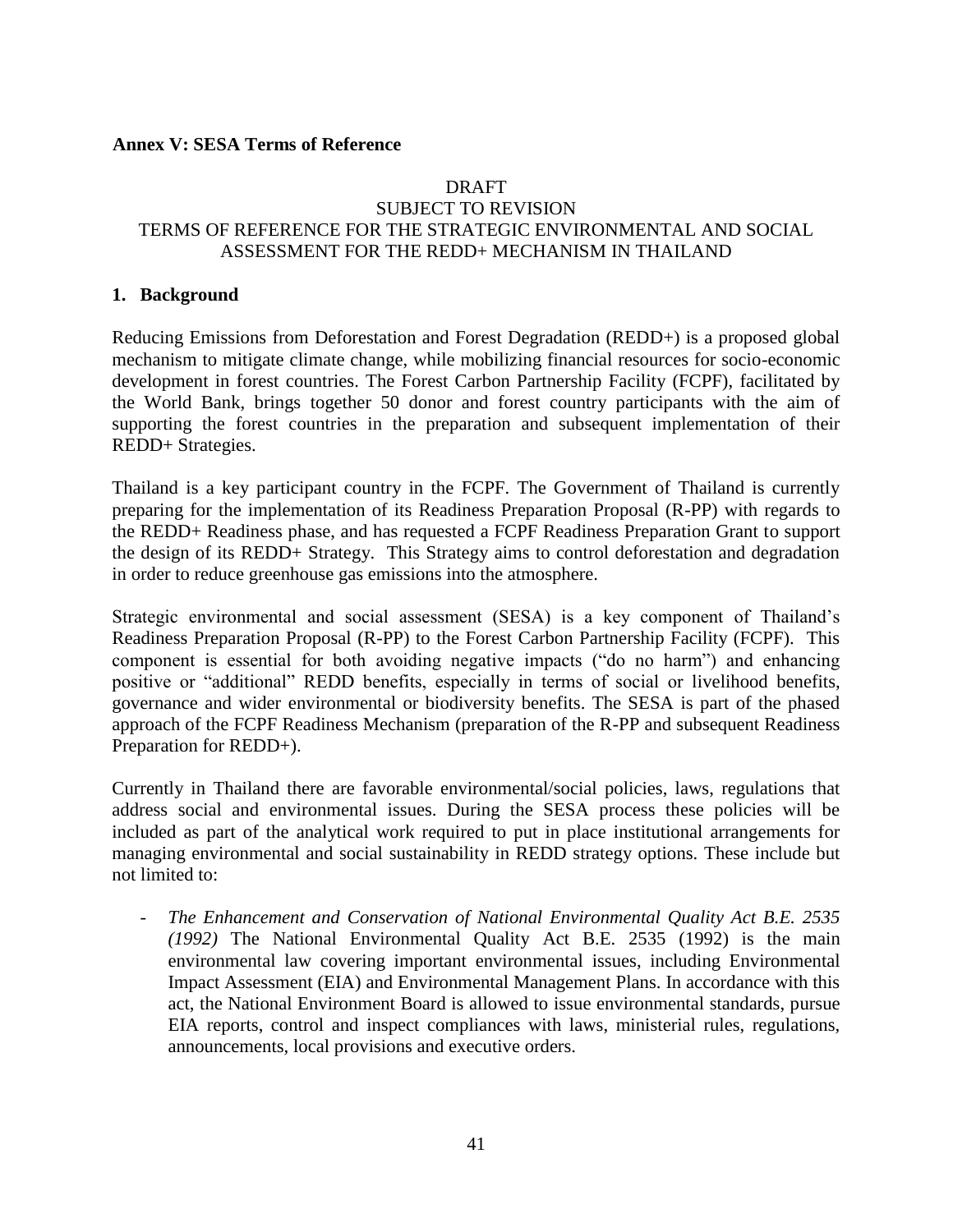- *The Forest Act (1941)* stipulates logging operations and non-timber forest products collection, transport of timber and non-wood products and saw wood production as well as forest clearing.
- *Land Code (1954*) defines public and private land and made provision for individuals to obtain certificate recording hereditable rights to land ownership*.*
- *Cabinet Resolution of the Royal Thai Government, August 3rd, 2010 to the project "Recovering the Karen Livelihood in Thailand"* calls for the support the Karen people's ethnic identity and culture as part of a culturally diverse national culture and to cease the arrest and detention of the Karen people who are part of local traditional communities settled on disputed land which is traditional land used for making a living. It calls on forming a "demarcation committee or a mechanism for specifying the land use zoning for settlement and cultural livelihood to eliminate the conflict concerning land use or land ownership of Karen people and government agencies.
- *Gender:* The Government of Thailand has made strong commitment for gender equity and equality. In 2011, the government established the Thai Women empowerment fund within the Ministry of Social Development and Human Security with the aim of empowering women and youth at the community level to access resources for implementation of economic and social livelihood programs relating to forest management, natural resources and poverty reduction initiatives.
- *Public Participation Law: The Constitution of the Kingdom of Thailand, B.E. 2540 (1997) and B.E. 2550 (2007)* is the key driver for Thailand taking significant steps on public participation. The constitution states the right of the public to receive information and participate in environmental and natural resources management and conservation. In addition, the rules and regulations of the Prime Minister Office regarding the public hearing in 2005 has determined State Enterprises and State Agencies which have responsibility for project operation, to implement the public hearing procedure in line with the provisions as stipulated in the Charter. It is expected that as part of the upstream analytical work associated with SESA, the policies/laws /regulations identified above will be instrumental in informing the review and establishment of REDD institutional arrangements for managing social and environmental REDD considerations.

## **2. Objectives**

The overall objective of these Terms of Reference (ToR) is to ensure that Strategic Environmental and Social Assessment (SESA) can be applied to integrate environmental and social considerations into Thailand's REDD+ readiness process in a manner consistent with Thailand's environmental laws and regulations and the World Bank's environmental and social safeguard policies. In accordance with FCPF guidelines, special consideration should be given to livelihoods, rights, cultural heritage, gender, vulnerable groups, governance, capacity building and biodiversity.

#### **3. Drivers of deforestation and forest degradation**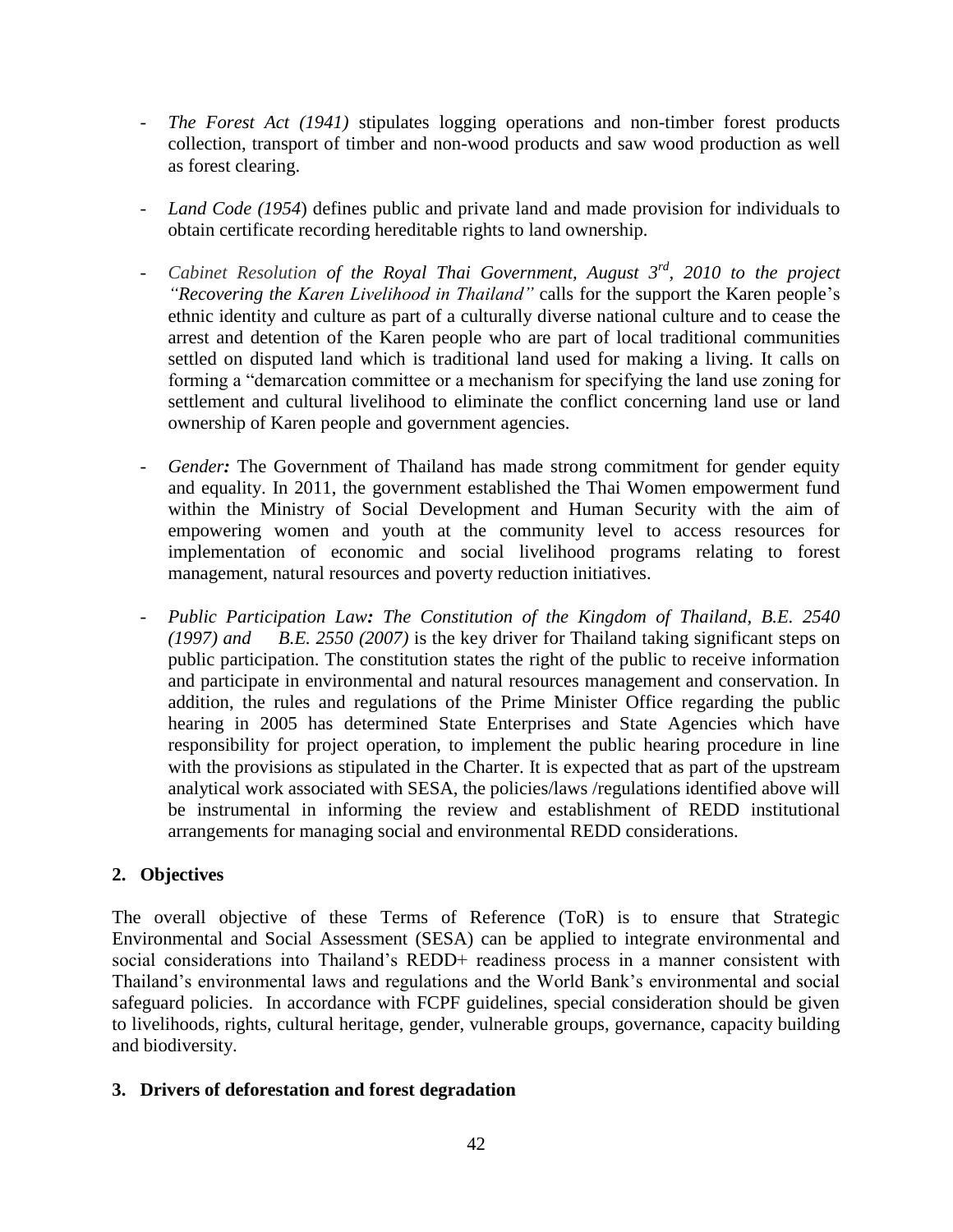The preliminary analysis indicated that the drivers of deforestation and forest degradation are complex but are not so different in the various agro-ecological regions. Analysis revealed that deforestation is mainly caused by development policies of the state such as the policy on forest concessions, mines and dams as well as infrastructure development which leads to the destruction of forests and biological resources as a result of road construction and settlement in forests. In addition, the policy on promotion of capital intensive monoculture commercial crops results in the expansion of agricultural areas. The deforestation rate due to these factors is approximately 100,000 hectares per year during 2000-2006. Forest degradation, where the land remains as forest but the density and quality of the forest is decreased, is caused mainly by illegal logging and harvesting of non-timber forest product for commercial purpose, and uncontrolled forest fires. Some of the underlying factors of deforestation and forest degradation include: unclear forest areas and other land use boundaries; increasing population and inequality in income and wealth and opportunity to earn a living, which results in use of forest areas for livelihood. It is recognized that information and data for the analysis were not always readily available. Such further information and analysis is crucial for the identification of REDD+ strategic options. Supplemental analysis will therefore be conducted during the Readiness phase to better define and quantify the causes of deforestation and forest degradation and to cover various ecological zones/regions in more detail.

| $REDD+$<br>indicator  | <b>Direct cause</b>                                                                                                                                                                                           | <b>Indirect (underlying) cause</b>                                                                                                                                                                                                                                                                                                                                                                                                                                                                                                                                                                                                                                                                                                                                                 |
|-----------------------|---------------------------------------------------------------------------------------------------------------------------------------------------------------------------------------------------------------|------------------------------------------------------------------------------------------------------------------------------------------------------------------------------------------------------------------------------------------------------------------------------------------------------------------------------------------------------------------------------------------------------------------------------------------------------------------------------------------------------------------------------------------------------------------------------------------------------------------------------------------------------------------------------------------------------------------------------------------------------------------------------------|
| Deforestation         | 1.<br>Encroac<br>hment<br><i>(conversions</i> )<br>of natural<br>forest area to<br>agriculture<br>and other<br>uses, $e.g.,$<br>food and<br>energy crops,<br>forest<br>plantations<br>and tourism<br>resorts) | Unclear forest area and other land use boundaries<br>$\bullet$<br>Insufficient public knowledge and awareness of<br>$\bullet$<br>forest conservation<br>Inadequate integration among responsible agencies<br>$\bullet$<br>in natural resources and environmental<br>management<br>Poverty resulting in use of forest area for<br>$\bullet$<br>livelihoods<br>Conflict between conservation and implementation<br>$\bullet$<br>of development strategies, e.g., (a) government and<br>company promote production of food and energy<br>crops by guaranteeing product price, which then<br>would be an incentive for increased forest<br>encroachment; (b) government promotes tourism in<br>natural forest national parks, but insufficient<br>impact and carrying capacity control |
|                       | 2. Infrastructure<br>development                                                                                                                                                                              | Increasing population                                                                                                                                                                                                                                                                                                                                                                                                                                                                                                                                                                                                                                                                                                                                                              |
|                       | 3. Mining                                                                                                                                                                                                     | Unclear forest area and other land use boundaries<br>$\bullet$                                                                                                                                                                                                                                                                                                                                                                                                                                                                                                                                                                                                                                                                                                                     |
| Forest<br>Degradation | 4. Illegal<br>logging                                                                                                                                                                                         | Insufficient law enforcement<br>$\bullet$<br>High economic-value tree species, which is an<br>$\bullet$<br>incentive for illegal logging<br>Insufficient public knowledge and awareness of<br>$\bullet$<br>forest conservation<br>Increasing population                                                                                                                                                                                                                                                                                                                                                                                                                                                                                                                            |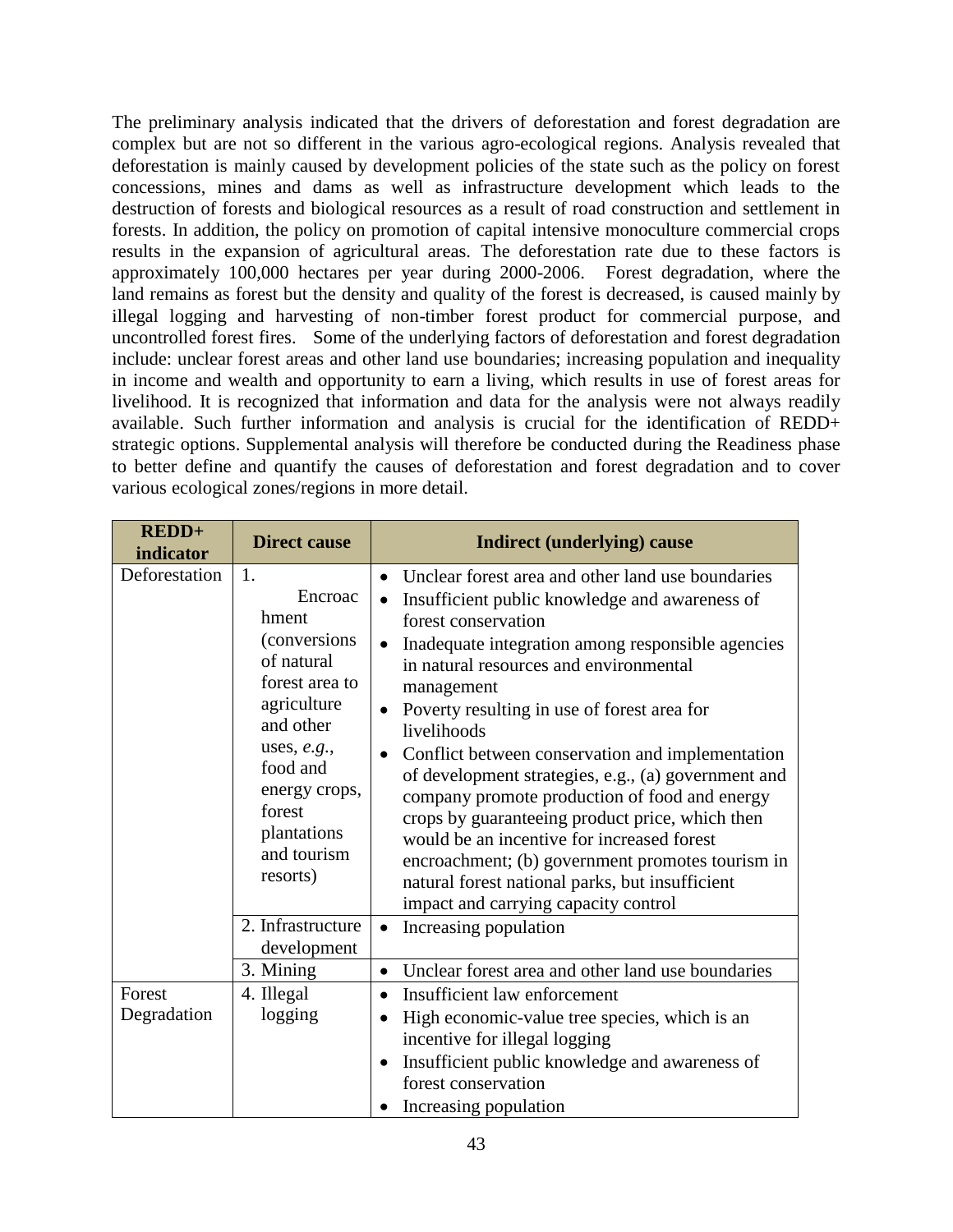| $REDD+$<br>indicator | <b>Direct cause</b>            | Indirect (underlying) cause                                                                           |
|----------------------|--------------------------------|-------------------------------------------------------------------------------------------------------|
|                      |                                | • Poverty resulting in use of forest area for<br>livelihoods                                          |
|                      | 5. Uncontrolled<br>forest fire | • Insufficient public knowledge and awareness of<br>forest conservation<br>Demand of NTFP for subsidy |

A key task for SESA will be to assess potential policy options which will aim to respond to the drivers of deforestation and degradation both on potential social and environmental impacts and contribute to the REDD+ policy discussion. While no implementation will take place during REDD+ preparation, the future impact of policies will require careful analysis especially to anticipate likely impacts. It is worth noting that since the promulgation of the Land Code there have been numerous other regulations defining forest lands in various categories of protected areas and reserved forest as "public land" despite the fact that significant proportion of such land is and has been occupied. The consequences of this situation leads to conflict concerning land use in forest areas that has in turn led to what is defined as "encroachment". The Agriculture Land Reform Office (ALRO) has the power to allocate land to landless farmers.

Policy outcomes related to improved tenure, land rights, addressing the encroachment issue, and ongoing land conflict, community titling and other instruments will require further review to assess social and environmental impact. Currently the government of Thailand has developed a master-plan for tackling the issues of deforestation, land conflict & encroachment, and forest sustainable management system in Thailand. The master plan has targets for increasing forest land area to 40% of total land area in country within ten years  $(2014 - 2024)$ . Over the past 15 years there has been ongoing land conflict between the forest dependent communities and government over land use access/rights in protected areas forests as well as other forests. However the government has strong commitment to resolve the conflict. In 1998 they pass the Cabinet Resolution after a long and laborious negotiation between the authorities and villages under the forum of the poor to settle land rights conflict in forest communities in the north and north East. Specific activities to be implemented to help resolve the conflict include land demarcation, national land zoning, creation of a community land use data base to monitor land use and land use change in the forest areas.

As recent as 2012, the Committee on Integration of Systematic Land Administration was appointed in 2012 with the Deputy Prime Minister as Chairman. This committee has emphasized problems on land conflict and the land use zoning system, which will be carried out across the country. During the readiness preparation of REDD+, Technical Working Group on Land Use Policy and Planning will hold a workshop in order to determine a bottom up participation process, which will discuss, express and provide opinions and recommendations for an action plan and strategy for the solution and management of land use conflicts and land possession in forest areas. The result from the workshop will be presented to REDD+ Task Force, Technical Climate Change Sub-committee and Climate Change Committee. The SESA process will contribute to addressing these critical social challenges.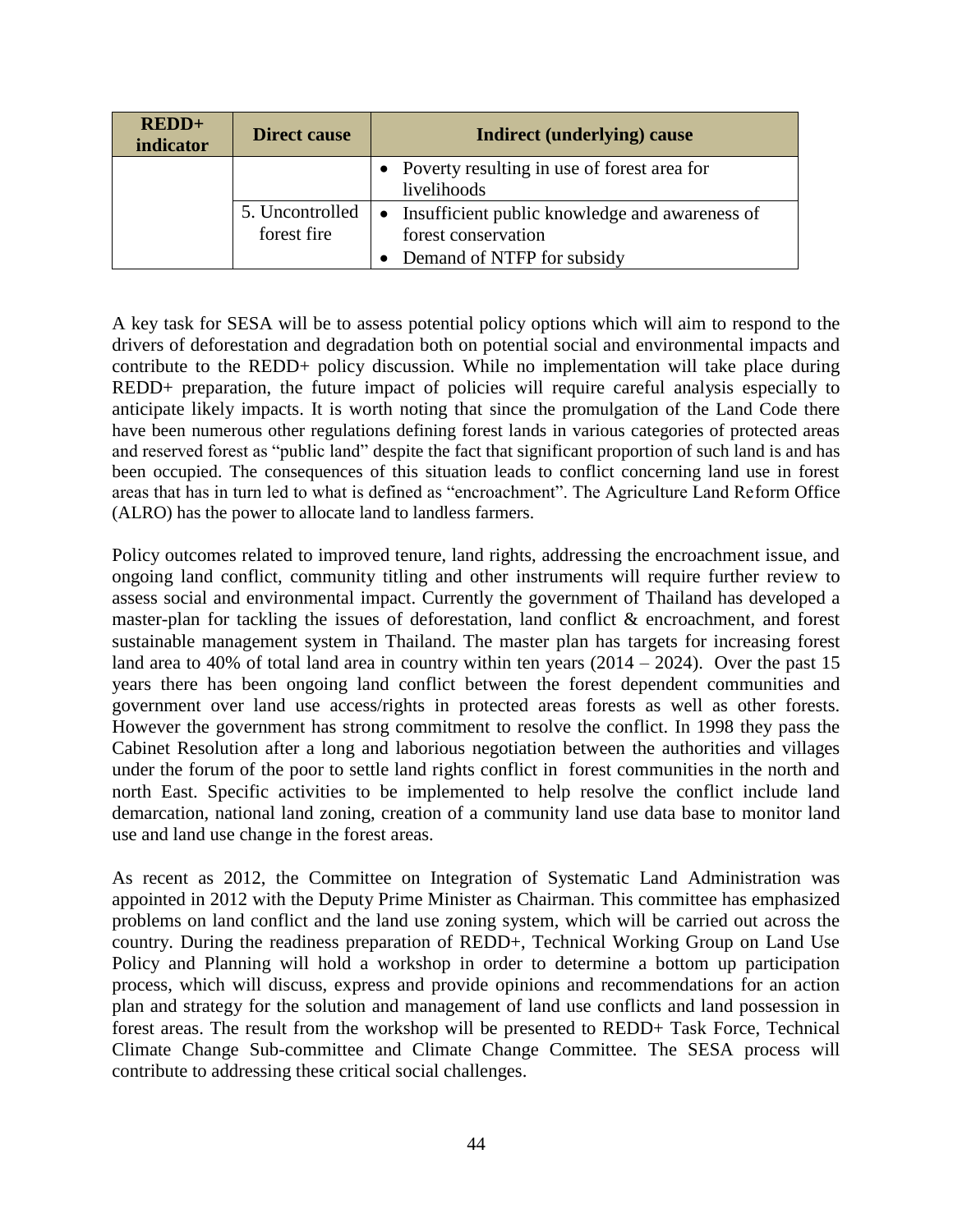## **4. REDD+ strategy options**

Addressing deforestation and forest degradation presents a number of challenges in Thailand, though success in REDD+ policymaking would offer significant benefits for the society not only in the area of carbon emissions reductions but also in relation to biodiversity conservation, forest industry, agriculture and rural livelihoods. Below is a list of proposed strategy options for addressing the preliminary identified drivers, according to the R-PP:

- Participatory delineation and demarcation of clear forest area boundaries
- Update and harmonize forest and forest-related policies, and ensure synchronization and coordination between sector development policies, such as agriculture and energy policies
- Capacity building of field forestry officers, other law enforcement officers and the judiciary to strengthen forest law enforcement and coordination
- Relevant agencies coordinate development of an optimum forestland zoning system that excludes forests of high conservation value from forest areas earmarked for tourism development
- Develop alternative livelihoods for people dependent on forest resources to supplement their income
- Develop forest certification and chain of custody standards
- Review environmental and social impact assessment process and results of all infrastructure projects (EIA and SIA)
- Exclude forests of high conservation value from infrastructure development.
- Review environmental and social impact assessment process and results of all mining projects (EIA and SIA).
- Exclude forests of high conservation value from mining concessions.
- Improve productivity of farmlands
- Strengthen regulations requiring mining companies to restore mined areas, to maximize carbon sequestration
- Improve aerial surveillance
- Conduct detailed study of wood industry: wood supply and demand and develop future wood production forecasts from forest and rubber plantations.
- Develop forest certification and chain of custody standards.
- Promote tree planting, especially of high-value tree species, to increase wood supply.
- Promote planting of NTFP outside forest areas, and development of markets for NTFP.
- Improve fire detection and control capability.
- Capacity building for local people and field forestry officers for fire protection and monitoring.
- Promote public knowledge and awareness of forest conservation.

## **5. Links between the SESA and the REDD+ Strategy Options**

The SESA contributes to the REDD+ Readiness process in Thailand in two main ways. First, it helps to refine the REDD+ strategy options by assessing how REDD+ strategy options address environmental, social and gender priorities associated with current patterns of land use and forest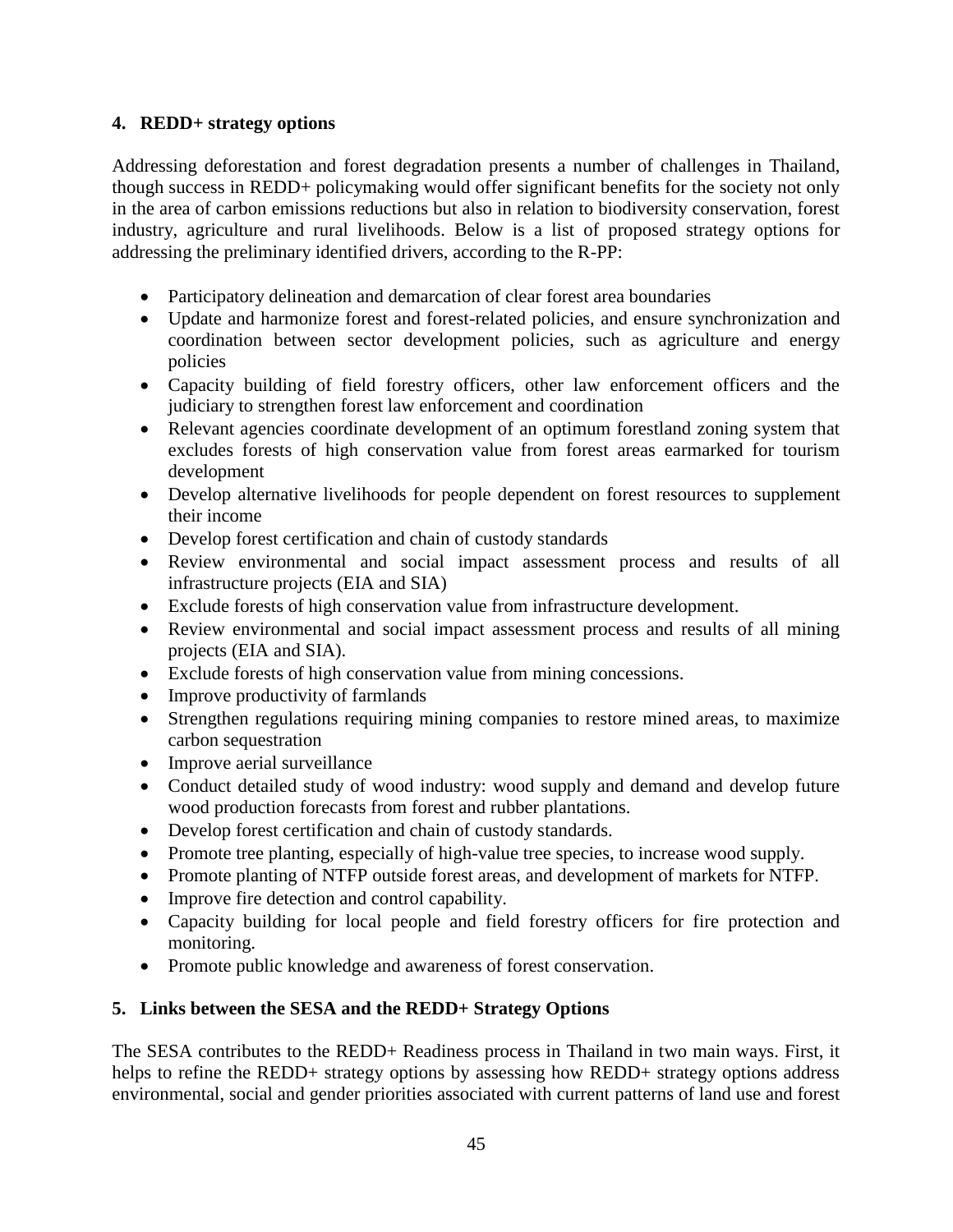management. Gaps identified through this assessment would lead to adjustments in the REDD+ strategy options to close the gaps. Second, the SESA would produce an Environmental and Social Management Framework that will outline the procedures to be followed for managing potential environmental, social and gender impacts of specific policies, actions and projects during the implementation of the REDD+ strategy that is finally selected.

#### **APPROACH FOR UNDERTAKING SESA**

The development of the SESA will be done in tandem with the assessment of D&D as well as the assessment of the strategic options described in Thailand R-PP. The SESA will assess the different REDD+ strategy options in an iterative and participatory way. This will be accomplished amongst other vehicles, through a national policy dialogue that includes " local forest dependent communities"(this terminology is used in the R-PP to include all highland ethnic groups, forest dwellers, forest dependent hill tribes, fisher communities and local communities in Thailand.) to represent the daily needs of subsistence land users at the local level. The safeguards working group to be formed during readiness will be responsible for the SESA oversight and coordination.

#### **6. Strategic Environmental and Social Assessment**

The SESA will integrate environmental, social and gender considerations in the REDD+ strategy options and will provide a framework for managing potential environmental, social and gender impacts associated with the implementation of these strategy options through the combination of analytical work, consultation and public participation. It is worth noting that, while this grant would help Thailand substantially move towards achieving REDD+ Readiness, including on environmental and social issues, the country may not reach full readiness by closure of the grant. The SESA process aims to pull together different stakeholders involved in REDD+ related activities and create a national platform of dialogue through which differences in approaches taken and policies applied among stakeholders would be clarified and gaps be closed. The ESMF to be developed from the SESA process will contribute to further harmonization in subsequent REDD+ activities by clearly presenting the provisions that are fully in line with the Bank safeguard policies and at the same time agreeable to other stakeholders, and showing remaining gaps.

These draft ToR specify the activities the Consultant should undertake for the SESA

#### **6.1 Scoping**

#### *6.1.1 Consultation and Participation Activities*

**Stakeholder mapping:** During the preparation of the R-PP, extensive stakeholder analysis was carried out to identify key stakeholders. Notwithstanding, the Consultant at the start of the assignment shall conduct a stakeholder gap analysis to identify any relevant stakeholders that might not have been considered during the R-PP development phase. Important among them are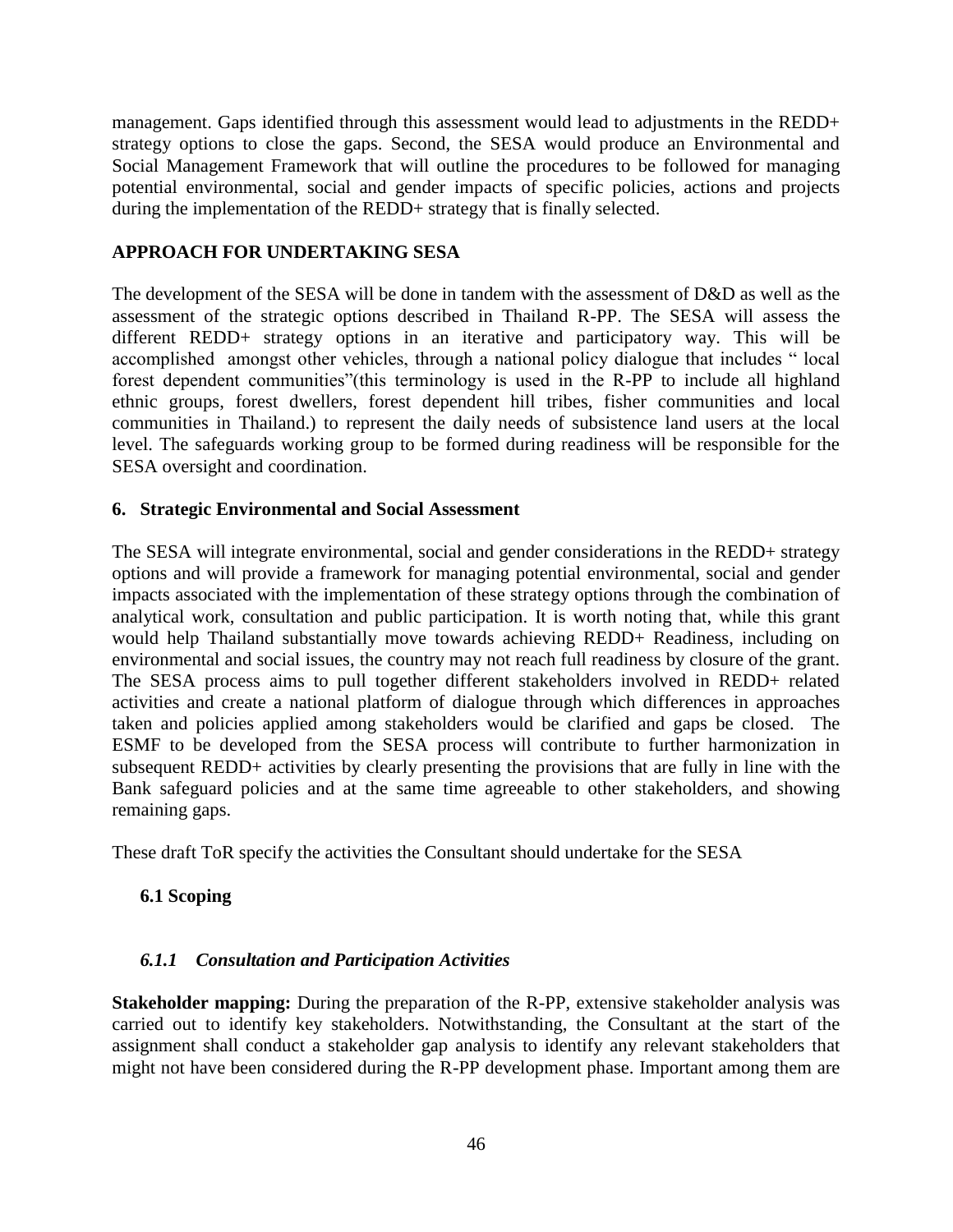ethnic groups, women's and youth organizations, community level representatives, etc. The Consultant should develop the comprehensive list of key stakeholders.

**Stakeholder Participation and Consultation Plan***:* In order to ensure that *free, prior and informed consultations* will be conducted throughout the SESA process with key stakeholders including Forest Dependent and Ethnic Groups and that they meaningfully participate in, and contribute to, the SESA process, the Consultant should review and update the Stakeholder Participation and Consultation Plan prepared during the development of R-PP. The Stakeholder Participation and Consultation Plan should include, among other items, the names of and activities engaged by key stakeholders, the modality of public and stakeholder consultations to be carried out, detailed steps and procedures for stakeholder participation in SESA process, governance and decision making structure under the SESA process including the structure, roles and responsibilities of the Safeguards working group and REDD+ working groups, and feedback and grievance mechanisms. The revised Stakeholder Participation and Consultation Plan should be consulted with key stakeholders and their inputs be incorporated in the final Stakeholder Participation and Consultation Plan.

Given the diversity of ethnic groups in Thailand (59) the Consultant should hold interest-group consultations with stakeholders so that varying concerns and voices of diverse ethnic groups and languages in the country are captured from the beginning of the SESA process. While an-inter disciplinary team will be put together for SESA it is important to include local consultants who are familiar with the language and cultural aspects of interest groups. A Safeguards working group will be established with the participation of key stakeholders including representatives of Forest Dependent and Ethnic Groups and interested CSOs who will be regularly consulted upon and participate in the formation of Stakeholder Participation and Consultation Plan and the subsequent SESA process. The membership of such the safeguards working group is expected to evolve during the SESA process. Interactions between the REDD+ Working Groups and the Safeguards working group would be carefully coordinated. Field based methods will be refined to ensure *free, prior and informed consultations* take place depending upon the geographical, social, cultural and linguistic context.

#### National Validation Workshop

The SESA ToRs will be subjected to a validation workshop; prior to this workshop, the Consultant will prepare a SESA work plan, which will include the consultation and participation activities of SESA. The SESA ToRs together with the work plan shall be subjected to broad stakeholder validation in a national workshop. The validation workshop is crucial in defining the legitimacy of all subsequent stakeholder consultation and participation processes. Existing platforms and all key stakeholder groups related to forest management in Thailand should therefore be considered. Ample notice shall be given to stakeholder groups and platforms who, as much as possible, shall nominate their own representatives.

The workshop should be held at a place which is more readily accessible to the stakeholder groups coming from different parts of the country. The format and facilitation of the workshop should also ensure that all stakeholders feel comfortable to voice their concerns and that all voices are heard and all inputs considered. Among the issues to be discussed should be included legitimacy and representativeness of stakeholder groups as well as mechanisms for feedback in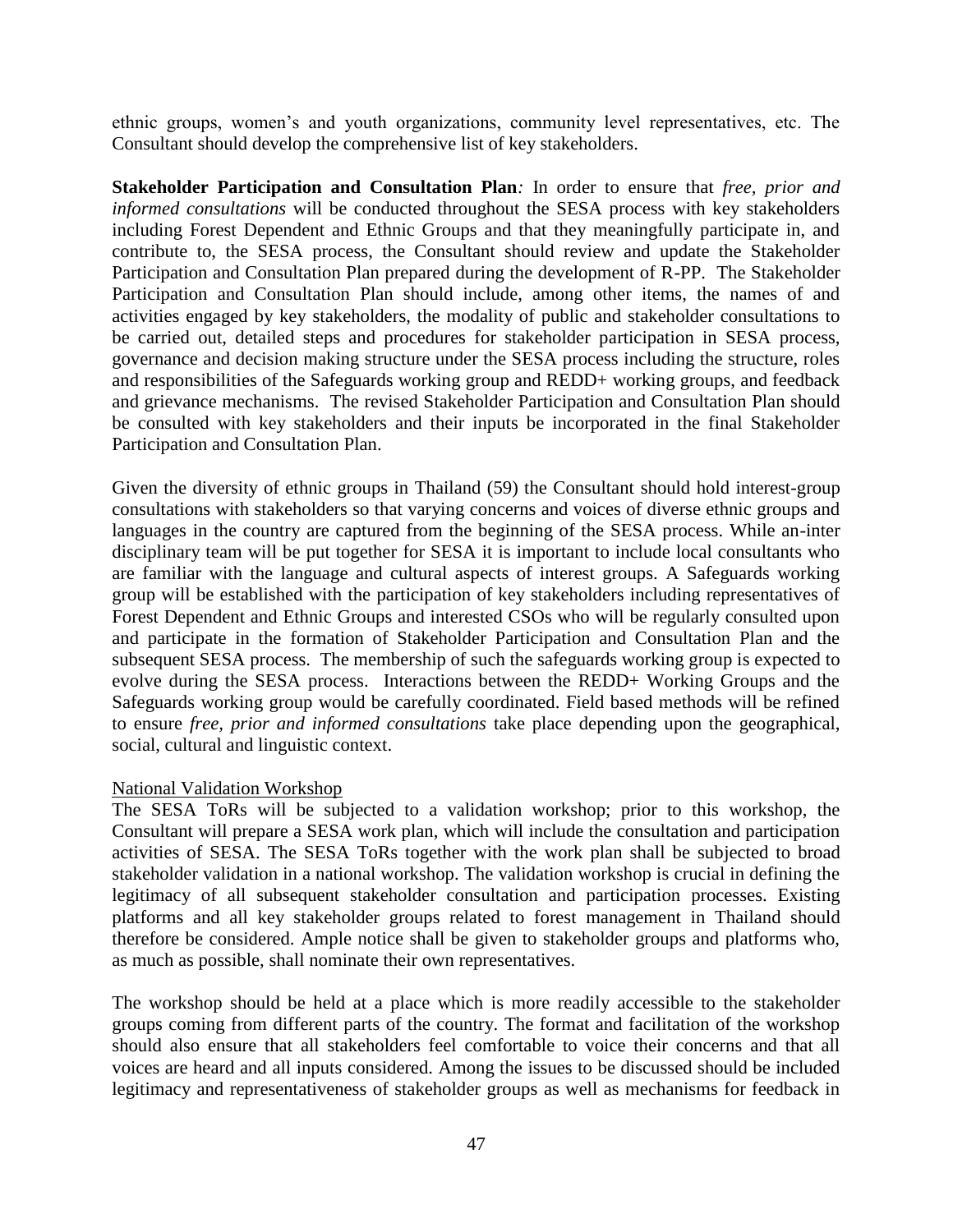the SESA process. Criteria for including new stakeholders in future consultation and participation activities would be also agreed as well as the rules to be followed to reach agreements along the SESA process. Views, comments and agreements from the validation workshop should be used by the consultants to finalize the SESA ToRs and work plan. The plan and any other outcomes of the workshop shall then be publicly disclosed via the websites of the DNP and other relevant websites. For reaching out local communities a plan summary will be communicated by using the appropriate medium/channel of communication, e.g., radio in a culturally sensitive format.

## *6.1.2 Identification of key environmental and social issues*

The Consultant will identify key environmental, social and gender issues associated with deforestation and forest degradation in Thailand to inform the selection of environmental, social and gender priorities. This proposed identification of key issues should be based on analytical work using spatial analysis, case studies and participatory rural appraisal methods. Spatial analysis will be applied in mapping and for overlaying different sets of information to identify critical areas of concentration of environmental and social issues.

Case studies will be used to show opportunity costs of different land uses including environmental and ecosystems valuation. Case studies will also help to dig deeper into key issues, inter-sectoral linkages, and potential policy trade-offs in key areas. Participatory rural appraisal would be the main vehicle for identifying key environmental and social issues at the community level. For scoping key environmental issues the following steps will be followed:

- 1. Construction of a base map (first layer), using information on forest cover, river basins, water bodies, and salient biodiversity characteristics, including biodiversity hotspots and protected areas.
- 2. Mapping of main economic activities in forest areas and surroundings including but not limited to logging, farming, agriculture, mining and tourism. The mapping will include information on geological provinces and main production projects under implementation or likely to be implemented in the following five years (second layer).
- 3. Mapping of existing infrastructure and identification of proposed road, rail, and power projects under investigation or implementation (third layer).
- 4. Mapping of planned village consolidation, resettlement or relocation of settlements due to development activities, or other causes (Villagers would be enlisted in this exercise to help map their resources and resource use).
- 5. Superimposition of these four layers of information to define critical areas under or potential environmental stress in forest areas.

Likewise, the following steps will be followed to scope key social issues:

- 1. Data collection or construction of a base map (first layer) of communities in and around forest areas, including key demographic indicators such as number of inhabitants, gender and age structure, and ethnicity of the populations.
- 2. Poverty and vulnerability map including income levels of the population (second layer).
- 3. Participatory mapping of access and land tenure rights that shall include concessions or other existing titling rights for natural resources or extractive industries such as mining (third layer).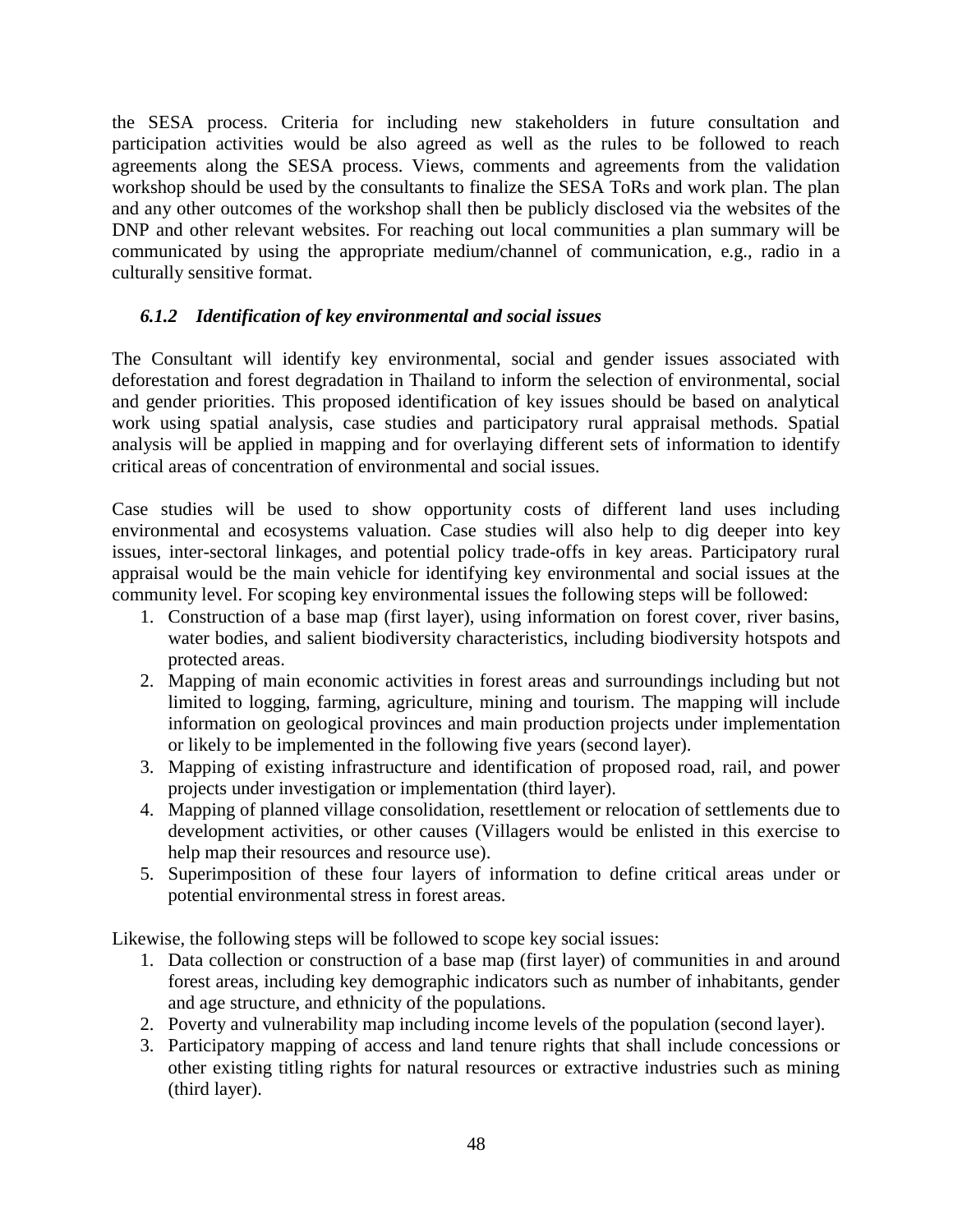- 4. Superimposition of these three layers of information to define critical social issues such as encroachment, land conflict, in forest areas.
- 5. Examination of specific social issues, potentials for equitable benefit sharing and mechanisms to share benefits by using rural appraisal methods and case studies to document critical interactions and synergy of these different social factors affecting sustainable forest management in Thailand.

Building on the evidence and results of these analyses, the consultant will produce a scoping report of key environmental, social and gender issues in forests areas in Thailand. The report will:

- i. identify environmental and social hotspots and discuss their main characteristics;
- ii. discuss in a sample of key forest areas land use trade-offs by analyzing the opportunity cost of conserving forests versus developing these areas into alternative land uses such as mining or agriculture; discuss impacts of such land use changes, access restrictions, exclusion of forest dependent, women headed and vulnerable households.
- iii. analyze critical institutional, legal, regulatory, policy and capacity gaps underlying the key environmental and social issues identified.
- iv. Assess potentials to equitably share benefits from REDD+ activities with local population and ethnic minorities and mechanisms of benefit sharing.

The scoping report will inform the public consultations to be undertaken with key stakeholders for the selection of the SESA's environmental and social priorities.

#### *6.1.3 Selection of environmental and social priorities*

In line with the consultation and participation plan of the SESA, the key environmental, social and gender issues resulting from the mapping and analytical work shall be reviewed and prioritized by a representative sample of communities in the critical areas identified from the mapping exercise. Stakeholder engagement at this level shall be in the most widely spoken national dialect of the area. The prioritization will then be validated at the regional level by CSOs/community representatives, and local government.

In parallel, institutional stakeholders identified in the SESA work plan such as research and academia, national and sub national authorities and institutions and organization's related to environmental protection, land, water and forestry resources, mining and infrastructure such as hydro power and other civil society coalitions on environment and natural resources management and the private sector will review and prioritize environmental and social issues through consultations that are culturally sensitive, such as interest groups or focus groups. A national workshop will be convened to discuss the results of the prioritization undertaken by the institutional stakeholders to reach a common set of priorities agreed by all institutional stakeholders at the national level (including the National REDD Task Force and the CSO REDD+ working groups). The selected environmental, social and gender priorities of institutional stakeholders and those of the forest communities will be reported either separately, if they are different from each other, or integrated into one set of priorities for the communities and institutional stakeholders, if they are similar or identical.

The Consultant will prepare a report on the selection of priorities by the SESA stakeholders. The report shall then be publicly disclosed via the websites of DNP.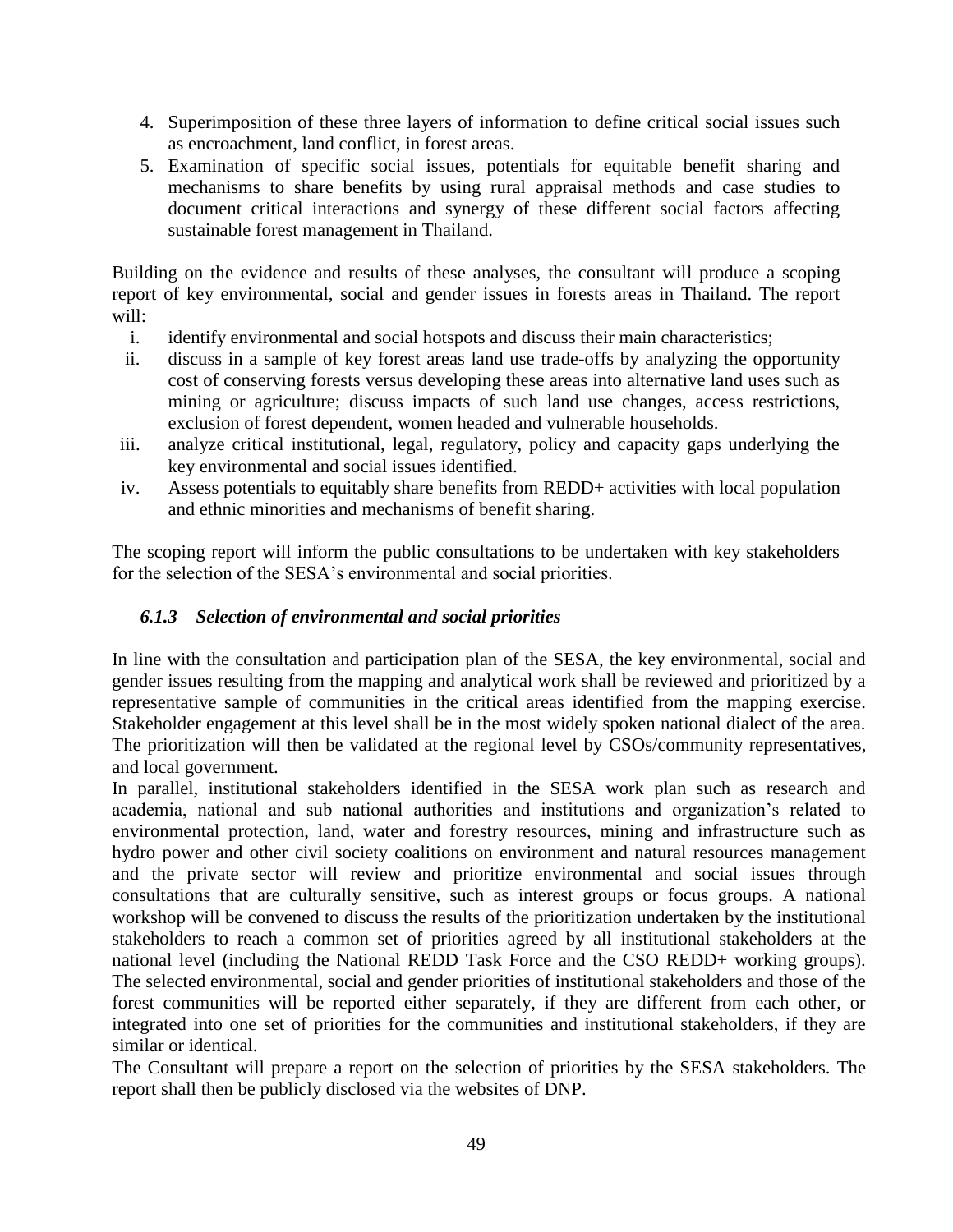#### **6.2 Assessment**

The Consultant will assess environmental and social sustainability of the REDD+ strategy options as follows:

#### **6.2.1** *Assessing candidate REDD+ strategy options vis-à-vis SESA's priorities*

The Consultant will assess the extent to which candidate REDD+ Strategy options may address SESA's environmental and social priorities and take into account in their formulation the opportunity cost of forests. When the REDD+ strategy options address partially or do not address some of the priorities and/or are unresponsive to forest opportunity costs, the gaps will be identified and specific recommendations will be made to refine the REDD+ strategy options to close these gaps. In this way, priority environmental and social considerations and to some extent forest valuation will be integrated into the preparation of the REDD+ strategy. The expected output is revised REDD+ strategy options.

The revised REDD+ strategy options shall be assessed against the environmental and social impacts that they may induce or create during their implementation. These environmental and social impacts will be identified vis-a-vis the World Bank environmental and social safeguard policies. For example, one of the REDD+ strategy options may induce involuntary resettlement of forest communities and farmers located in a specific region of Thailand which will trigger World Bank O.P. 4.12. In such a situation, the Consultant shall provide recommendations to refine further the REDD+ strategy options in order to eliminate or minimize this risk. If some residual risk still remains, it will be dealt with in the Environmental and Social Management Framework (ESMF) prepared to manage risks during implementation of the REDD+ strategy.

## *6.2.2 Validation of the assessment*

In coordination with the team in charge of preparing the REDD+ strategy, the refined REDD+ strategy options shall then be subjected to a national validation workshop. Participants from all key stakeholders should be invited to this workshop including those whose work/livelihoods are likely to impact on or be impacted upon by the strategy options. Care should be taken to include women, youth, loggers/miners, migrant farmers and small scale practitioners and any otherwise marginalized groups in line with the consultation and participation plan of the SESA. The validation workshop should be organized in such a way that there will be parallel validation by the different key stakeholders, before a plenary session. This will empower "weaker" stakeholders by ensuring they have a chance to freely express and promote their views. Where necessary, a local dialect should be used in the stakeholder specific session, to allow for proper articulation of concerns by all key stakeholders.

#### **6.3 Environmental and Social Management Framework (ESMF)**

The Consultant will prepare an initial draft ESMF suitable for disclosure and public consultations that would involve the following minimum tasks:

a) A description of the **indicative REDD-plus strategy option(s)**, its main social and environmental considerations, and the various risks involved in its implementation.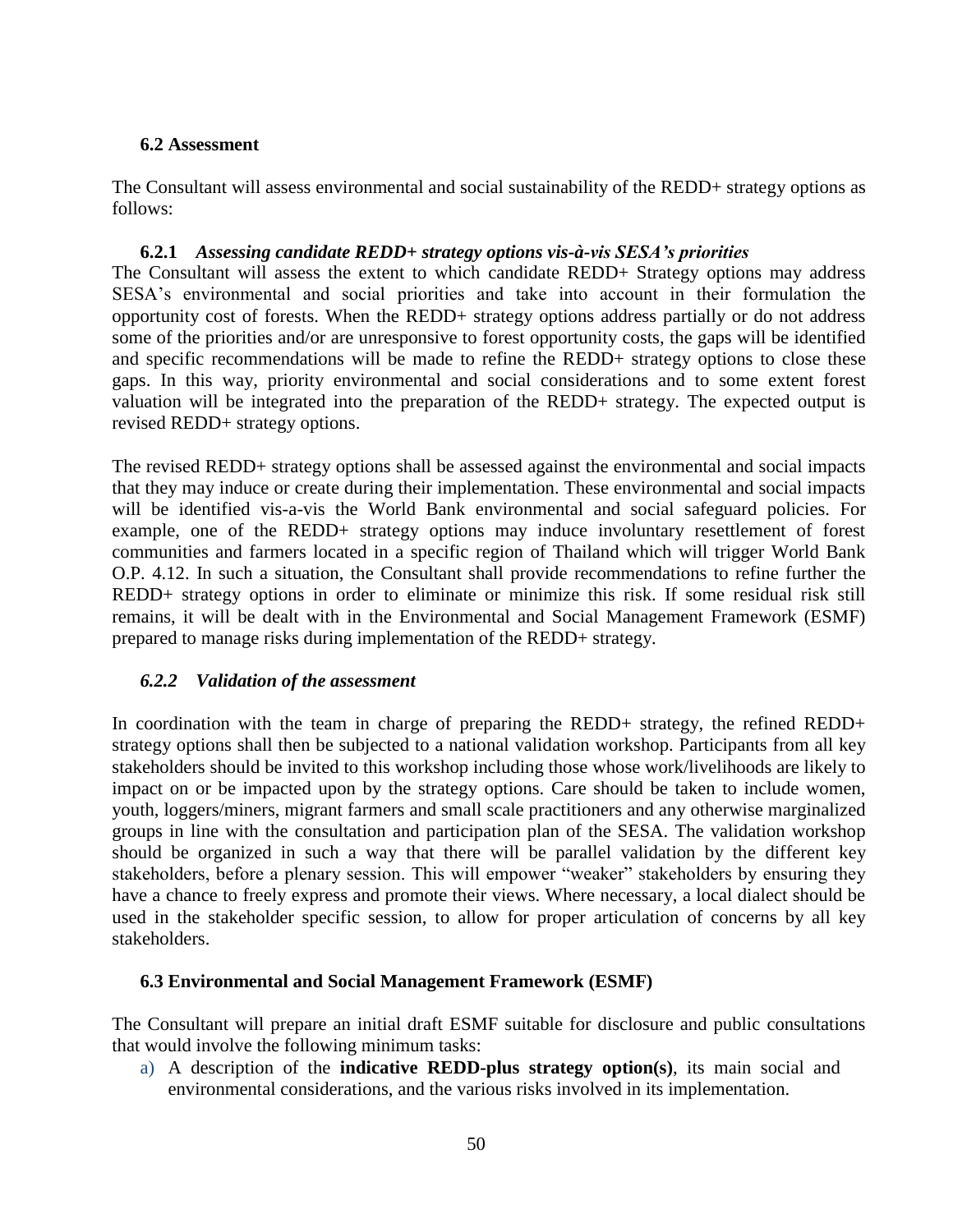- b) An outline of the **legislative, regulatory, and policy regime** (in relation to forest resources management, land use, community customary rights, etc.) that the strategy will be implemented within, drawing from the information available from the Draft REDD+ Strategy. Gap analysis between the World Bank Safeguard policies and Thai environmental and social laws and regulations and gaps filling.
- c) A description of the **potential future impacts**, both positive and negative, deriving from the project(s), activity (-ies), or policy (-ies)/regulation(s) associated with the implementation of the REDD+ strategy options, and the geographic/spatial distribution of these impacts.
- d) A description of the impact of REDD+ strategy options on benefit sharing arrangements and recommendations for fair and equitable benefit sharing arrangements including dispute resolution mechanisms
- e) A description of the arrangements for implementing the specific project(s), subprojects, activity (-ies), or policy (-ies)/regulation(s) with a focus on the procedures for (i) screening and assessment of site-specific environmental and social impacts; (ii) the preparation of time-bound action plans for reducing, mitigating, and/or offsetting any adverse impacts; (iii) the monitoring of the implementation of the action plans, including arrangements for public participation in such monitoring.
- f) An analysis of the particular institutional needs within the REDD+ implementation framework for application of the ESMF. This should include a review of the authority and capability of institutions at different administrative levels (e.g. local, district, provincial/regional, and national), and their capacity to manage and monitor ESMF implementation. The analysis should draw mainly from the REDD+ implementation framework of the Draft REDD+ Strategy.
- g) An outline of recommended capacity building actions for the entities responsible for implementing the ESMF.
- h) Requirements for technical assistance to public- and private-sector institutions, communities, and service providers to support implementation of the ESMF.
- i) An outline of the budget for implementing the ESMF.

The final draft ESMF suitable for inclusion in the R-Package will contain specific sections addressing the requirements of applicable World Bank safeguard policies, including as relevant:

- i. Environmental Management Framework (EMF) to address any potential environmental impacts, including cumulative and/or indirect impacts of multiple activities;
- ii. Involuntary resettlement and/or restriction of access to natural resources having adverse livelihood impacts (e.g. Process Framework);
- iii. Stakeholder engagement and dispute resolution framework;
- iv. Ethnic Groups Planning Framework (EGPF) to address any effects on Ethnic Groups, fully consistent with OP 4.10.
- v. Resettlement Policy Framework (RPF) to address potential land acquisition or asset loss, fully consistent with OP 4.12, if found relevant.
- vi. A management framework for Physical and Cultural Resources (PCR) to address impacts on PCR, fully consistent with OP 4.11.
- vii. An Integrated Pest Management Plan (IPMP) to address pest management issues and promote the appropriate management of pests and pesticides, fully consistent with OP 4.09, if found relevant.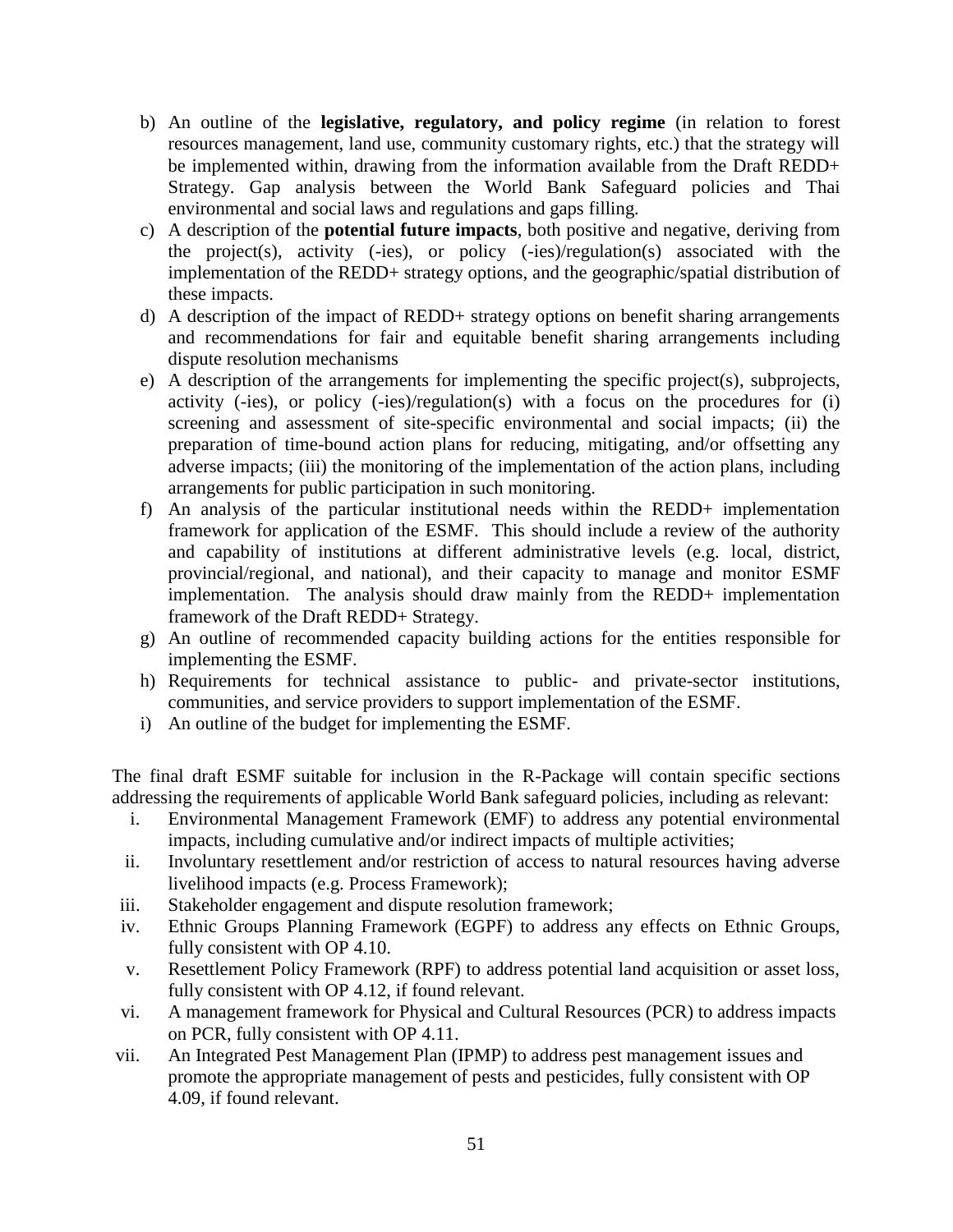viii. Gender analysis framework consistent with World Bank Gender and Development Operational Policy OP 4.20.

## *6.3.1 Consultation on and disclosure of the ESMF*

The generation of a draft ESMF needs to be preceded by the preparation of the ESMF ToR for which inputs are solicited through their public disclosure. In putting together the draft ESMF, extensive stakeholder consultation shall be done, particularly in the critical areas as identified through the prioritization and mapping exercise. The draft document should also be subject to broad stakeholder consultations and inputs. Eventually, a representative sample of communities in the critical areas should be enabled to participate in a public hearing on the ESMF which should be held in a readily accessible community or district capital. Community-based organizations and NGOs operating in these areas should participate in the public hearing, which should also be held in the local dialect widely spoken in the specific area.

Consultation and participation for the SESA will include consultations of the ESMF, which should involve community and institutional stakeholders in a manner consistent with Thailand law on public consultation/hearing, and the World Bank safeguard and disclosure policies. Copies of the document should be made available to the public through the websites of DNP World Bank, and appropriate third party websites of local forest dependent communities, civil society organizations; hard copies should also be made available at district and province offices of the identified critical areas. Copies should also be sent to relevant public sector institutions, civil society and the private sector to solicit inputs and comments.

## **Schedule and Deliverables**

Table 1 below summarizes the main activities, deliverables and schedule for the implementation of the SESA process. Key intersection points with other activities of the REDD+ readiness package are also included.

| Output                  | <b>Timeline</b>               |  |
|-------------------------|-------------------------------|--|
| Detailed Work Plan      | Within 2 weeks of contract    |  |
|                         | signature                     |  |
| Inception report        | One month after contract sign |  |
| Progress report         | One every two months          |  |
| Draft completion report | Two months prior to contract  |  |
|                         | closure                       |  |
| Final completion report | Contract closure              |  |

## **Table 1: Delivery of SESA outputs**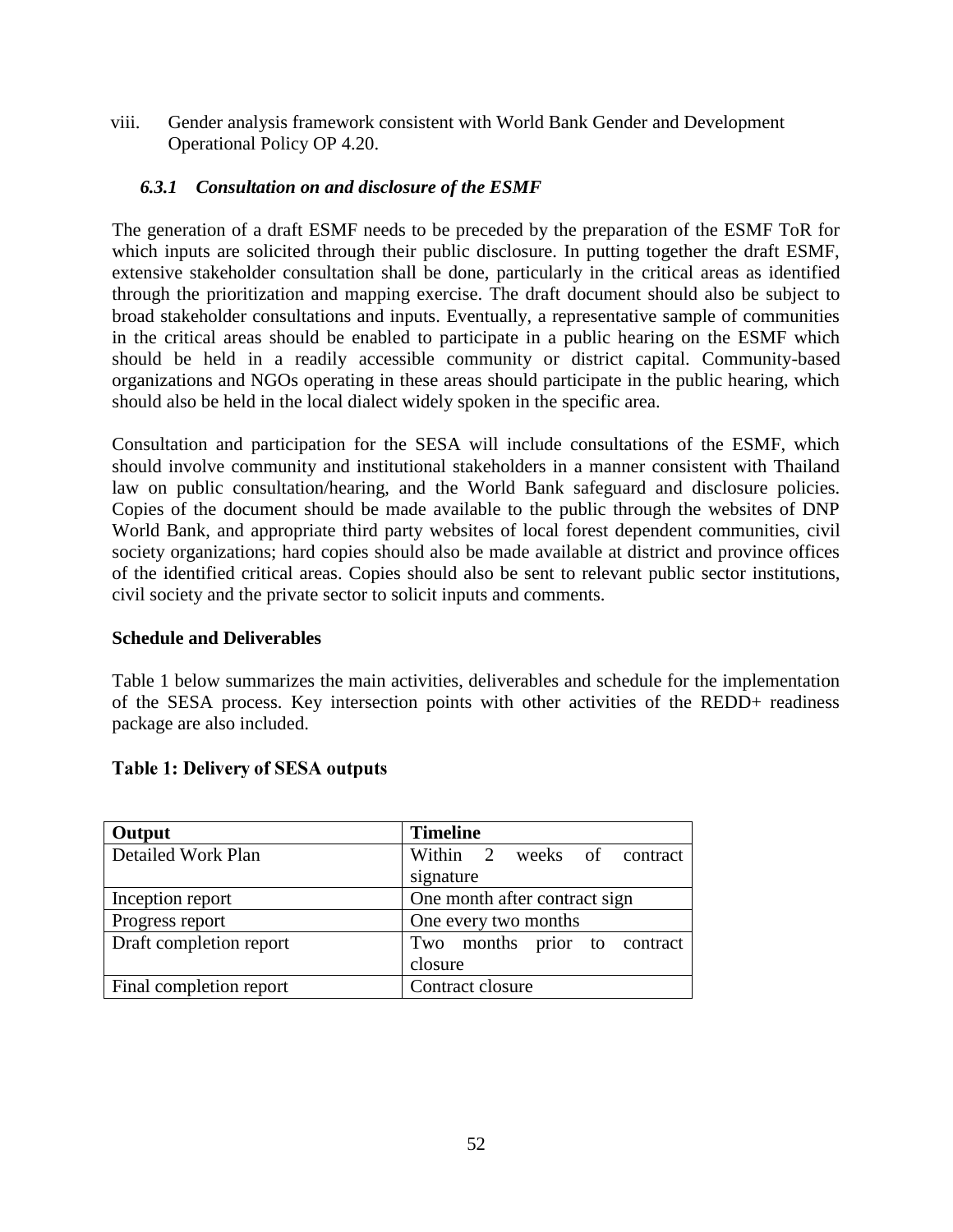#### **Composition of SESA Team**

The SESA process will be undertaken by a consortium made up of members of an international consulting company or International Consultant and of a Thai consulting company or local NGO. The international company members should lead the SESA's analytical work, have proven experience in applying World Bank safeguard policies and be responsible for the quality control of the whole SESA process. The local company members are expected to lead the consultation and public participation process and contribute to SESA's analytical work.

The minimal technical expertise required for the SESA will include the following:

- 1. **Team leader** should have proven experience in leading sector or national reviews or assessments of public policies or development strategies. At least 15 years' experience, of which 10 years are relevant experience in developing countries, is required. This expert should have at least 3 years of experience in East Asia. Experience in Thailand is desirable. S/he must have academic training in natural resources management, environmental or social sciences. Experience in SEA or SESA is desirable.
- 2. **Natural resource/forestry specialist** should have at least 10 years of experience in forest management, including timber and non-timber projects. At least two years of experience in forestry projects in Thailand is required. Knowledge on the legal, regulatory and institutional framework of natural resources in Thailand including infrastructure, mining and agriculture is desirable.
- 3. **Social development specialist** should have at least ten years of experience on forest and rural communities. Familiarity with participatory rural appraisal and social issues associated with forests in South East Asia and the World Bank social safeguard policies is required. At least three years of experience in Thailand is desirable. Experience in working with Ethnic groups and local communities and knowledge on the legal, regulatory and institutional framework of social issues in Thailand including ethnic groups, land tenure and ownership rights and resettlement are also desirable.
- 4. **Stakeholder engagement specialist** should have at least five years of experience in Thailand. Proven knowledge of stakeholders at the national, regional and local level on forest and land use in Thailand is required. S/he may know at least one local language or dialect widely spoken by rural communities in Thailand.
- 5. **Environmental Specialist** should be able to cover all environmental issues of the project. S/he may have at least 10 years of experience in environmental assessment in developing countries. Familiarity with environmental issues associated with forests in Asia and the World Bank environmental safeguard policies is required. Experience in environmental valuation and knowledge on the legal, regulatory and institutional framework of environmental management in Thailand including are desirable. Priority will be given first to experience in Thailand and then in developing countries.
- 6. **Mapping specialist** should be able to cover all mapping requirements of the SESA. Experience of at least 5 years and proven experience on mapping and GIS techniques is required.

All members of the team should be fluent in English. Specific technical inputs on legal, infrastructure development projects, gender and environmental and natural resources valuation should be provided by the Consultant as needed.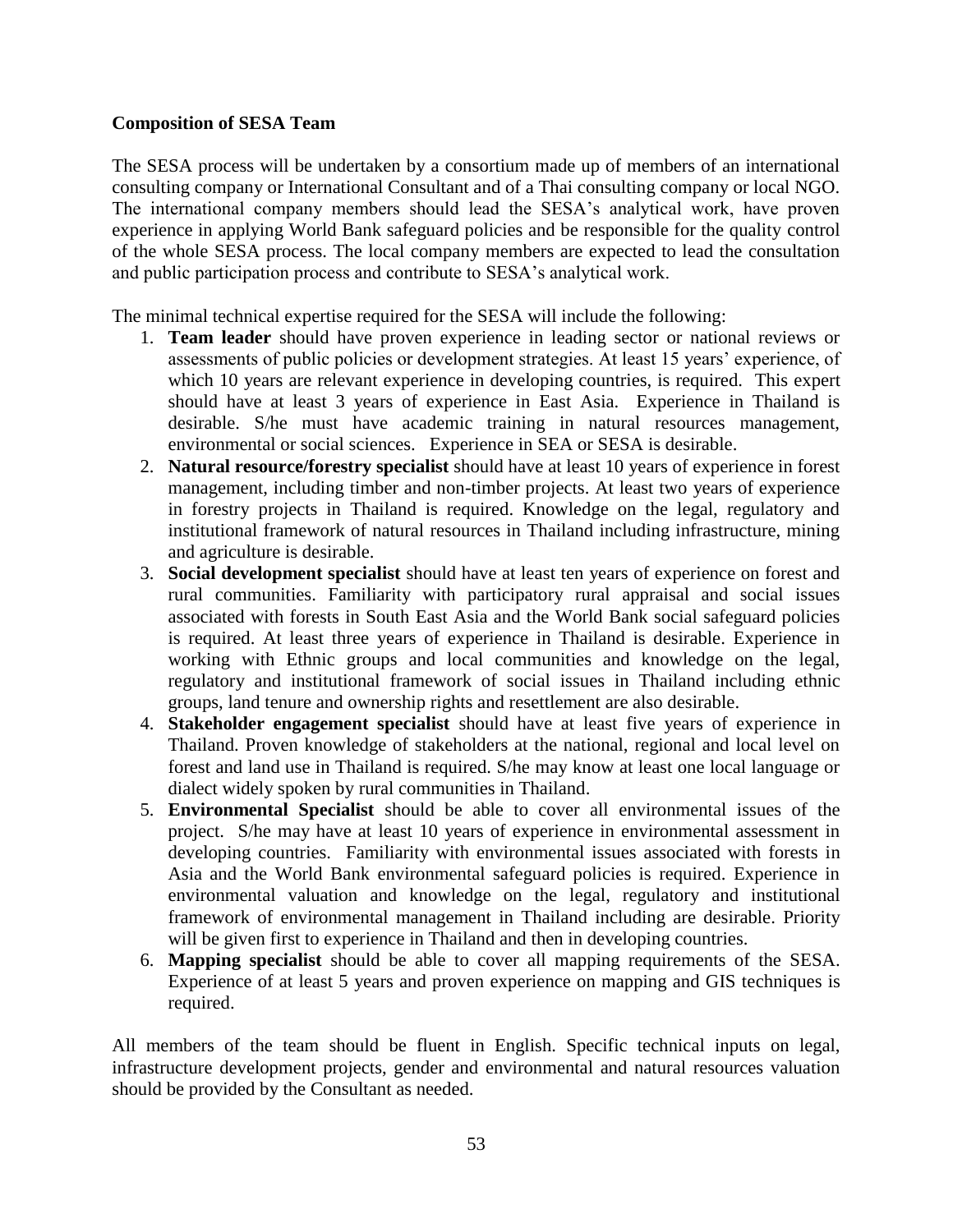# **7. Institutional reporting**

The team of Consultants shall work closely with the SESA working group and shall report through DNP to the National REDD+ Task Force.